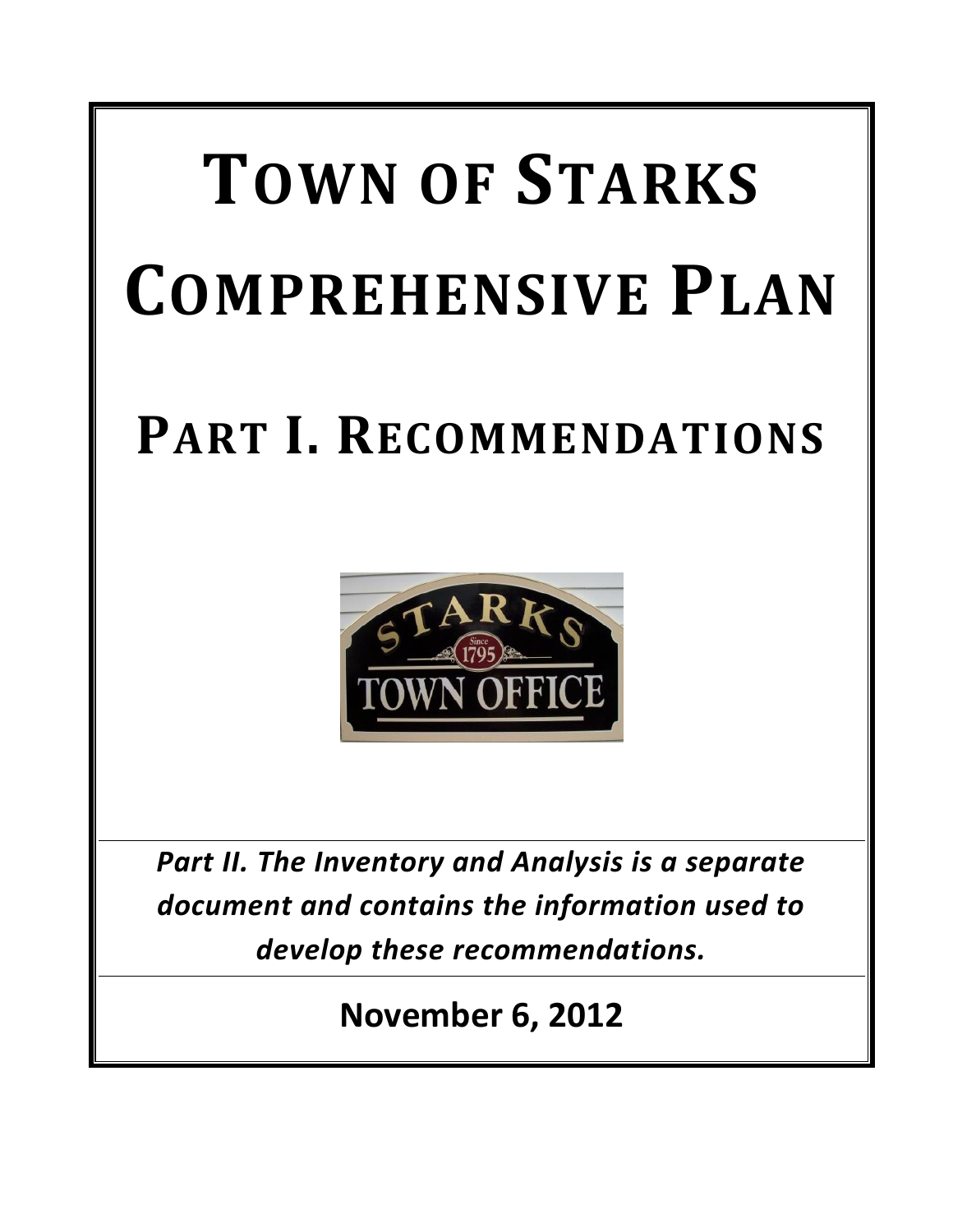### **Table of Contents**

| III. Agriculture and Forestry Recommendations  13               |
|-----------------------------------------------------------------|
|                                                                 |
|                                                                 |
|                                                                 |
|                                                                 |
| VIII. Recommendations as to Public Facilities and Services  27  |
| IX. Recommendations Pertaining to a Capital Investment Plan  32 |
|                                                                 |
|                                                                 |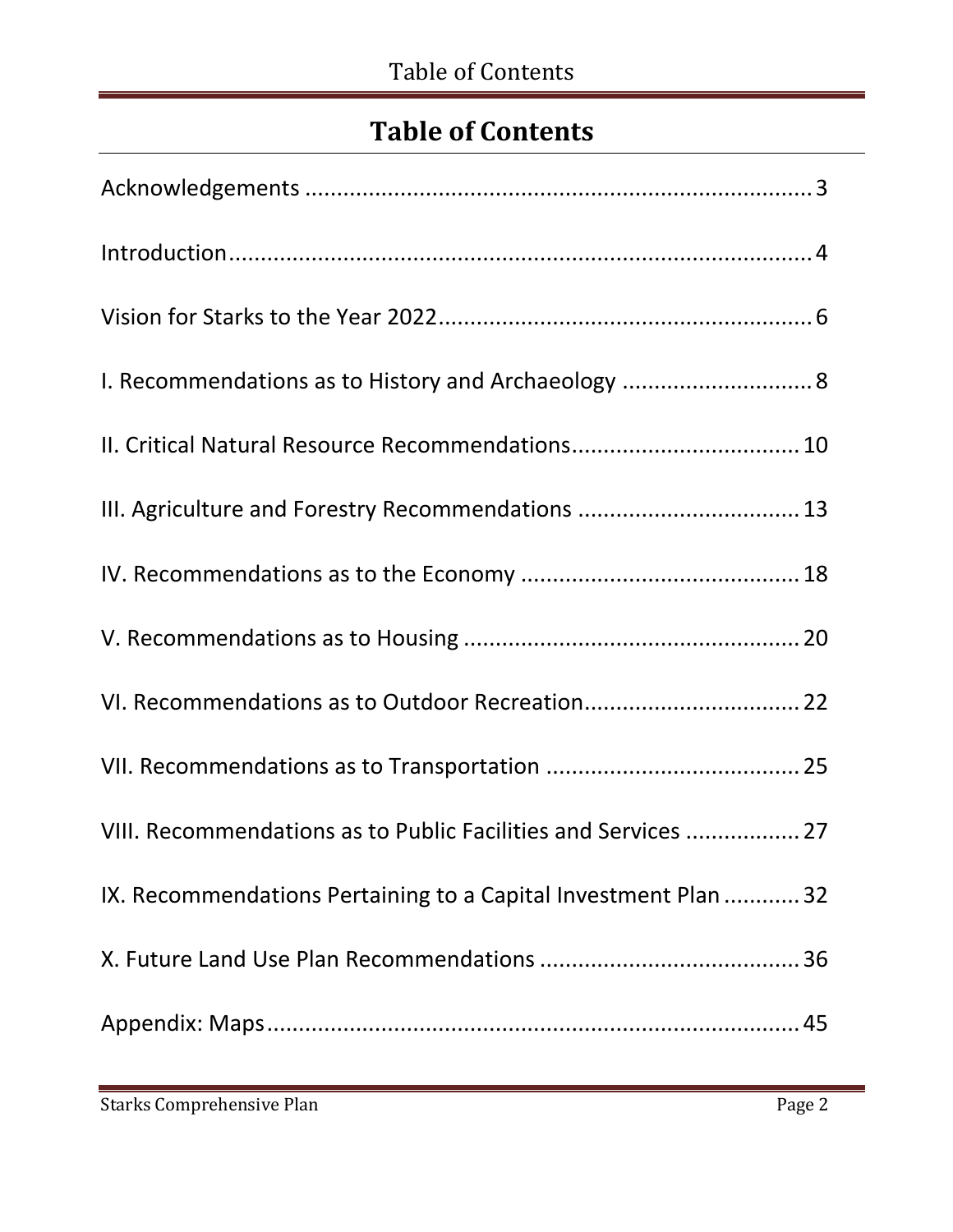### <span id="page-2-0"></span>**ACKNOWLEDGEMENTS**

Many Starks citizens contributed to the development of this Comprehensive Plan. The Comprehensive Plan Committee was charged with developing the details of the plan and met one to two times a month over a two-year period in that effort. All three of the town's Selectmen participated on the Committee, which was remarkable given their other commitments to the town. The Planning Board also played an important role in reviewing those recommendations applicable to the town's land use regulations. Throughout the process many other town officials and citizens were involved in providing information, and in participating in public meetings, the visioning forum, the public opinion survey, the business survey, and in generally voicing their opinions on the future of the town. The community's involvement in the plan has been instrumental to its development and is greatly appreciated. The following is a list of those most involved in the development of this Plan.

Comprehensive Plan Committee: Gwen Hilton (Chairperson), Paul Frederic (Selectman), Joe Miller (Selectman), Sterling Doiron (Selectman), Carol Coles, Liz Frederic, Melissa Frederic, Jim Murphy, John Newsom, and Gary Vantol.

Mapping: Liz Frederic and Kennebec Valley Council of Governments

Planning Board: Kerry Hebert, Joe Hartigan, Jamie Doiron, Irene Fenlason, Gwen Hilton

Compilation of Public Opinion Survey Results: Trapper LeMay

Others who assisted: Jennifer Zweig Hebert (Town Clerk, Tax Collector, School Board Member), Erin Norton (Treasurer), Julie Costigan (Fire Chief), Terry Davis (former Road Foreman), Bob Clark (Budget Committee), Joe Hartigan and Anne Marie Simone (Water District), Cindy Kimball (former Selectperson and Food Cupboard), Elizabeth Smedberg (Chair, Starks Enrichment and Education Society (SEEdS), Ernie Hilton (President, Starks Historical Society), Stacy Benjamin (Maine Farmland Trust), and Gail Chase, Chris Huck and Joel Greenwood (Kennebec Valley Council of Government).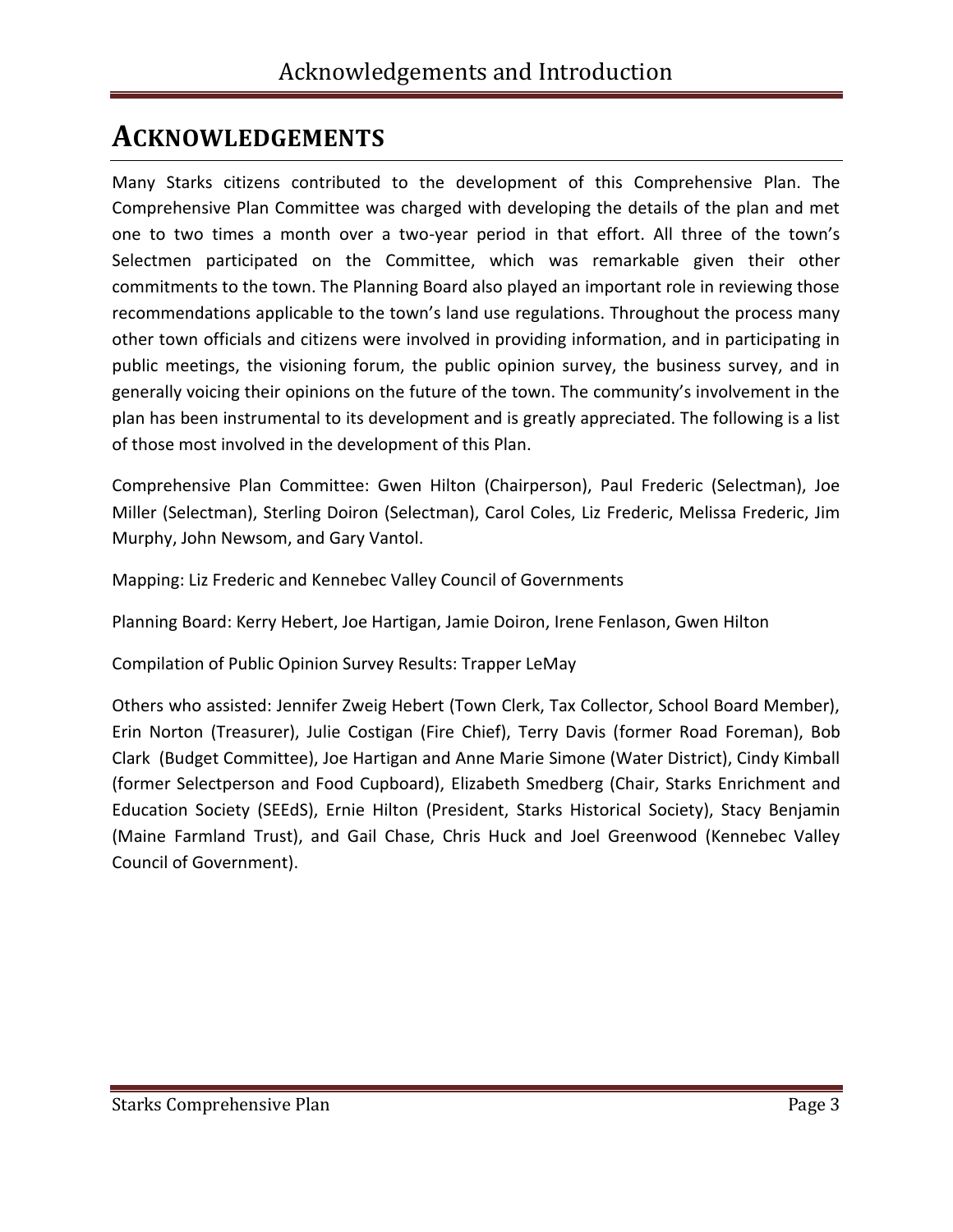### <span id="page-3-0"></span>**INTRODUCTION**

### *TOWN MEETING DIRECTIVE*

Starks began updating its 20+ year old comprehensive plan in 2010. The Town raised \$8,000 at the 2009 town meeting, and obtained a state grant of \$10,000 to help complete the project.

### *PURPOSE OF THE COMPREHENSIVE PLAN*

The Comprehensive Plan represents:

- A vision, or blueprint, for the future for the next 10 to 20 years
- The townspeople taking charge of their future
- A way to control town costs and increases in property taxes
- A way to access grant funds, such as for roads, bridges, housing rehabilitation, or Community Center improvements
- A practical guide to managing growth and directing public policy
- A legal foundation for local regulations

### *PUBLIC PARTICIPATION SUMMARY*

The recommendations in this Plan were developed based on extensive public participation. The Comprehensive Plan Committee consisted of about ten members who met one to two times a month to develop the comprehensive plan including the recommendations. The Committee conducted a town-wide public opinion survey, a business survey, a visioning forum, a presentation by the Maine Farmland Trust, and interviewed representatives of various groups and organizations to gather information and formulate recommendations. There were also articles on the planning effort in the town's newsletter (*The Voice of Starks*) and in the annual town reports. The Committee also conducted a joint meeting with the Planning Board, and distributed a newsletter and held a public meeting in August. The final Plan was made available for public inspection in early October, and two hearings were held later in the month in accordance with state law. The Plan was then voted on as a referendum ballot on November 6, 2012.

#### *REGIONAL COORDINATION SUMMARY*

The most significant regional coordination and collaboration recommendations are summarized below. The approach taken to address each will vary depending on priorities, specific timeframes and integration with the other towns and entities involved.

#### **Economic Development:**

• Participation in the development of First Park;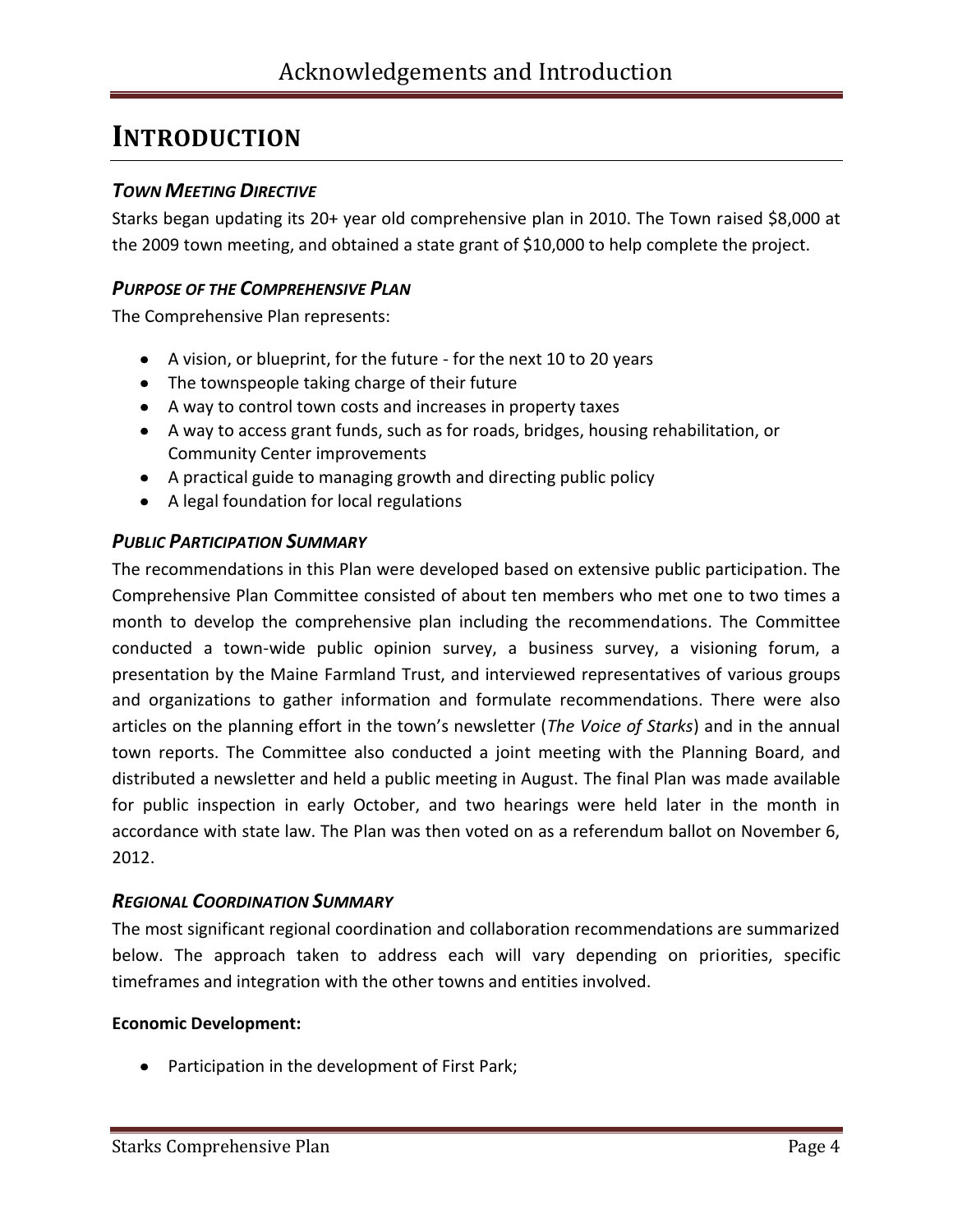- Advocacy for town-wide high-speed internet, access to cheap and clean energy alternatives and an adequate transportation system (state highways);
- Collaboration with nearby communities and others to promote agriculture and forestry.

#### **Public Services and Facilities:**

- Participation in current regional and inter-local coordination activities (recycling, ambulance, etc.)
- Potential regionalization or inter-local agreement for fire protection
- Potential opportunities for shared administrative functions
- Partnerships with neighboring towns in road construction and maintenance work (sharing of road crew and/or equipment)
- Shared purchase of sand and gravel resources
- Advocacy for adequate maintenance of state highways, particularly with respect to providing school bus transportation to/from RSU 9 schools
- Collaboration with the Greater Somerset Public Health Collaborative, Somerset Heart Health and District Public Health Infrastructures

**Housing:** Participation in regional housing coalitions to promote affordable housing, as needed.

**Natural Resources:** Collaboration in the conservation and protection of natural resources, such as the Atlantic Salmon fisheries in the Sandy River and its tributaries.

**Land Use:** Coordination with adjacent towns to assure compatibility of land use designations and regulatory and non-regulatory strategies, as needed.

#### *MONITORING IMPLEMENTATION AND PLAN EVALUATION*

The Comprehensive Plan's success in attaining Starks vision for the future is dependent on the people of Starks implementing the recommendations of this Plan. Nothing will be achieved unless town officials and others, mostly through volunteer efforts, follow through with the recommendations.

Monitoring progress in implementing the Plan should be accomplished as follows: The Comprehensive Plan Committee should meet each year in early January to develop a Comprehensive Plan progress report to be included in the town's annual report. A more detailed evaluation of the Plan should be conducted within five years to determine the degree to which the Future Land Use Plan strategies have been implemented including progress in promoting agriculture, steps toward implementing the Capital Investment Plan, and assessment of overall development trends. If the Committee's evaluation concludes that portions of the current plan and/or its implementation are not effective or desired, the Committee should propose changes as needed.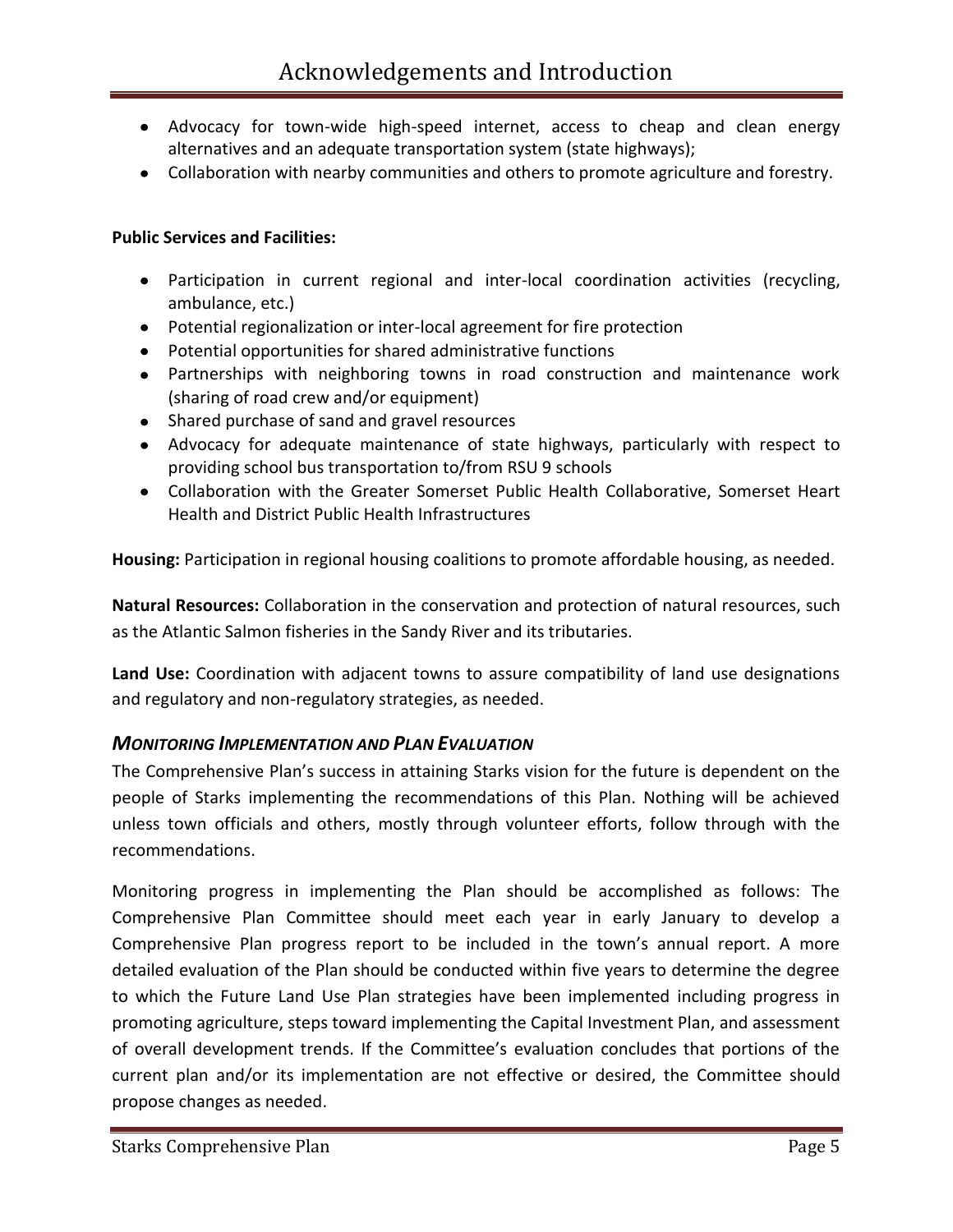### <span id="page-5-0"></span>**VISION FOR STARKS TO THE YEAR 2022**

In the year 2022 Starks will be a small, rural community with a year-round population of around 700. Starks will still be a bedroom community, but more people will work in town due to telecommuting and a vibrant local economy. Even with more people, homes, businesses, and traffic, Starks will maintain its authentic rural character and community of socially and civicly engaged citizens. The primacy of agriculture, shown by public opinion, will figure prominently in many areas of Starks' future: community character, economy, resource preservation, education, land use, and regional role. These assets will foster an exceptional quality of life based on pride, shared connection, and love for this special place with outstanding farmland and abundant river and stream frontage.

There will be people of all ages - families with children, young adults, middle-aged and older folks - all working and living together to make Starks a unique and interesting community. It will be a superb place to raise children who know life's rhythms and coherence. Its membership in an excellent school district, plus the wealth of child and adult education programs will promote many modes of life-long learning. The town's non-profit SEEdS organization will be providing many of these programs and others with assistance from outside grants and donations. The community will also honor its elders, valuing their experience and lore. Assistance for folks struggling will be aided by groups like the Progressive Club and its thrift store, East Parish Housing Ministry and its food cupboard, churches, and caring neighbors. A community garden and other efforts will also meet local needs and further civic pride and spirit. It will be a friendly, welcoming community with a wide-spread culture of volunteerism: self-sufficient, ethically and environmentally wise, and economically responsible.

Economic prosperity will have both self-sufficient and interlinked aspects. Resource-based businesses will be paramount, as always. The local food and fiber movement will grow and new uses for underused farm fields will lead to more production. Associated trades will emerge to link growers, markets and suppliers. Cottage industries and cooperative business models will multiply, aided by high-speed internet and the stay-at-home logic. Never to be forgotten is the big role that the unforeseen can play. If climate trends continue, the quality of life, land availability, and warming winters may attract significant entrepreneurial interest in resourcebased businesses. All of this spells more income and jobs for local people, and greater prosperity for the town overall.

The Village will be a small, attractive, and vibrant place which will have expanded to include more homes and small businesses. Businesses will be busy providing goods and services, such as car repair, a grocery, an eatery, and a health center. The Starks Community Center, church, food cupboard and thrift shop will be part of the fabric of the Village. Lemon Stream and the 'Village Green' will enhance the ambiance. Having an identity all its own and nearby services and amenities will serve its future desirability well.

The Starks Community Center will be a welcoming place for people to obtain government services, and will be bustling with a variety of community uses. It will have a library, classrooms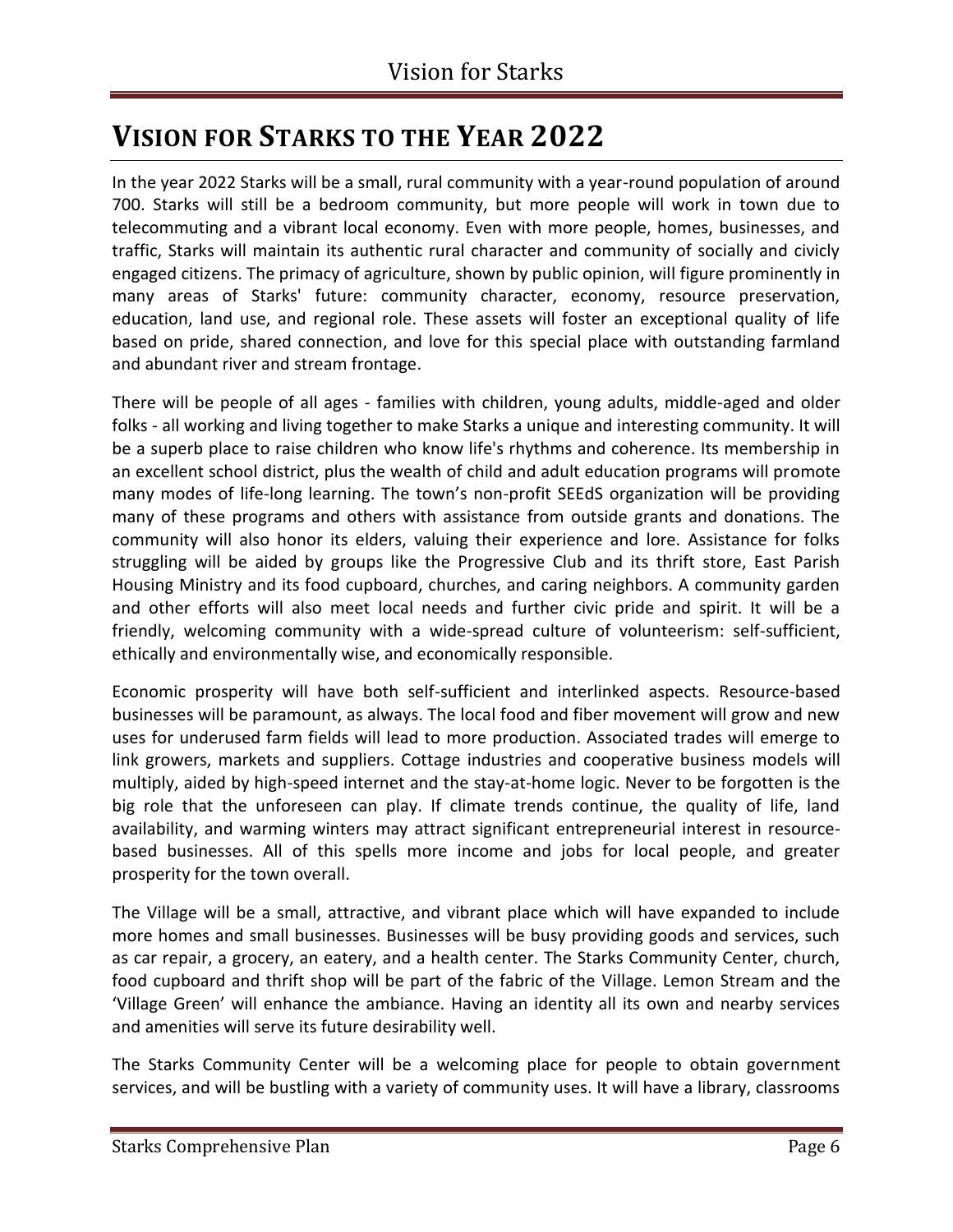### Vision for Starks

for educational programs and social activities, Historical Society exhibits, an area for businesses to list their services and much more. The gym will be a busy place with community gatherings, volleyball, plays, dances and other activities. This in turn will spark an upturn in local arts and culture, and town pride. People will be using the grounds of the Community Center. Beyond the ball field and playground will be a trail for snowshoeing, walking, or exploring the area's wetlands. A community garden will exhibit easy, smart-gardening techniques to young and old.

Roads and facilities in Starks will be well-maintained through qualified employees and careful financial management, creative financing and grant funding. This will enable the town to keep taxes affordable. Most of the town's roads will be well-maintained gravel roads, while state and paved town roads will serve the majority of traffic in town. An active volunteer Fire Department aided by the Auxiliary will provide immediate emergency response backed-up by larger departments in the area. The popular recycling program and large item pick-up will reduce solid waste and lower costs.

Starks will retain its rich historical and cultural landscape, and will protect its many natural features including its outstanding scenery and recreational opportunities. With preservation of oral histories of its elders and through its well-preserved town records and documents, the townspeople will appreciate the best of their past, and will continue to preserve and protect important Native American and early European settlement sites. The historically significant Sandy River and Lemon Stream with outstanding fisheries, outdoor pursuits, and fertile intervale land will be prized by all. The town's forests, streams, wetlands and other open spaces will continue to provide outstanding vistas and essential habitat for many native species.

Spanning all the above is the priority of agriculture. Crucial growth areas will be vegetable farms, grain fields, cattle and other livestock operations, maple sugaring, improving pastures, fields and cropland, and niche farms. All of these will be highly valued for both their economic importance and scenic perspectives. More people will launch farm stands, farm shares, food buying clubs and edible landscapes.

Our forestlands will continue to support the agricultural community and others. Woodlot owners will harvest firewood and lumber for personal use, derive income from sustainable forestry, and prize their forest as habitat for wildlife, places of beauty and solitude, and an appreciating asset. Forestry and agriculture will use "best management practices" to prevent the decline of ponds and other water bodies. Much land will be open to the public for passive uses and to sportsmen for hunting and fishing. New homes and businesses will be sited to avoid impacting productive soils. Large tracts of forest with important habitat will remain intact. Some farm and forestland may be protected long-term through conservation easements.

Starks will be a wonderful place to live, work and play in the year 2022. Positive changes will have occurred as a result of a caring community of actively involved citizens and neighbors. It will exemplify a bustling, integrated rural town creating resilience toward the uncertain future by cherishing and adapting its past.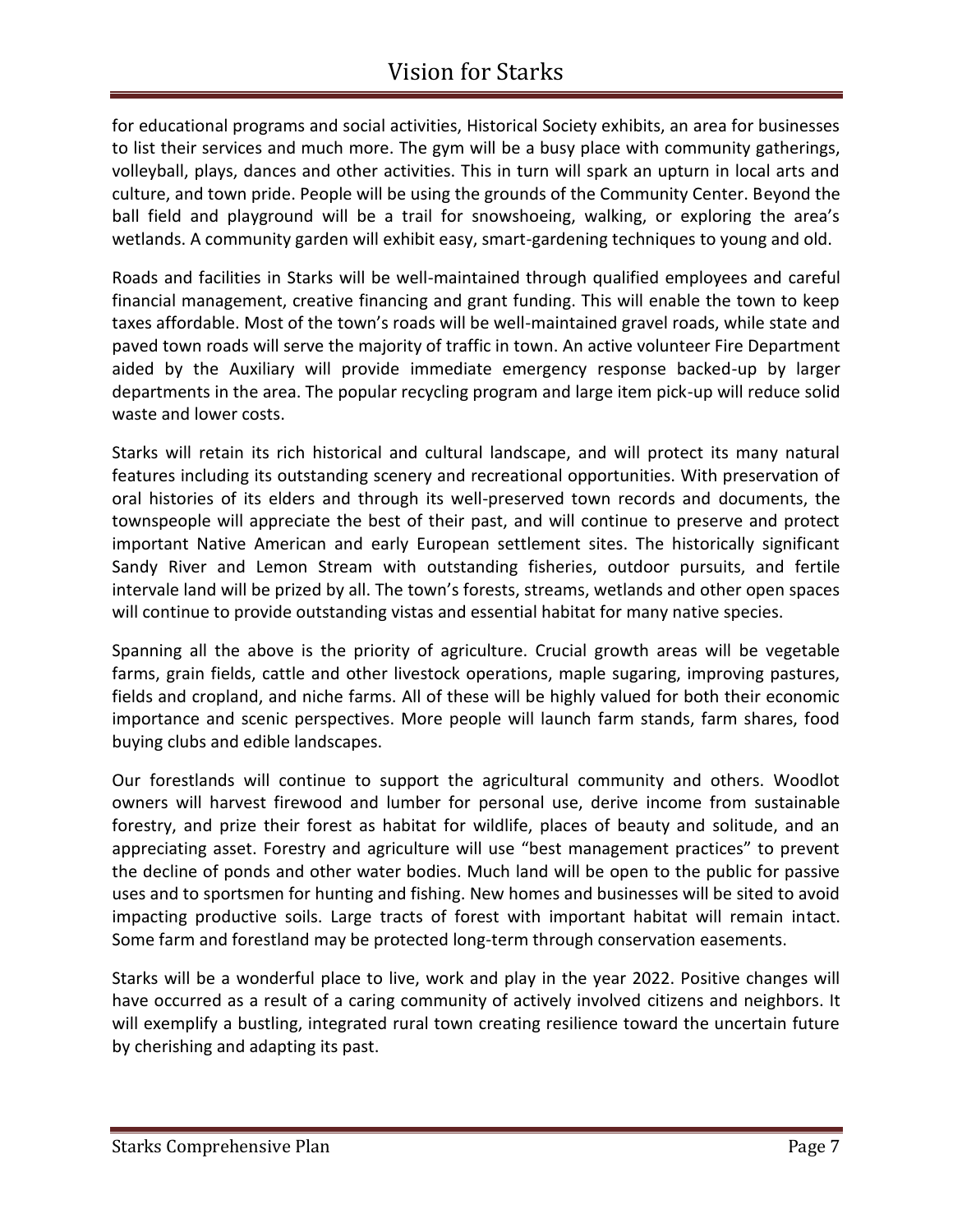### <span id="page-7-0"></span>**I. RECOMMENDATIONS AS TO HISTORY AND ARCHAEOLOGY**

### *GOAL:*

Preserve Starks' historical and archaeological resources and cultural heritage.

### *POLICIES:*

- **1.** Protect to the greatest extent practicable the significant historical and archaeological resources in the community.
- **2.** Provide adequate preservation and storage of historically important town documents.
- **3.** Encourage landowners of historical and archaeological sites to preserve the historic or archaeological integrity of their buildings or sites.
- **4.** Support and encourage the Starks Historical Society in its endeavors to preserve the cultural heritage of the community.
- **5.** Require identification and protection of historical and archaeological resources in major developments.

| <b>RECOMMENDED IMPLEMENTATION STRATEGIES:</b> |  |
|-----------------------------------------------|--|
|                                               |  |

| <b>Implement the Goals and Policies as follows:</b>                                                                                                                                                                                                                                                                                                                                                                                                       | Responsible<br>Party                           | Time-<br>frame |
|-----------------------------------------------------------------------------------------------------------------------------------------------------------------------------------------------------------------------------------------------------------------------------------------------------------------------------------------------------------------------------------------------------------------------------------------------------------|------------------------------------------------|----------------|
| 1. Preservation of Important Town Documents:                                                                                                                                                                                                                                                                                                                                                                                                              |                                                |                |
| a. Continue efforts to preserve historically important town<br>documents. Provide proper storage and preservation of these<br>documents.                                                                                                                                                                                                                                                                                                                  | <b>Town Clerk</b>                              | Ongoing        |
| <b>b.</b> Continue to convert important town documents into PDF files<br>on diskette so they can be more accessible to the public.                                                                                                                                                                                                                                                                                                                        | Historical<br>Society,<br><b>Town Clerk</b>    | Ongoing        |
| 2. Starks Historical Society: Support the Society, as appropriate, in pursuing the following:                                                                                                                                                                                                                                                                                                                                                             |                                                |                |
| a. Establish a joint Society and town municipal website that<br>highlights town historical information as well as current affairs.                                                                                                                                                                                                                                                                                                                        | <b>Historical</b><br>Society, WEB<br>master    | 2013           |
| <b>b.</b> Continue to make the town history and other important historic<br>books available to the public.<br>c. Clarify and highlight the Higgins Scholarship given annually by<br>Bowdoin College with priority to a Starks student. John Higgins<br>was a town official and school teacher in the 1890s era.<br><b>d.</b> Evaluate and improve, if necessary, the condition of the many<br>town cemeteries as displayed on the Cultural Resources Map. | Historical<br>Society,<br>Library<br>Committee | Ongoing        |

Starks Comprehensive Plan **Page 8** and Page 8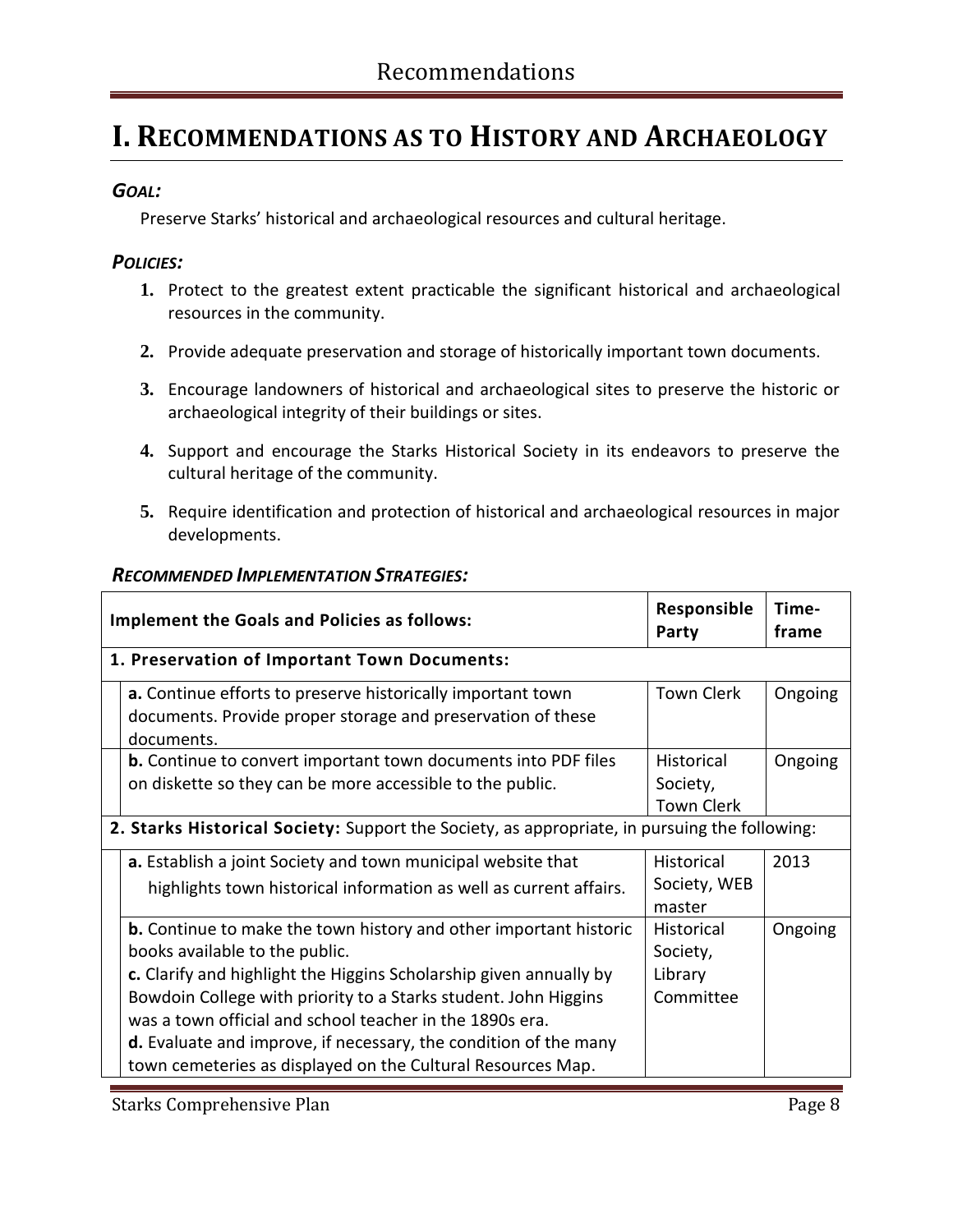| <b>Implement the Goals and Policies as follows:</b>                                                                                                                                                                                                                                                                                                                                                                                                                                                                                                                                                                                                                                                                                                                                                                                              | Responsible<br>Party                                                                          | Time-<br>frame      |  |
|--------------------------------------------------------------------------------------------------------------------------------------------------------------------------------------------------------------------------------------------------------------------------------------------------------------------------------------------------------------------------------------------------------------------------------------------------------------------------------------------------------------------------------------------------------------------------------------------------------------------------------------------------------------------------------------------------------------------------------------------------------------------------------------------------------------------------------------------------|-----------------------------------------------------------------------------------------------|---------------------|--|
|                                                                                                                                                                                                                                                                                                                                                                                                                                                                                                                                                                                                                                                                                                                                                                                                                                                  | 3. Starks Historical Society: Support the Society, as appropriate, in pursuing the following: |                     |  |
| a. Videotape the town's roads to establish a baseline for future<br>viewing of what the town's environs look like now.<br><b>b.</b> Transcribe the U.S. Federal Census data for Starks.<br>c. Complete an inventory of Starks Historical Society items.<br>d. Sponsor field-trips to historically significant sites in the town.<br>e. Work to preserve historically significant sites, such as the Native<br>American Burial Ground along Lemon Stream, and the Oxbow<br>Cemetery in Norridgewock, formerly in Starks.<br>f. Continue to monitor and support the preservation of National<br>Register sites and other potentially eligible sites in and adjacent to<br>Starks.                                                                                                                                                                  | Historical<br>Society                                                                         | Ongoing             |  |
| 4. Maine Historic Preservation Commission Recommendations: Pursue the following                                                                                                                                                                                                                                                                                                                                                                                                                                                                                                                                                                                                                                                                                                                                                                  |                                                                                               |                     |  |
| recommendations, as opportunities arise:<br>a. Conduct professional surveys of un-surveyed portions of the<br>Sandy River floodplain and Lemon Stream to identify significant<br>archaeological sites (See Maine Historic Preservation Map).<br><b>b.</b> Identify significant historic archaeological sites through<br>professional surveys - focus on agricultural, residential, and<br>industrial settlement of the town beginning in the 1770s; include<br>cellar holes, such as those associated with the first homesteads,<br>remnants of the Sandy River Dam, remnants of the ferry crossings,<br>mill/bridge works, and quarries. See Cultural Resources Map.<br>5. Conservation: Encourage the Somerset Woods Trustees or other<br>similar conservation organizations in their efforts to preserve<br>significant properties in Starks. | Historical<br>Society<br>Selectmen                                                            | Ongoing<br>Ongoing  |  |
| 6. Regulatory Measures to preserve Historic and Archaeological Resources:                                                                                                                                                                                                                                                                                                                                                                                                                                                                                                                                                                                                                                                                                                                                                                        |                                                                                               |                     |  |
| a. Adopt or amend land use ordinances to require the planning<br>board to incorporate maps and information provided by the Maine<br>Historic Preservation Commission into their review process.<br><b>b.</b> Continue to provide protection through shoreland zoning<br>including resource protection zoning along most of the Sandy River<br>and Lemon Stream. Encourage Madison, Mercer and<br>Norridgewock to provide similar protection to sites on the<br>opposite shore important to Starks.<br>c. Continue to include consideration for the preservation of<br>cultural resources, and historic and archaeological resources in the<br>Starks Site Plan and Subdivision Ordinance.                                                                                                                                                        | Planning<br>Board,<br>Town<br>Meeting                                                         | 2012 and<br>ongoing |  |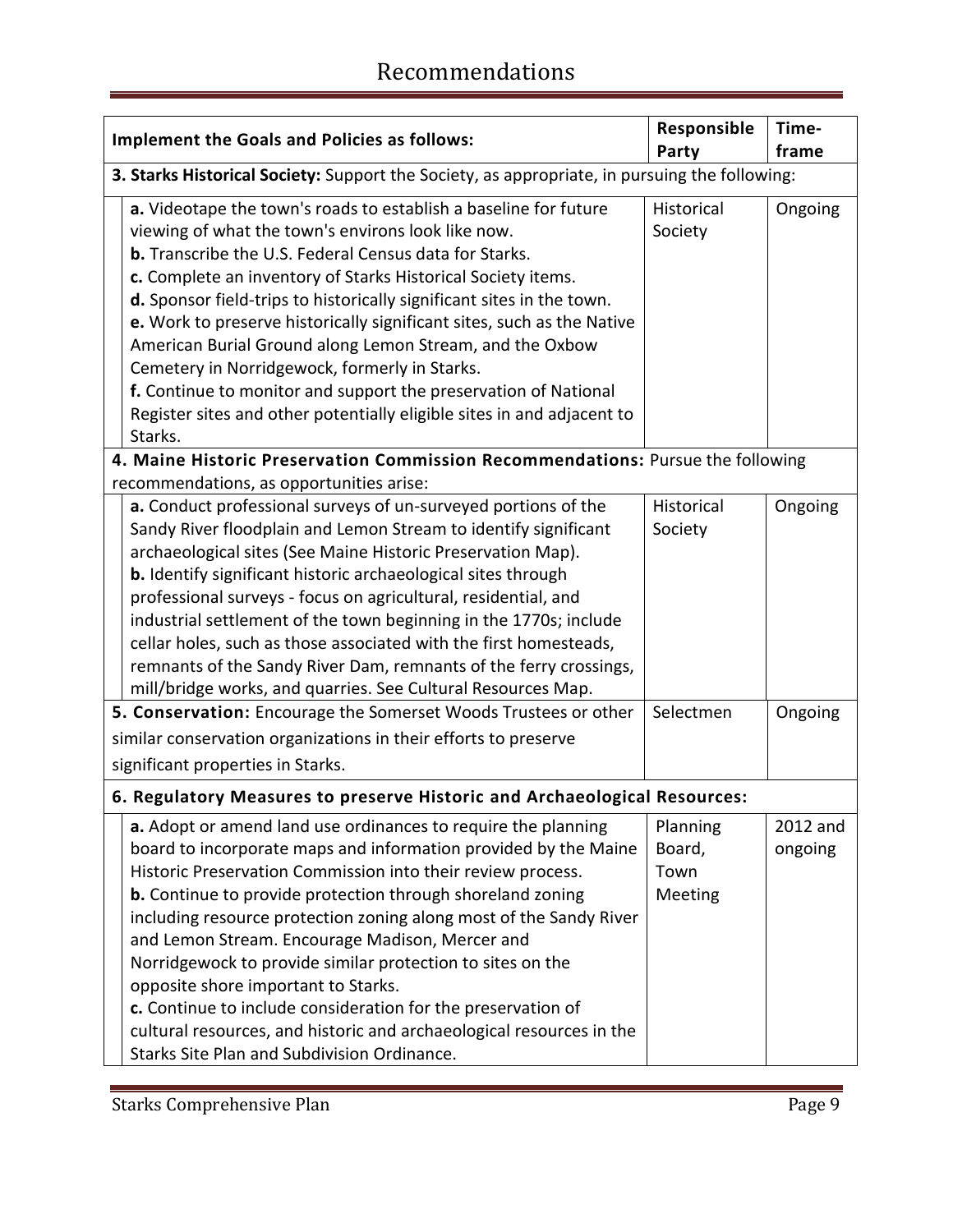| <b>Implement the Goals and Policies as follows:</b> |                                                                           | Responsible | Time-    |
|-----------------------------------------------------|---------------------------------------------------------------------------|-------------|----------|
|                                                     |                                                                           | Party       | frame    |
|                                                     | 6. Regulatory Measures to preserve Historic and Archaeological Resources: |             |          |
|                                                     | d. For known historic archeological sites and areas sensitive to          | Planning    | 2012 and |
|                                                     | prehistoric archeology, through local land use ordinances require         | Board,      | ongoing  |
|                                                     | subdivision or non-residential developers to take appropriate             | Town        |          |
|                                                     | measures to protect those resources, including but not limited to,        | Meeting     |          |
|                                                     | modification of the proposed site design, construction timing,            |             |          |
|                                                     | and/or extent of excavation.                                              |             |          |

### <span id="page-9-0"></span>**II. CRITICAL NATURAL RESOURCE RECOMMENDATIONS**

### *GOALS:*

- **1.** Retain Starks' scenic landscape and important natural resources to provide a healthful, attractive, thriving, and productive natural environment for current and future generations.
- **2.** Protect the quality and manage the quantity of Starks' water resources, including public water supplies, aquifers, ponds, rivers, and streams.
- **3.** Protect Starks' other critical natural resources, including without limitation, wetlands, wildlife and fisheries habitat, shorelands, vernal pools, scenic vistas, unique natural areas and promote, establish and/or retain access to those resources.

### *POLICIES:*

 $\overline{a}$ 

- **1.** Protect current and potential drinking water sources.
- **2.** Protect significant surface water resources from pollution and improve water quality where needed.
- **3.** Protect water resources in the Village area while allowing more intensive development in the Village area.
- **4.** Conserve critical natural resources in the community.<sup>1</sup>

Starks Comprehensive Plan **Page 10** and Page 10

*<sup>1</sup> "Critical natural resources" those which under federal and/or state law warrant protection from the negative impacts of development: (1) Resource Protection Districts within Shoreland Zoning; (2) significant wildlife habitat (wading bird and waterfowl habitat); threatened, endangered and special concern animal species (bald eagles, mussels); significant freshwater fisheries spawning habitat (salmon fisheries); threatened and rare plant species.*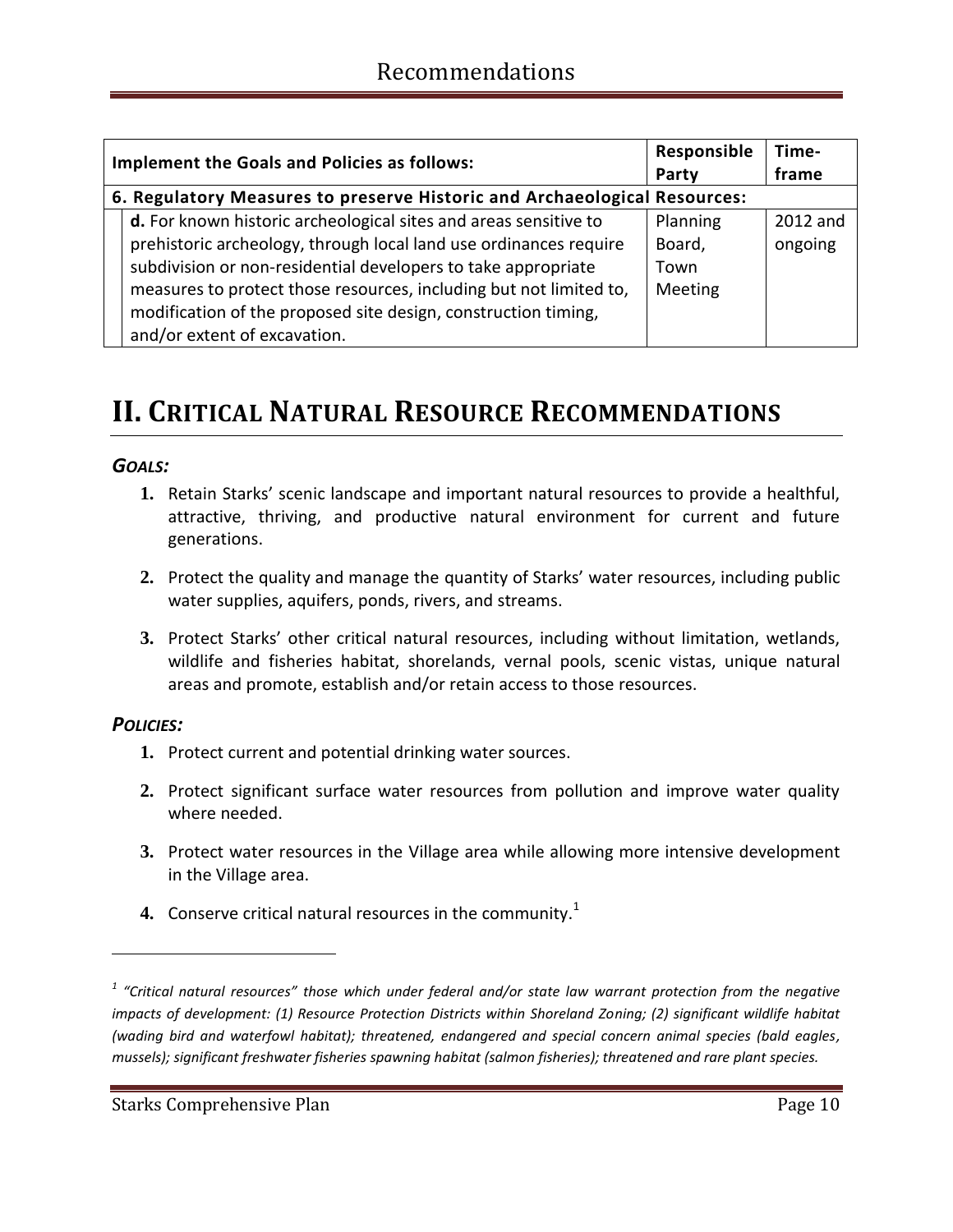- **5.** Maintain healthy populations of native plant and animal species by conserving critical natural resource areas including: large blocks of wildlife habitat, deer wintering areas, habitat for threatened or rare species, shoreland areas, waterfowl and wading bird habitat, heron rookeries, fisheries – including salmon and brook trout spawning streams, and other important habitats.
- **6.** Cooperate with neighboring communities and regional/local advocacy groups to protect water resources, as applicable.
- **7.** Coordinate with neighboring communities and regional and state resource agencies to protect shared critical natural resources, as applicable.

| <b>Implement the Goals and Policies as follows:</b><br>Party                                                                                                                                                                                                                                                                                                                                                                                                                                                                                                                                                                                                                                                                                                                                                                                                                                                                                                                                                                         |                                                                                  | Time-<br>frame |
|--------------------------------------------------------------------------------------------------------------------------------------------------------------------------------------------------------------------------------------------------------------------------------------------------------------------------------------------------------------------------------------------------------------------------------------------------------------------------------------------------------------------------------------------------------------------------------------------------------------------------------------------------------------------------------------------------------------------------------------------------------------------------------------------------------------------------------------------------------------------------------------------------------------------------------------------------------------------------------------------------------------------------------------|----------------------------------------------------------------------------------|----------------|
| 1. Education: Conduct education activities on the following, as appropriate:                                                                                                                                                                                                                                                                                                                                                                                                                                                                                                                                                                                                                                                                                                                                                                                                                                                                                                                                                         |                                                                                  |                |
| a. Encourage landowners to protect natural resources. Provide<br>information at the Town Office/Community Center for resource<br>agencies such as the U.S. Natural Resources Conservation Service,<br>County Soil and Water Conservation District, State agencies<br>(Inland Fisheries and Wildlife, Department of Environmental<br>Protection, etc.), University of Maine Cooperative Extension,<br>Maine Forest Service, and Small Woodlot Association of Maine.<br><b>b.</b> Distribute or make available information to those living in or<br>near critical natural resources about current use tax programs and<br>applicable local, state, or federal regulations.<br>c. Provide educational materials at the Town Office/Community<br>Center regarding aquatic and other types of invasive species.<br>Encourage property owners to eradicate invasive species, and<br>introduce only native or non-invasive species. (note: invasive<br>species displace native species and can also negatively impact<br>agricultural land) | <b>Town Office</b><br>staff,<br>Library staff<br>Brochures/<br>WEB page<br>links | Ongoing        |
| 2. Conservation: Conserve critical natural resources (See Critical Natural Resources and Water                                                                                                                                                                                                                                                                                                                                                                                                                                                                                                                                                                                                                                                                                                                                                                                                                                                                                                                                       |                                                                                  |                |
| Resources Maps) as follows:                                                                                                                                                                                                                                                                                                                                                                                                                                                                                                                                                                                                                                                                                                                                                                                                                                                                                                                                                                                                          |                                                                                  |                |
| a. Pursue public/private partnerships to protect important natural<br>resources such as through purchase of land or easements from<br>willing sellers to the extent practicable.                                                                                                                                                                                                                                                                                                                                                                                                                                                                                                                                                                                                                                                                                                                                                                                                                                                     | Selectmen                                                                        | Ongoing        |
| b. Encourage the Starks Water District in their efforts to protect<br>the public water supply.                                                                                                                                                                                                                                                                                                                                                                                                                                                                                                                                                                                                                                                                                                                                                                                                                                                                                                                                       | Selectmen,<br><b>Water District</b>                                              | Ongoing        |
| c. Encourage the Somerset Woods Trustees or other similar<br>conservation organizations in their efforts to preserve significant<br>critical natural resource areas in Starks.                                                                                                                                                                                                                                                                                                                                                                                                                                                                                                                                                                                                                                                                                                                                                                                                                                                       | Selectmen                                                                        | Ongoing        |

#### *RECOMMENDED IMPLEMENTATION STRATEGIES:*

Starks Comprehensive Plan **Page 11**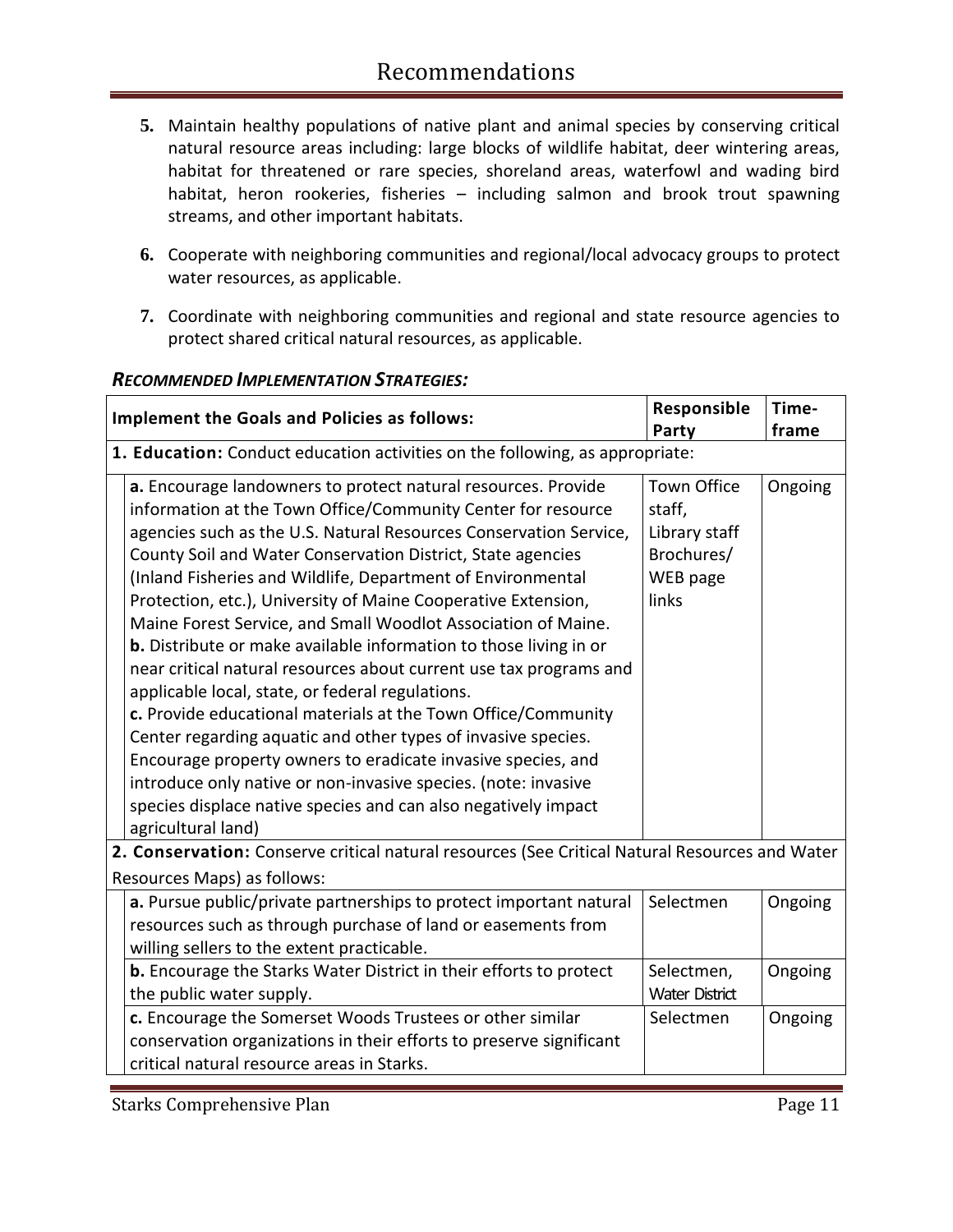| <b>Implement the Goals and Policies as follows:</b>                                                                                                                                                                                                                                                                                                                                                                                                                                                                                                                                                                                                                                                                                                                                                                                                                                                                                                                                                                                                                                                                                                                                                                                                                                                                         | Responsible<br>Party                      | Time-<br>frame |
|-----------------------------------------------------------------------------------------------------------------------------------------------------------------------------------------------------------------------------------------------------------------------------------------------------------------------------------------------------------------------------------------------------------------------------------------------------------------------------------------------------------------------------------------------------------------------------------------------------------------------------------------------------------------------------------------------------------------------------------------------------------------------------------------------------------------------------------------------------------------------------------------------------------------------------------------------------------------------------------------------------------------------------------------------------------------------------------------------------------------------------------------------------------------------------------------------------------------------------------------------------------------------------------------------------------------------------|-------------------------------------------|----------------|
| 3. Regulatory Measures: Amend land use regulations, as necessary to address the following:                                                                                                                                                                                                                                                                                                                                                                                                                                                                                                                                                                                                                                                                                                                                                                                                                                                                                                                                                                                                                                                                                                                                                                                                                                  |                                           |                |
| a. Continue to provide a high level of resource protection to<br>rivers, streams, ponds and high value wetlands through shoreland<br>zoning.<br><b>b.</b> Amend land use ordinances as applicable to incorporate<br>stormwater runoff performance standards consistent with the<br>Maine Stormwater Management Law and regulations. <sup>2</sup><br>b. Consider amending local land use ordinances to incorporate<br>low impact development standards. <sup>3</sup><br>c. Maintain, enact or amend public wellhead and aquifer recharge<br>area protection mechanisms, as necessary.<br>e. Ensure that land use ordinances are consistent with applicable<br>state law regarding critical natural resources.<br>f. Designate critical natural resources as Critical Resource Areas in<br>the Future Land Use Plan.<br>g. Amend the Site Plan Review and Subdivision Ordinance as<br>follows:<br>i. to require developers to look for and identify critical natural<br>resources that may be on site and to take appropriate<br>measures to protect those resources, including but not<br>limited to modification of the proposed site design,<br>construction timing, and/or extent of excavation.<br>ii. to require the Planning Board (or other designated review<br>authority) to include as part of the review process, | Planning<br>Board,<br><b>Town Meeting</b> | 2012/13        |
| consideration of pertinent Comprehensive Plan Maps<br>(Beginning with Habitat) and information regarding critical                                                                                                                                                                                                                                                                                                                                                                                                                                                                                                                                                                                                                                                                                                                                                                                                                                                                                                                                                                                                                                                                                                                                                                                                           |                                           |                |
| natural resources.                                                                                                                                                                                                                                                                                                                                                                                                                                                                                                                                                                                                                                                                                                                                                                                                                                                                                                                                                                                                                                                                                                                                                                                                                                                                                                          |                                           |                |
| h. Amend the Shoreland Zoning Ordinance to include<br>consideration of g. above, as appropriate.                                                                                                                                                                                                                                                                                                                                                                                                                                                                                                                                                                                                                                                                                                                                                                                                                                                                                                                                                                                                                                                                                                                                                                                                                            |                                           |                |

Starks Comprehensive Plan **Page 12** and Page 12

 $\overline{a}$ 

*<sup>2</sup> Title 38 M.R.S.A. §420-D and 06-096 CMR 500 and 502*

*<sup>3</sup> Low impact development standards focus on maintaining and replicating the natural hydrogeologic cycle of rainfall, runoff, infiltration, evaporation and plant transpiration to minimize impacts on water bodies (pollution, flooding, damage to fisheries, etc.). Designs involve keeping stormwater on site by maintaining natural vegetation, utilizing porous pavement, and other techniques designed to prevent runoff.*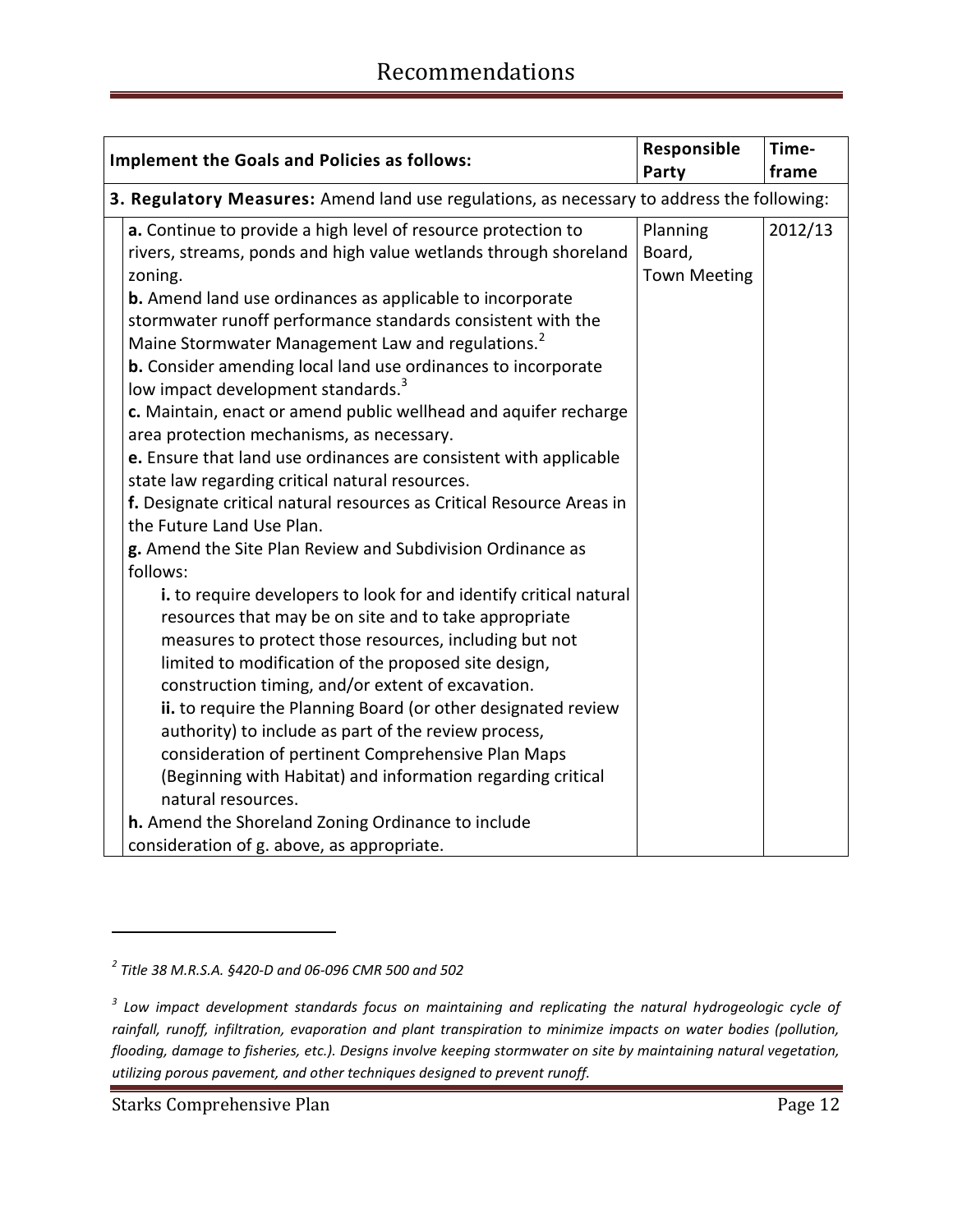| <b>Implement the Goals and Policies as follows:</b>                                                                                                                                                                                                                                                                                                                                                                                                                                                                                                                                                                                                                                                                                                 | Responsible<br>Party                   | Time-<br>frame |
|-----------------------------------------------------------------------------------------------------------------------------------------------------------------------------------------------------------------------------------------------------------------------------------------------------------------------------------------------------------------------------------------------------------------------------------------------------------------------------------------------------------------------------------------------------------------------------------------------------------------------------------------------------------------------------------------------------------------------------------------------------|----------------------------------------|----------------|
| 4. Public Works Practices and Responsibilities: Protect water quality as follows:                                                                                                                                                                                                                                                                                                                                                                                                                                                                                                                                                                                                                                                                   |                                        |                |
| a. Adopt water quality protection practices and standards for<br>construction and maintenance of public and private roads and<br>public properties and require their implementation by<br>contractors, owners, and community officials and employees.<br><b>b.</b> Conduct an annual inventory to identify and correct any erosion<br>and sedimentation problems associated with roads, bridges,<br>culverts and other town facilities.<br>c. Install culverts that allow fish passage in locations with high<br>value fisheries, where practicable. Maintain vegetation and shade<br>along water bodies to protect fisheries and other aquatic species.<br>Consult with the Maine Department of Inland Fisheries and<br>Wildlife in these efforts. | Selectmen,<br>Road Foreman             | Ongoing        |
| 5. Regional Collaboration: Monitor opportunities; participate as appropriate in the following:                                                                                                                                                                                                                                                                                                                                                                                                                                                                                                                                                                                                                                                      |                                        |                |
| a. Participate in local and regional efforts to monitor, protect and,<br>where warranted, improve water quality.<br><b>b.</b> Initiate and/or participate in interlocal and/or regional planning,<br>management, and/or regulatory efforts around shared critical and<br>important natural resources.<br>c. Monitor and participate where practicable in efforts to restore<br>Atlantic salmon and other native fisheries to the Sandy River and<br>its tributaries.                                                                                                                                                                                                                                                                                | Selectmen,<br>Planning<br><b>Board</b> | Ongoing        |

### <span id="page-12-0"></span>**III. AGRICULTURE AND FORESTRY RECOMMENDATIONS**

#### *GOALS:*

- **1.** Assure the long-term viability of agriculture and forestry in Starks.
- **2.** Safeguard Starks' agricultural and forest resources from development which threatens these resources.

#### *POLICIES:*

- **1.** Safeguard lands identified as prime farmland, farmland of statewide importance, or capable of supporting commercial forestry.
- **2.** Actively support farming and forestry and encourage their economic viability.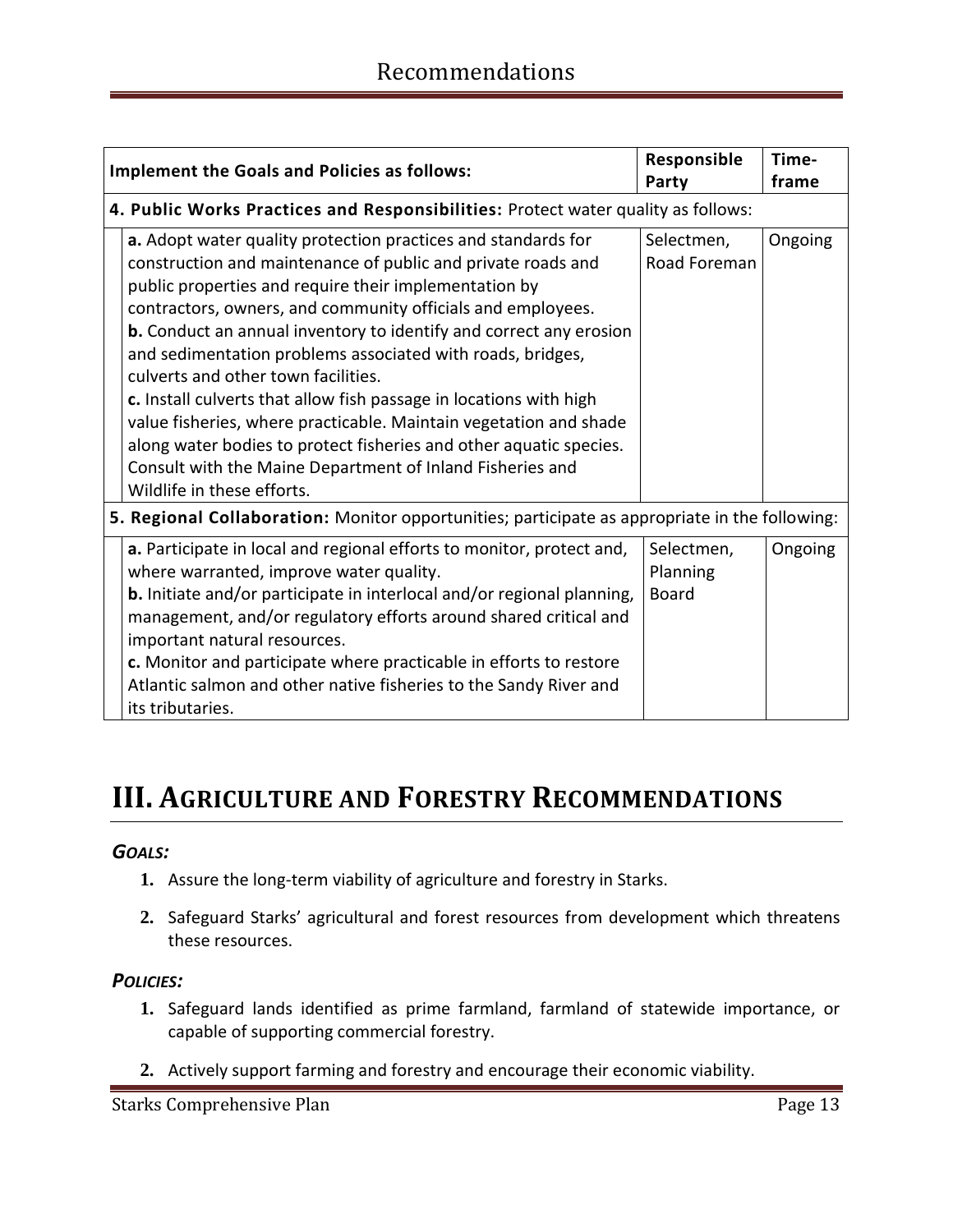- **3.** Assure that land use regulations, property taxation and other town policies support the growth of agriculture and forestry.
- **4.** Promote best management practices to assure conservation of important farmland and forestland soils, and protection of water quality.
- **5.** Take advantage of opportunities to collaborate with adjacent/nearby communities and others to promote agricultural and forestry viability.

| <b>Implement the Goals and Policies as follows:</b>                                                                                                                                                                                                                                                                                                                                                                                                                                                                                                                                                                                                                                                                                                                                                                                                                                                                                                                                                                                                                                                                                                                                                                                                                                                                                               | Responsible<br>Party                                      | Time-<br>frame |
|---------------------------------------------------------------------------------------------------------------------------------------------------------------------------------------------------------------------------------------------------------------------------------------------------------------------------------------------------------------------------------------------------------------------------------------------------------------------------------------------------------------------------------------------------------------------------------------------------------------------------------------------------------------------------------------------------------------------------------------------------------------------------------------------------------------------------------------------------------------------------------------------------------------------------------------------------------------------------------------------------------------------------------------------------------------------------------------------------------------------------------------------------------------------------------------------------------------------------------------------------------------------------------------------------------------------------------------------------|-----------------------------------------------------------|----------------|
| 1. Agricultural Commission:                                                                                                                                                                                                                                                                                                                                                                                                                                                                                                                                                                                                                                                                                                                                                                                                                                                                                                                                                                                                                                                                                                                                                                                                                                                                                                                       |                                                           |                |
| Appoint an Agricultural Commission charged with identifying<br>options for encouraging and supporting agriculture and forestry in<br>Starks, and with implementing many of the following strategies.                                                                                                                                                                                                                                                                                                                                                                                                                                                                                                                                                                                                                                                                                                                                                                                                                                                                                                                                                                                                                                                                                                                                              | Selectmen                                                 | 2012/13        |
| 2. Education, Information and Promotion:                                                                                                                                                                                                                                                                                                                                                                                                                                                                                                                                                                                                                                                                                                                                                                                                                                                                                                                                                                                                                                                                                                                                                                                                                                                                                                          |                                                           |                |
| a. Include agriculture, commercial forestry operations, and land<br>conservation that supports them in local or regional economic<br>development plans. (Also see the section on Economy)<br><b>b.</b> Support SEEdS in its endeavors to encourage and educate about<br>agriculture and gardening, including the community garden, seed<br>sales, field trips, etc.<br>c. Provide information on farm service providers such as the Maine<br>Department of Agriculture, Natural Resources Conservation Service<br>and Farm Services Agency (USDA), Maine Farmland Trust, University<br>of Maine Cooperative Extension, Maine Organic Farmers and<br>Gardeners Association (MOFGA), Coastal Enterprises and others.<br>d. Provide information on forestry service providers, such as the<br>Maine Bureau of Forestry, Small Woodlot Owners Association,<br>Natural Resources Conservation Service and Farm Services Agency<br>(USDA), and others.<br>e. Provide information on conservation easements and other forms<br>of land conservation, and the organizations such as the Somerset<br>Woods Trustees and Maine Farmland Trust who provide these<br>services.<br>f. Sponsor workshops with the above agencies and others for<br>farmers and forestland owners. Notify the community of workshops<br>and field trips happening in the region. | Agricultural<br>Commission<br>and SEEdS,<br>as applicable | Ongoing        |

#### *RECOMMENDED IMPLEMENTATION STRATEGIES:*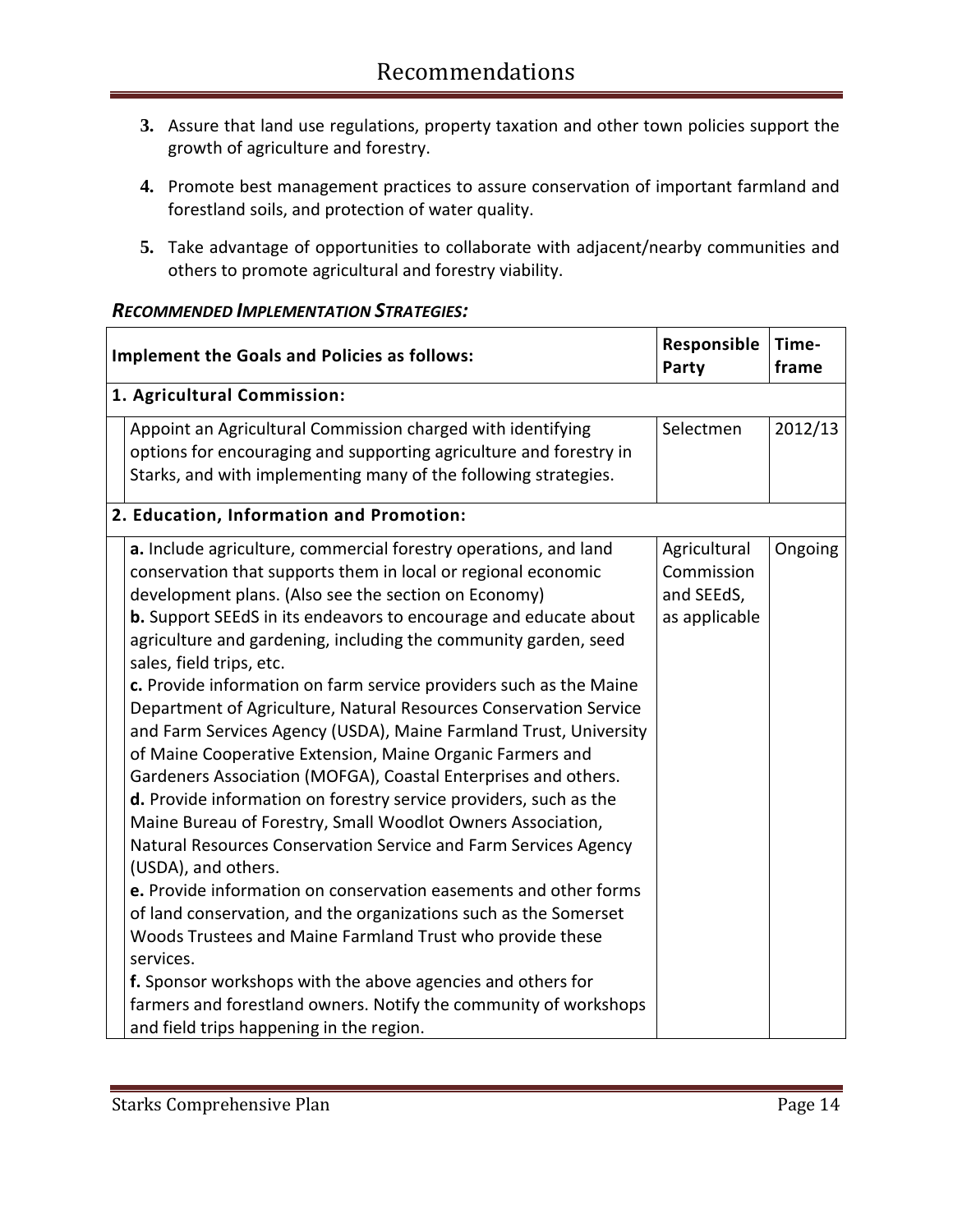|                           | <b>Implement the Goals and Policies as follows:</b>                                                                                                                                                                                                                                                                                                                                                                                                                                                                                                                                         | Responsible<br>Party                                             | Time-<br>frame                  |
|---------------------------|---------------------------------------------------------------------------------------------------------------------------------------------------------------------------------------------------------------------------------------------------------------------------------------------------------------------------------------------------------------------------------------------------------------------------------------------------------------------------------------------------------------------------------------------------------------------------------------------|------------------------------------------------------------------|---------------------------------|
|                           | 2. Education, Information and Promotion (continued from prior page):                                                                                                                                                                                                                                                                                                                                                                                                                                                                                                                        |                                                                  |                                 |
|                           | g. Explore other ideas, such as:<br>i. Community meals programs with veggies for all.<br>ii. Providing local farmers with production assistance, business<br>planning and shared-use equipment.<br>iii. Developing gateway signage to promote agriculture.<br>iv. Community events to promote local farms and products, such<br>as an Agricultural Fair in the fall (combine with Pumpkin Fest)<br>h. Seek grant funding for initiatives to promote, educate and protect<br>sustainable agriculture and forestry in Starks.<br>i. Provide information on local, regional and world markets. | Agricultural<br>Commission<br>and SEEdS,<br>as applicable        | Ongoing                         |
|                           | 3. Property Taxation:                                                                                                                                                                                                                                                                                                                                                                                                                                                                                                                                                                       |                                                                  |                                 |
|                           | a. Encourage owners of productive farm and forestland to enroll in<br>the current use taxation programs, such as Tree Growth and<br>Farmland and Open Space Programs, as mutually beneficial.                                                                                                                                                                                                                                                                                                                                                                                               | Tax<br>Assessors                                                 | Ongoing                         |
|                           | <b>b.</b> To the extent allowed by state law continue to maintain property<br>tax values on farmland at affordable levels to support agricultural<br>viability.                                                                                                                                                                                                                                                                                                                                                                                                                             | Tax<br>Assessors                                                 | Ongoing                         |
|                           | c. Consider Voluntary Municipal Farm Support program as allowed<br>by new state law to lower property taxes on participating farms to<br>ensure land continues to be farmed for at least 20 years and goes<br>beyond the reduction available through the current use tax program<br>(see 3.a. above).                                                                                                                                                                                                                                                                                       | Agricultural<br>Commission,<br>Town<br>Meeting, Tax<br>Assessors | 2015                            |
|                           | 4. Conservation: Encourage the Somerset Woods Trustees or other<br>similar organizations in their efforts to preserve significant farmland<br>and/or forestland in Starks.                                                                                                                                                                                                                                                                                                                                                                                                                  | Selectmen                                                        | Ongoing                         |
| 5. Inventory and Mapping: |                                                                                                                                                                                                                                                                                                                                                                                                                                                                                                                                                                                             |                                                                  |                                 |
|                           | Conduct a survey of current and potential farmers, and other<br>landowners with farmland soils (prime farmland and farmland of<br>statewide importance) to better understand needs and future plans.<br>Use this information to identify and map areas suitable to be<br>included in the Agricultural Enterprise Area. (See Forest and<br>Farmland Map, Existing Land Use Map and Future Land Use Map.)                                                                                                                                                                                     | Agricultural<br>Commission                                       | 2012/<br>2013<br>and<br>ongoing |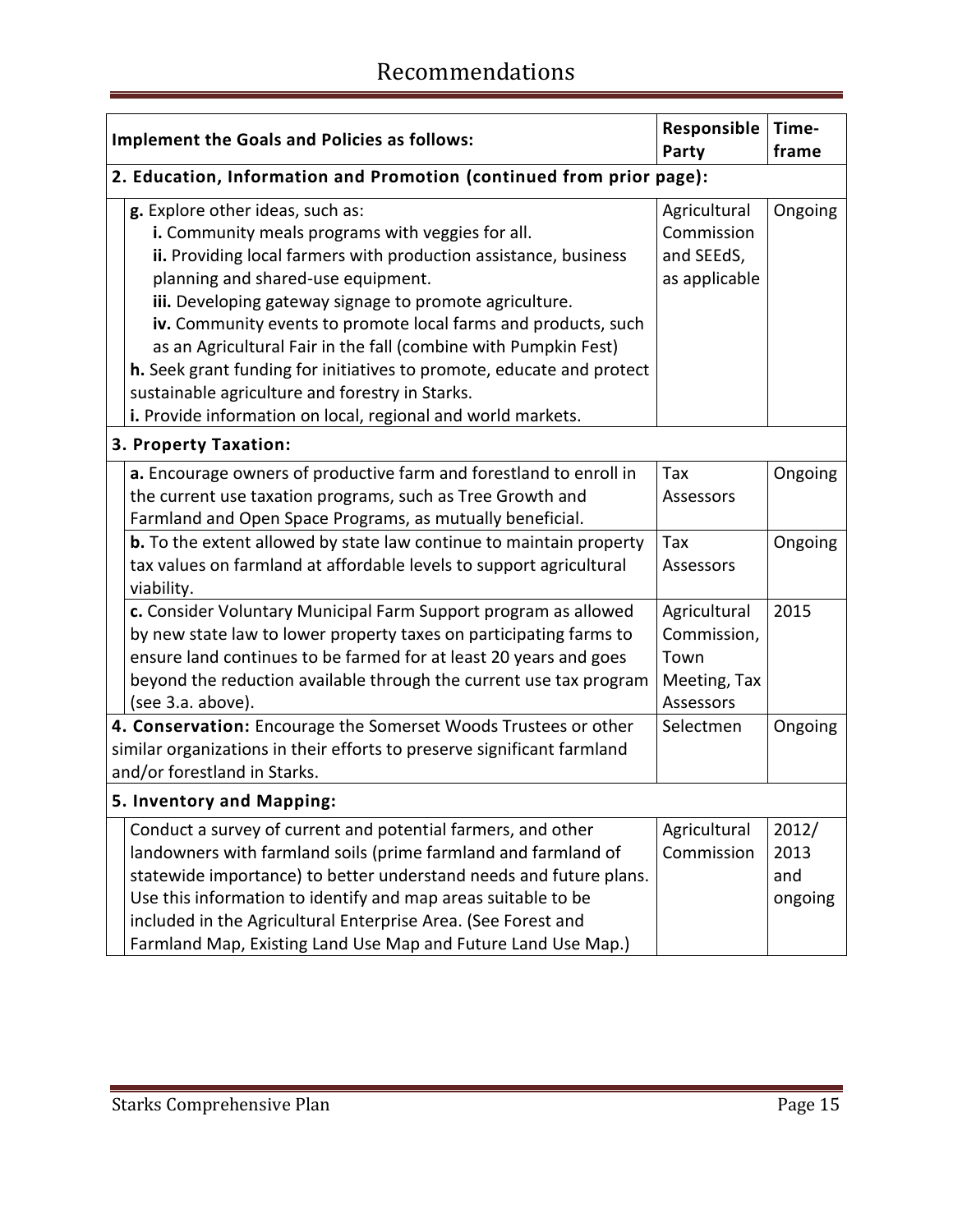| Responsible<br><b>Implement the Goals and Policies as follows:</b><br>Party                                                                                                                                                                                                                                                                                                                                                                                                                                                                                                                                                                                                                                                                                                                                                                                                                                |                                                                                                 | Time-<br>frame              |
|------------------------------------------------------------------------------------------------------------------------------------------------------------------------------------------------------------------------------------------------------------------------------------------------------------------------------------------------------------------------------------------------------------------------------------------------------------------------------------------------------------------------------------------------------------------------------------------------------------------------------------------------------------------------------------------------------------------------------------------------------------------------------------------------------------------------------------------------------------------------------------------------------------|-------------------------------------------------------------------------------------------------|-----------------------------|
| 6. Resolve and/or Regulatory Measures:                                                                                                                                                                                                                                                                                                                                                                                                                                                                                                                                                                                                                                                                                                                                                                                                                                                                     |                                                                                                 |                             |
| a. Enact a Resolve that Starks is an agricultural community actively<br>promoting and protecting important farmland. The purpose of the<br>"resolve" would be to identify what is important and then provide<br>both voluntary and/or regulatory approaches to promoting<br>agriculture and protecting farmland.<br><b>b.</b> Develop the Agricultural Enterprise Area and, as appropriate,<br>incorporate policies and/or land use regulations into it.<br>c. Amend land use ordinances to require commercial or subdivision<br>developments in the Agricultural Enterprise Area to maintain areas                                                                                                                                                                                                                                                                                                        | Agricultural<br>Commission,<br>Planning<br>Board,<br>Town<br>Meeting<br>Planning<br>Board, Town | 2013 and<br>ongoing<br>2013 |
| with prime farmland soils and farmland soils of statewide<br>importance as open space to the greatest extent practicable. This<br>would entail amending the Site Plan/Subdivision Ordinance to<br>allow/encourage open space subdivisions.<br>d. Limit non-residential development in the Agricultural Enterprise<br>Area to natural resource-based businesses and services, nature<br>tourism/outdoor recreation businesses, farmers' markets, and<br>home occupations.<br>e. Encourage land use activities that support productive agriculture<br>and forestry operations, such as roadside stands, greenhouses,<br>firewood operations, sawmills, log buying yards, and pick-your-own<br>operations.<br>f. Amend land use ordinances to require that developers put buffers<br>between new residential and commercial uses and existing farm<br>operations to protect farmers from perceived nuisances. | Meeting                                                                                         |                             |
| g. Research existing state, federal and model local ordinances with a<br>view towards enacting ordinances to protect agricultural activities<br>and the right to farm. Such ordinances might: (i) protect agricultural<br>activities from complaints about perceived nuisances (such as<br>manure/livestock smells, noise, etc.) provided best management<br>practices are followed; and (ii) establish a registry by which the<br>integrity of all alternative forms and methods of agriculture,<br>particularly organic and so-called 'natural' agriculture would be<br>protected.                                                                                                                                                                                                                                                                                                                       | Agricultural<br>Commission,<br>Planning<br>Board, Town<br>Meeting                               | 2013/14                     |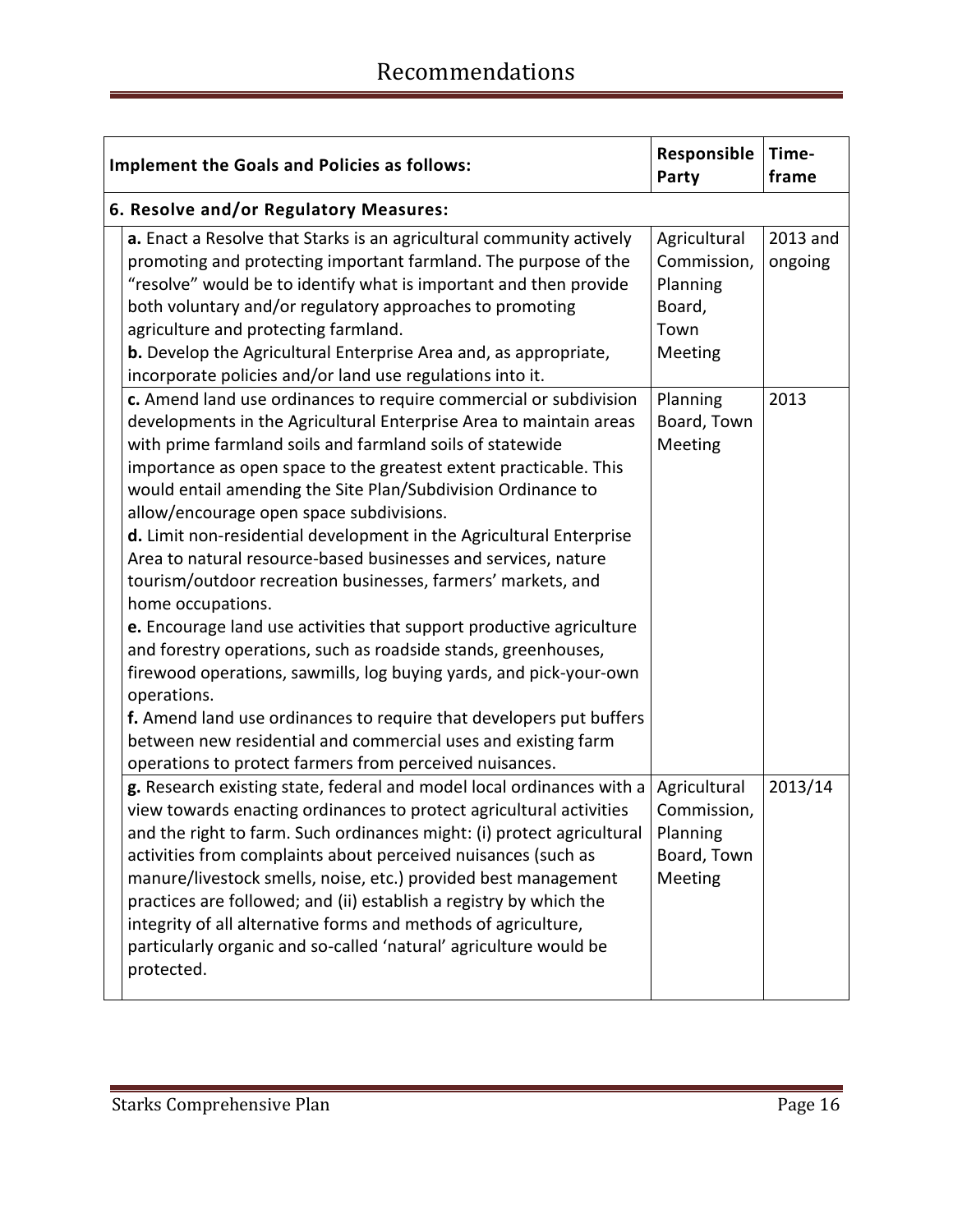| <b>Implement the Goals and Policies as follows:</b>                                                                                                                                                                                                                                                                                                                                                                                                                                                                   | Responsible<br>Party                                                     | Time-<br>frame |
|-----------------------------------------------------------------------------------------------------------------------------------------------------------------------------------------------------------------------------------------------------------------------------------------------------------------------------------------------------------------------------------------------------------------------------------------------------------------------------------------------------------------------|--------------------------------------------------------------------------|----------------|
| 6. Resolve and/or Regulatory Measures (continued from prior page):                                                                                                                                                                                                                                                                                                                                                                                                                                                    |                                                                          |                |
| h. Investigate state and federal law as well as agricultural trends to<br>determine the need and public support for protection for organic<br>and non-GMO agriculture and food product consumers. If necessary<br>and appropriate, enact ordinances and resolves to address issues<br>of: (i) the burden of responsibility and liability for GMO and hybrid<br>pollen drift; and (ii) the burden or thresholds of proof and<br>responsibility as to agricultural activity libel, and food libel suits and<br>actions. | Agricultural<br>Commission,<br>Planning<br>Board, Town<br><b>Meeting</b> | 2013/14        |
| i. Monitor development trends and loss of productive farmland,<br>and, if warranted, consider the enactment of an "Agricultural<br>Enterprise Zone" that respects landowner needs and opinions.                                                                                                                                                                                                                                                                                                                       |                                                                          | 2017/18        |
| 7. Consultation with State Agencies: When developing any land use regulations:                                                                                                                                                                                                                                                                                                                                                                                                                                        |                                                                          |                |
| a. At a minimum consult with Soil and Water Conservation District<br>staff when developing any land use regulations pertaining to<br>agricultural management practices.<br><b>b.</b> At a minimum consult with the District Forester from the Maine<br>Forest Service when developing any land use regulations pertaining<br>to forest management practices as required by state statute (12)<br>M.R.S.A. §8869).                                                                                                     | Agricultural<br>Commission,<br>Planning<br><b>Board</b>                  | Ongoing        |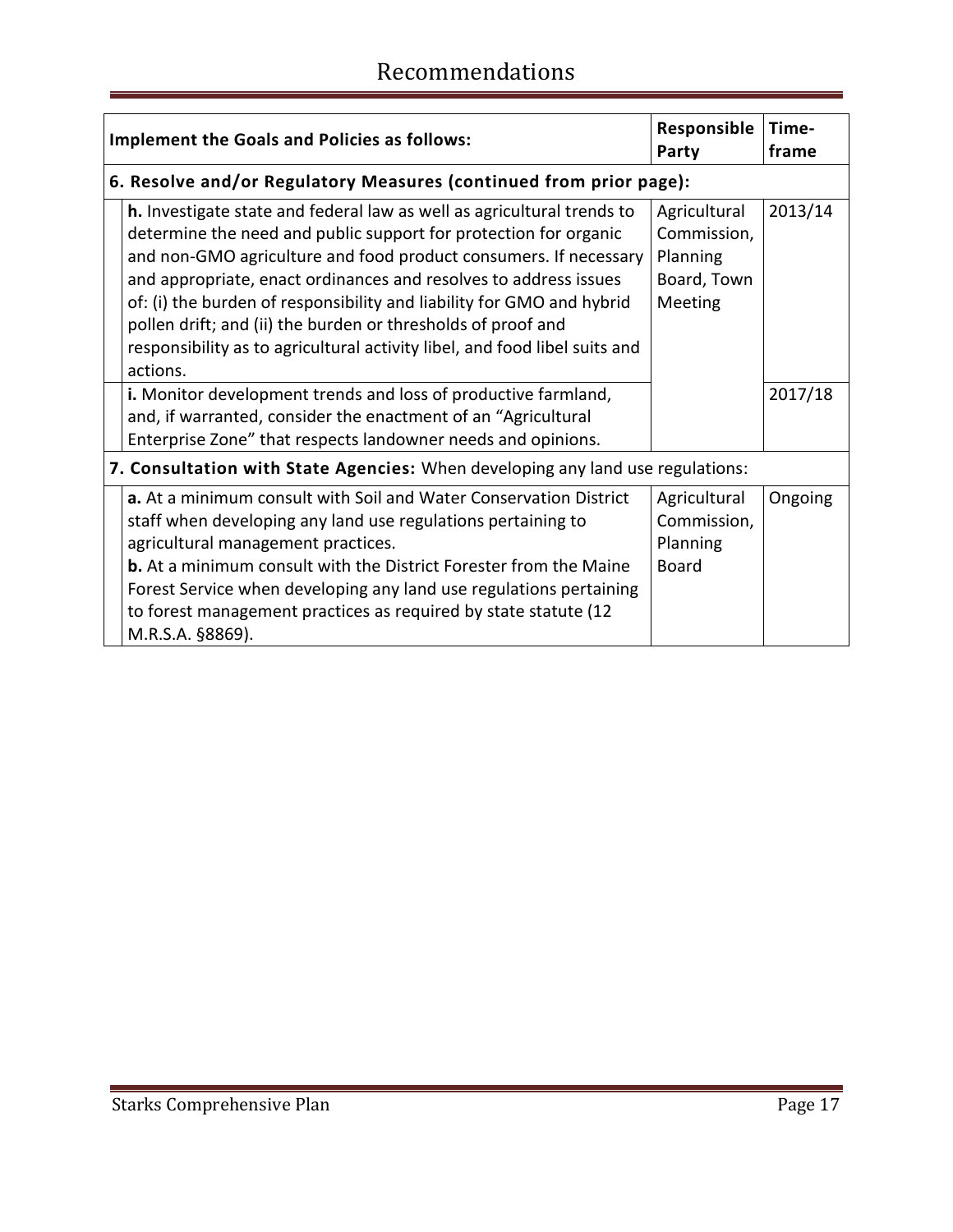### <span id="page-17-0"></span>**IV. RECOMMENDATIONS AS TO THE ECONOMY**

### *GOAL:*

Promote an economic climate that increases job opportunities and overall economic wellbeing.

#### *POLICIES:*

- **1.** Support the type of economic development activity the community desires, reflecting the community's role in the region.
- **2.** Support a vibrant rural economy with small business enterprises including home occupations, businesses that provide local goods and services, agriculture and forestry, and other endeavors compatible with the town's rural quality of life.
- **3.** Make policy and financial commitments to support desired economic development, including needed public improvements.
- **4.** Seek grant funding to support business development, particularly for the Village and for agriculturally-related businesses.
- **5.** Coordinate with regional development corporations and surrounding towns as necessary to support desired economic development.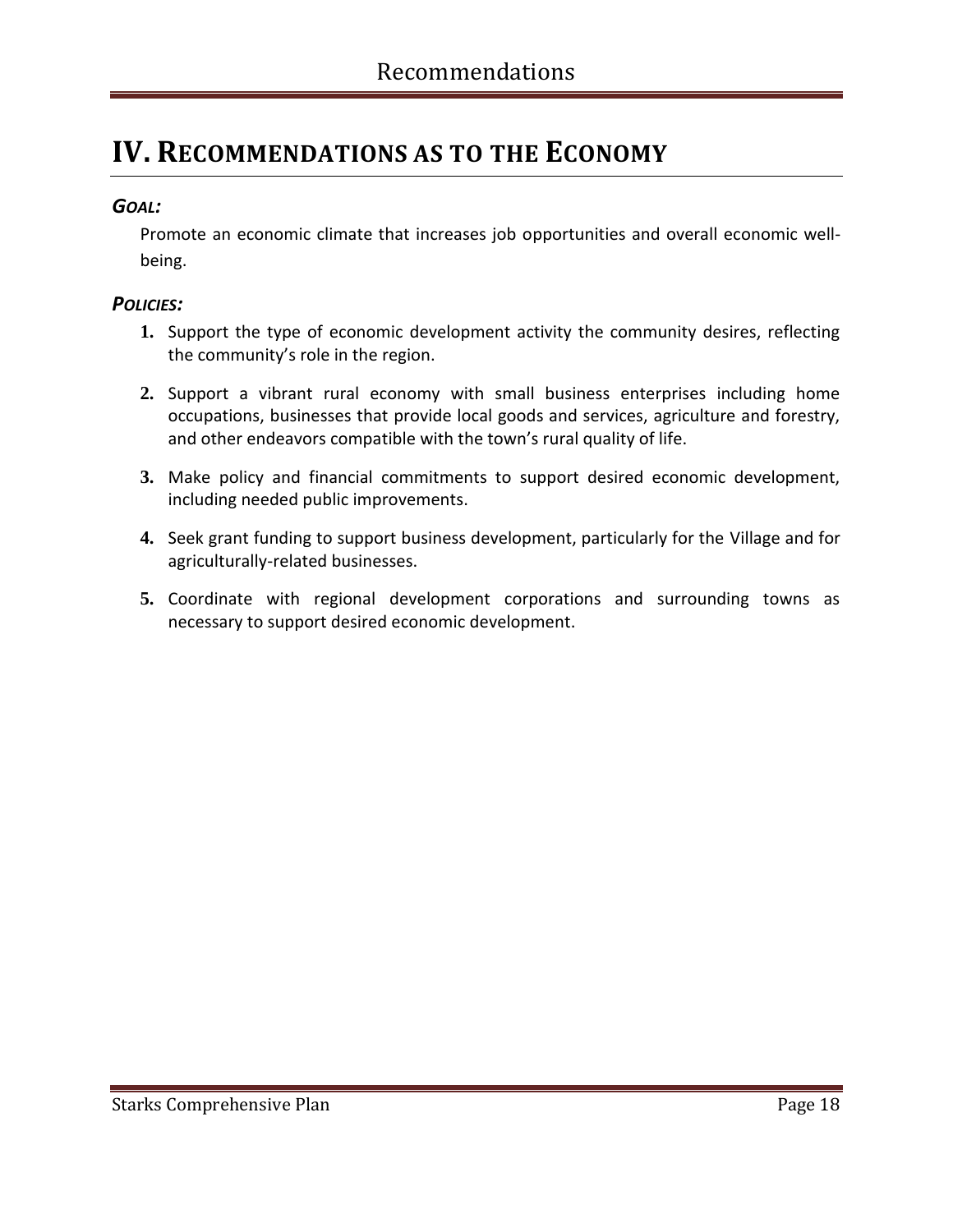### *RECOMMENDED IMPLEMENTATION STRATEGIES:*

| <b>Implement the Goals and Policies as follows:</b>                                                                                                                                                                                                                                                                                                                                                                                                          | Responsible<br>Party                                         | Time-<br>frame      |
|--------------------------------------------------------------------------------------------------------------------------------------------------------------------------------------------------------------------------------------------------------------------------------------------------------------------------------------------------------------------------------------------------------------------------------------------------------------|--------------------------------------------------------------|---------------------|
| 1. Economic Vitality: Support local economic well-being, including local business vitality,                                                                                                                                                                                                                                                                                                                                                                  |                                                              |                     |
| employment, and access to local goods and services through the following actions:                                                                                                                                                                                                                                                                                                                                                                            |                                                              |                     |
| a. Continue to maintain an inventory of local businesses based on<br>periodic surveys and ongoing updates to the list.                                                                                                                                                                                                                                                                                                                                       | Selectmen                                                    | Ongoing             |
| <b>b.</b> Continue to feature local businesses in the Voice of Starks<br>Newsletter. Also, continue to encourage business advertisements<br>to help fund the production and distribution of the Newsletter.                                                                                                                                                                                                                                                  | Newsletter<br>Editor                                         | Ongoing             |
| c. Develop a town WEB page and include information about local<br>businesses, and WEB links to other sources of business assistance<br>and employment information, such as the Kennebec Valley Council<br>of Governments, Maine Career Center in Skowhegan.                                                                                                                                                                                                  | Webmaster                                                    | 2012 and<br>ongoing |
| d. Continue to provide a space (bulletin board) and/or display rack<br>at the Starks Community Center for local businesses to post<br>business cards and to provide information about sources of<br>business and employment assistance.                                                                                                                                                                                                                      | Selectmen,<br><b>Town Office</b><br>staff                    | Ongoing             |
| e. Continue to provide access to business and employment<br>information by allowing public access to the internet via<br>computers and wi-fi at the Starks Community Center (Library).                                                                                                                                                                                                                                                                       | Library<br>Committee,<br>Selectmen                           | 2013 and<br>Ongoing |
| f. Consider other opportunities to promote businesses at the<br><b>Starks Community Center.</b><br>g. Provide workshops and training opportunities for the business<br>community.                                                                                                                                                                                                                                                                            | Selectmen                                                    | Ongoing             |
| 2. Land Use Regulations:                                                                                                                                                                                                                                                                                                                                                                                                                                     |                                                              |                     |
| Enact or amend local ordinances to reflect the desired scale,<br>design, intensity, and location of future economic development.<br>Assure that regulations are not unnecessarily hampering desired<br>economic activity.                                                                                                                                                                                                                                    | Planning<br>Board/Town<br>Meeting                            | 2013 and<br>Ongoing |
| 3. Public Investment to Support Economic Development:                                                                                                                                                                                                                                                                                                                                                                                                        |                                                              |                     |
| a. Include in the Capital Investment Plan public investments in the<br>town's infrastructure designed to support economic development.<br><b>b.</b> Continue to maintain and improve the town's roads and bridges<br>with funding from the Maine Department of Transportation,<br>Community Development Block Grants and other grants, to the<br>maximum extent possible. Investigate other creative financing<br>approaches to support this infrastructure. | Selectmen,<br><b>Budget</b><br>Committee,<br>Town<br>Meeting | Ongoing             |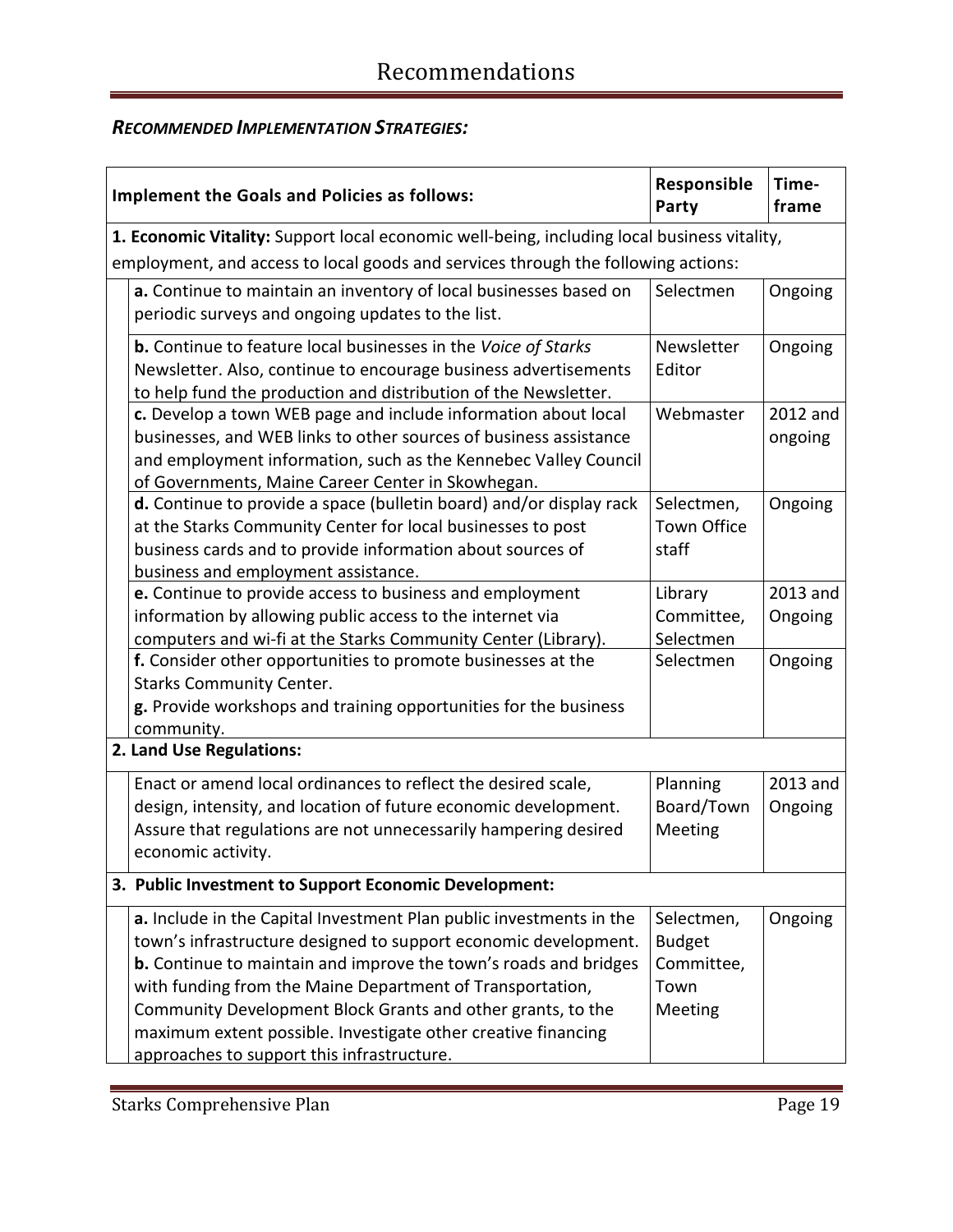| <b>Implement the Goals and Policies as follows:</b> |                                                                                                                                                                                                                                                                                                                                                                                                                                                                                                                                                                                            | Responsible<br>Party                                                | Time-<br>frame      |
|-----------------------------------------------------|--------------------------------------------------------------------------------------------------------------------------------------------------------------------------------------------------------------------------------------------------------------------------------------------------------------------------------------------------------------------------------------------------------------------------------------------------------------------------------------------------------------------------------------------------------------------------------------------|---------------------------------------------------------------------|---------------------|
|                                                     | 4. Grants to Support Economic Development:                                                                                                                                                                                                                                                                                                                                                                                                                                                                                                                                                 |                                                                     |                     |
|                                                     | Seek grants to support economic development, including support<br>for businesses in the Village, for agricultural and forestry related<br>enterprises, and others as needed.                                                                                                                                                                                                                                                                                                                                                                                                               | Selectmen,<br><b>Budget</b><br>Committee,<br>Town<br><b>Meeting</b> | 2013 and<br>ongoing |
|                                                     | 5. Regional Economic Development Planning Efforts:                                                                                                                                                                                                                                                                                                                                                                                                                                                                                                                                         |                                                                     |                     |
|                                                     | a. Continue to support and monitor the development of First Park.<br><b>b.</b> Monitor and participate, as appropriate, in any regional<br>economic development initiatives, such as those associated with<br>state and regional entities (Somerset County Economic<br>Development Corporation and Kennebec Valley Council of<br>Governments), and other towns.<br>c. Support regional initiatives that improve the town's<br>infrastructure, such as high speed internet, access to cheap and<br>clean energy alternatives such as natural gas, and an adequate<br>transportation system. | Selectmen,<br>Town<br><b>Meeting</b>                                | Ongoing             |

### <span id="page-19-0"></span>**V. RECOMMENDATIONS AS TO HOUSING**

#### *GOAL:*

Encourage and promote affordable, decent housing opportunities for all citizens.

### *POLICIES:*

- **1.** Support economic prosperity in the community and region by working to ensure that there is decent, affordable housing for people with modest incomes.
- **2.** Ensure that land use controls support the development of quality affordable housing including rental housing, manufactured housing and accessory apartments in singlefamily homes.
- **3.** Access opportunities to support housing that is safe, sanitary, energy efficient and wellbuilt.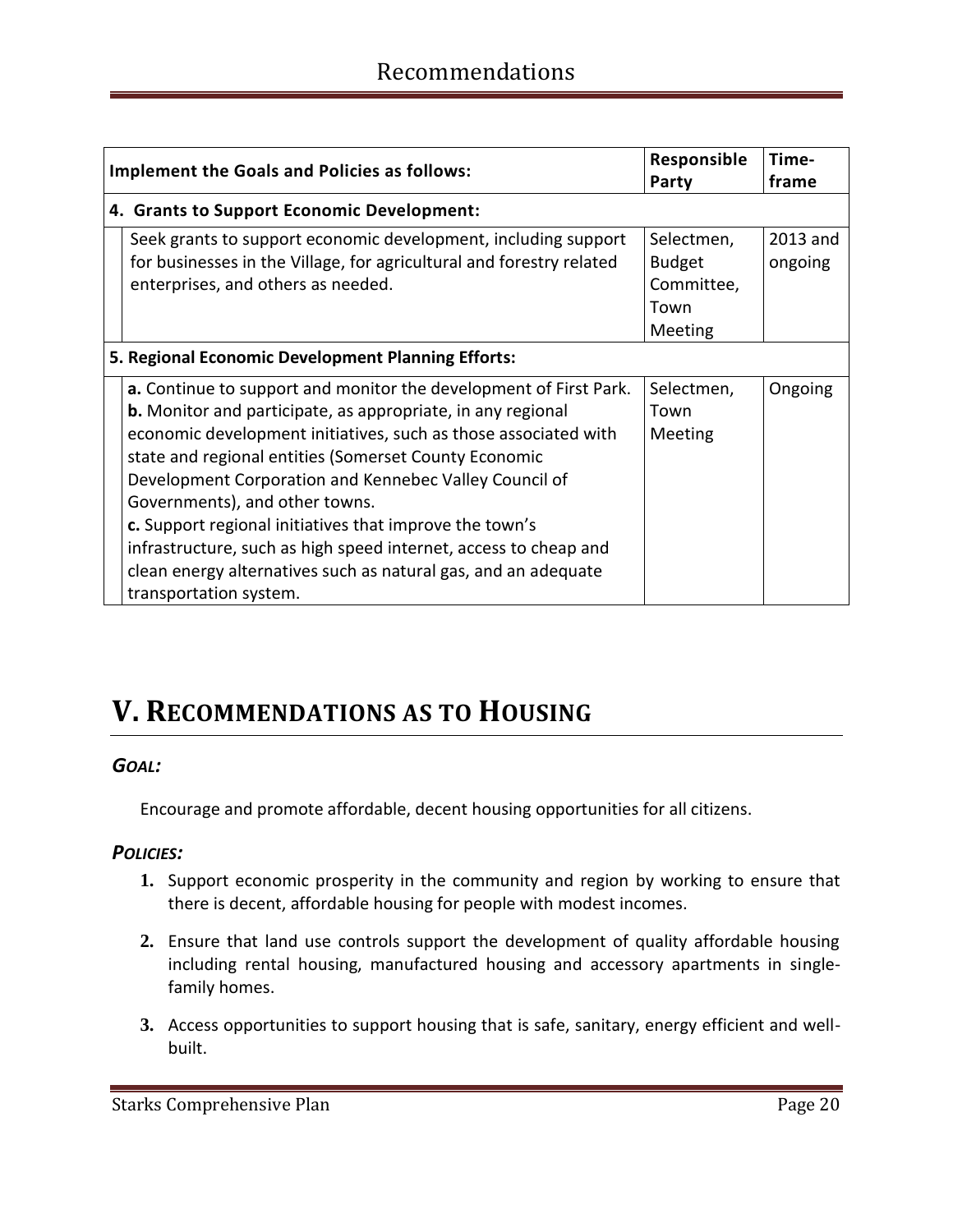- **4.** Monitor regional housing trends including affordability and housing for an aging population, and participate in collaborative efforts, as needed.
- **5.** Seek to achieve a level of at least 10% of new residential development built or placed during the next decade be affordable to low and moderate-income households, including young adults/families and seniors on fixed incomes.

|                                                                               | <b>Implement the Goals and Policies as follows:</b>                                                                                                                                                                                                                                                                                                                                                                                                                                                                                                                                                                                                                          | Responsible<br>Party                                       | Time-<br>frame         |
|-------------------------------------------------------------------------------|------------------------------------------------------------------------------------------------------------------------------------------------------------------------------------------------------------------------------------------------------------------------------------------------------------------------------------------------------------------------------------------------------------------------------------------------------------------------------------------------------------------------------------------------------------------------------------------------------------------------------------------------------------------------------|------------------------------------------------------------|------------------------|
|                                                                               | 1. Land Use Controls: Review and amend land use controls as follows:                                                                                                                                                                                                                                                                                                                                                                                                                                                                                                                                                                                                         |                                                            |                        |
|                                                                               | a. Assure that land use regulations allow a wide range of housing<br>including affordable housing types such as accessory apartments<br>in single family homes (subject to site suitability), rental housing,<br>mobile homes and mobile home parks.<br><b>b.</b> Continue to require a minimum lot size of one acre, except for<br>lots in mobile home parks in accordance with state law, and lots<br>in cluster subdivisions as specified below.<br>c. Consider updating subdivision regulations to encourage<br>clustered house lots to permit more affordable development<br>designs, with smaller lots, shared septic systems, and shorter<br>roads and utility lines. | Planning<br>Board, Town<br>Meeting                         | 2013<br>and<br>ongoing |
| 2. Housing Conditions: To improve housing conditions, consider the following: |                                                                                                                                                                                                                                                                                                                                                                                                                                                                                                                                                                                                                                                                              |                                                            |                        |
|                                                                               | a. Continue to provide a periodic curb-side large item trash<br>disposal service, as needed.                                                                                                                                                                                                                                                                                                                                                                                                                                                                                                                                                                                 | Selectmen,<br><b>Town Meeting</b>                          | Ongoing                |
|                                                                               | <b>b.</b> Encourage property owners to maintain housing and property<br>in safe and sanitary conditions, and if necessary, take<br>enforcement action to protect the health, safety and welfare of<br>citizens.                                                                                                                                                                                                                                                                                                                                                                                                                                                              | Health Officer,<br>Code<br>Enforcement,<br>Selectmen       | Ongoing                |
|                                                                               | c. Encourage non-profit organizations, such as the East Parish<br>Housing Ministry, in their efforts to improve housing.                                                                                                                                                                                                                                                                                                                                                                                                                                                                                                                                                     | Selectmen                                                  | Ongoing                |
|                                                                               | d. Publicize the housing programs available through public<br>agencies, such as the Kennebec Valley Community Action<br>Program, Maine State Housing Authority, Maine Department of<br>Environmental Protection, and the Efficiency Maine Program.                                                                                                                                                                                                                                                                                                                                                                                                                           | Selectmen,<br><b>Town Office</b><br><b>Staff</b>           | Ongoing                |
|                                                                               | e. Explore grant funding opportunities to provide financial<br>assistance to low income residents for upgrading substandard<br>housing and/or constructing new housing. Appoint a Housing<br>Committee, if needed.                                                                                                                                                                                                                                                                                                                                                                                                                                                           | Selectmen,<br>Housing<br>Committee,<br><b>Town Meeting</b> | 2014-<br>2015          |

#### *RECOMMENDED IMPLEMENTATION STRATEGIES:*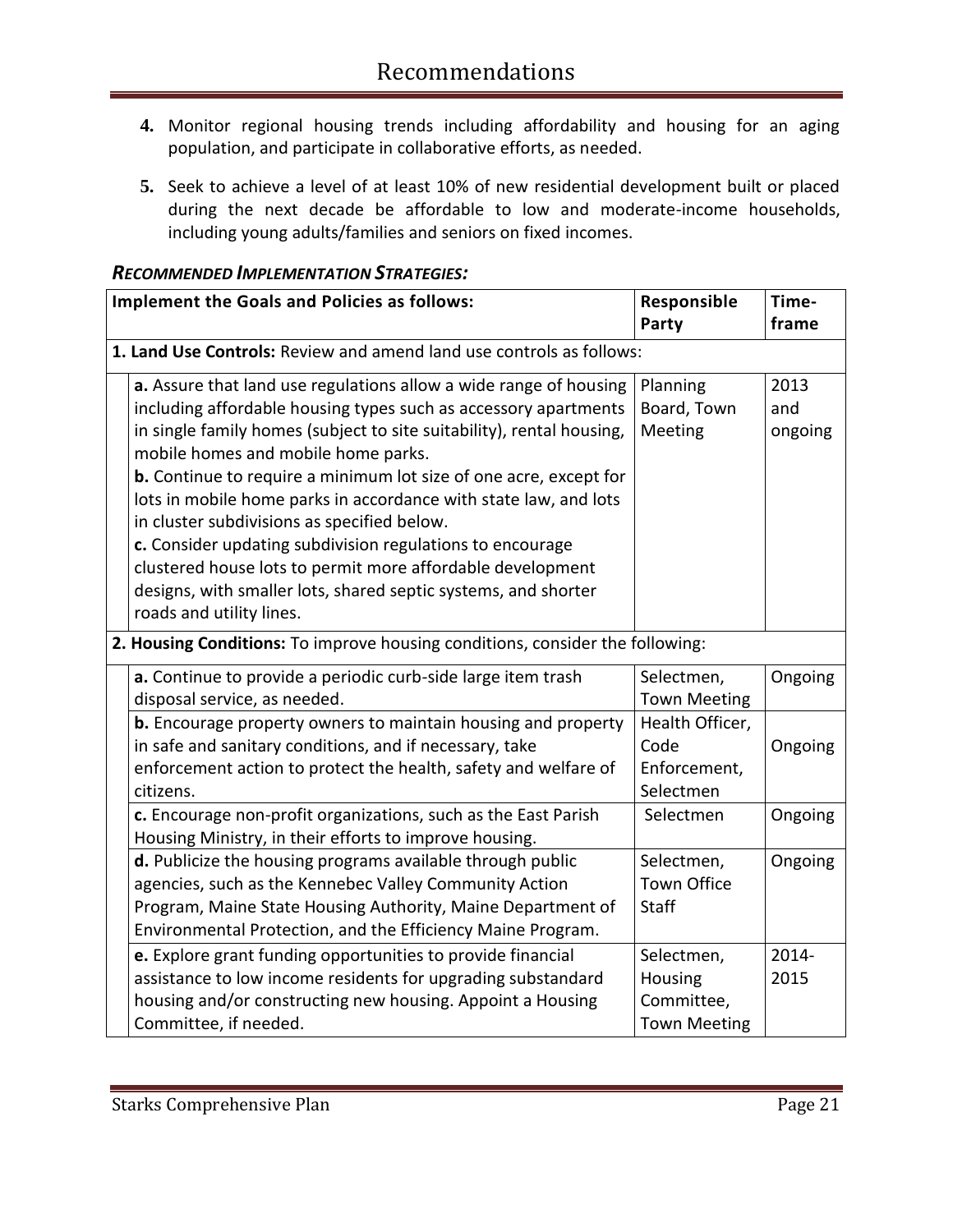| 3. Monitor Housing Affordability:                                                                                                                                                                                                 |                                   |              |  |  |
|-----------------------------------------------------------------------------------------------------------------------------------------------------------------------------------------------------------------------------------|-----------------------------------|--------------|--|--|
| a. Monitor housing affordability based on building permits,<br>property transfers, and housing costs on an ongoing basis and<br>address issues as needed.<br><b>b.</b> Monitor housing affordability in neighboring towns and the | Assessors,<br>Code<br>Enforcement | As<br>needed |  |  |
| region, and participate in coalitions as appropriate.                                                                                                                                                                             | Selectmen                         |              |  |  |

### <span id="page-21-0"></span>**VI. RECOMMENDATIONS AS TO OUTDOOR RECREATION**

#### *GOAL:*

Promote and protect the availability of outdoor recreation opportunities for all citizens, including access to surface waters.

### *POLICIES:*

- **1.** Maintain/upgrade existing recreational facilities as necessary to meet current and future needs.
- **2.** Preserve publicly owned open space for recreational use as appropriate.
- **3.** Support public access to privately owned land for recreational use that respects landowners' desires for their property.
- **4.** Seek to achieve or continue to maintain public access to major water bodies, including the Kennebec and Sandy Rivers, Lemon Stream, and Josiah, Pelton and Hilton Brooks, for boating, fishing, and/or swimming, and work with adjacent property owners to address concerns.
- **5.** Coordinate with area land trusts, neighboring communities, state agencies, and others to preserve open space and provide recreational opportunities.
- **6.** Identify and preserve high value scenic resources essential to maintaining the unique character of the town. High value scenic resources are those visible to the general public from a public road, public waters, public recreation area or other public location.
- **7.** Require consideration for open space, recreation areas, and scenic views in new developments.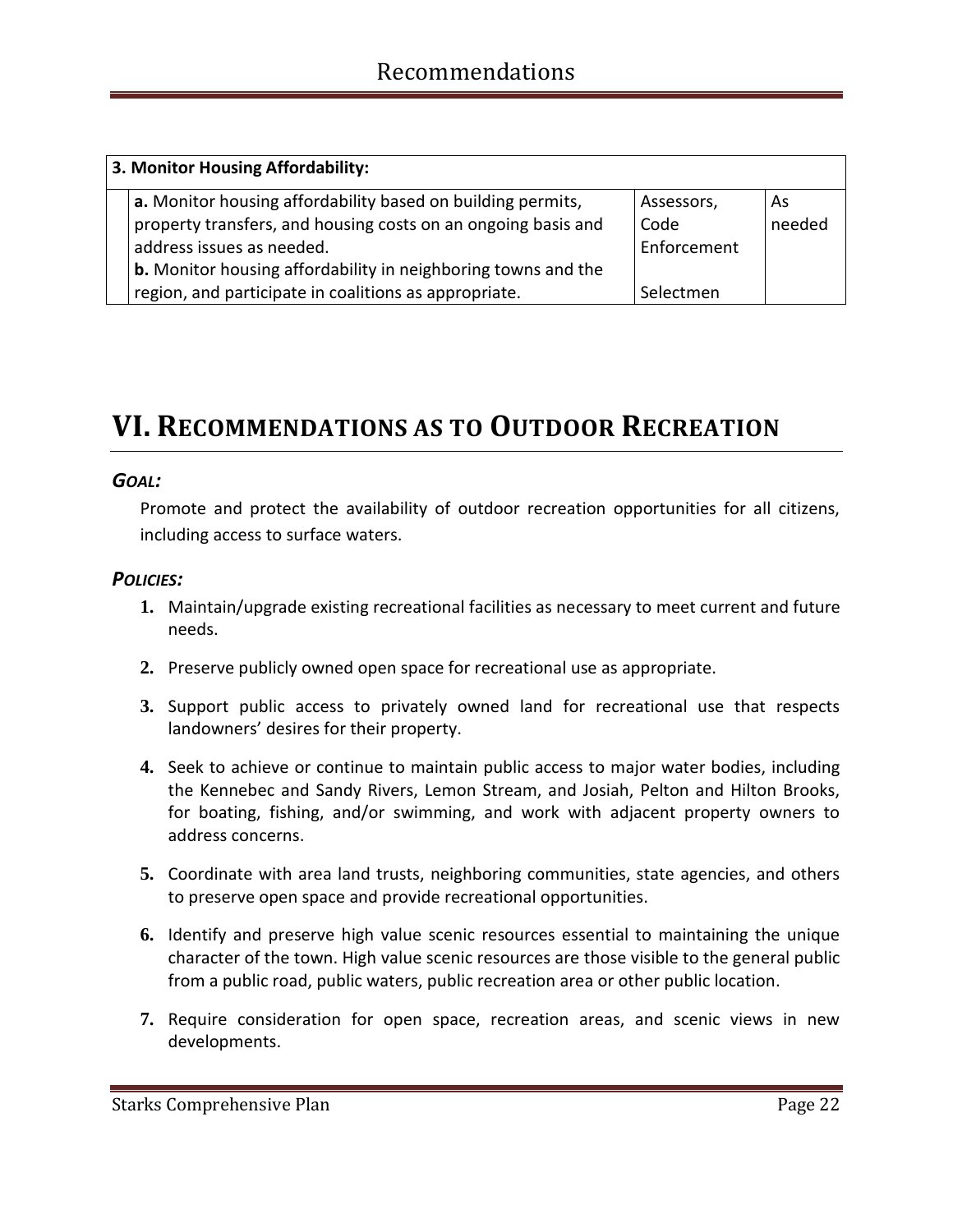| <b>Implement the Goals and Policies as follows:</b>                                                                                                                                                                                                                                                                                                                                                                                                                                                                                                                                                                                                                                                                                                                                                                                              | Responsible<br>Party                                                                                                | Time-<br>frame      |
|--------------------------------------------------------------------------------------------------------------------------------------------------------------------------------------------------------------------------------------------------------------------------------------------------------------------------------------------------------------------------------------------------------------------------------------------------------------------------------------------------------------------------------------------------------------------------------------------------------------------------------------------------------------------------------------------------------------------------------------------------------------------------------------------------------------------------------------------------|---------------------------------------------------------------------------------------------------------------------|---------------------|
| 1. Town Parks and Recreation Plan:                                                                                                                                                                                                                                                                                                                                                                                                                                                                                                                                                                                                                                                                                                                                                                                                               |                                                                                                                     |                     |
| Create a list of recreation needs or develop a recreation plan to<br>meet current and future needs. Assign a committee or community<br>official to explore ways of addressing the identified needs and/or<br>implementing the policies and strategies outlined in the plan.                                                                                                                                                                                                                                                                                                                                                                                                                                                                                                                                                                      | Selectmen,<br>Community<br>Center<br><b>Building</b><br>Committee,<br><b>SEEdS</b>                                  | 2013 and<br>ongoing |
| 2. Village Area Parks and Recreation:                                                                                                                                                                                                                                                                                                                                                                                                                                                                                                                                                                                                                                                                                                                                                                                                            |                                                                                                                     |                     |
| a. Create a parks and recreation facility at the Community Center<br>which will include improvements to the playground and ball field,<br>and the development of new facilities, such as trails, a picnic area,<br>community garden and orchard, etc.<br>b. Encourage continued maintenance and public use of the Village<br>Green.<br>c. Enhance public access to Lemon Stream in/near the Village.<br>d. Maintain a green space at the corner of Route 43 and the Locke<br>Hill Road (former Town Office site).<br>e. Seek a community group to adopt and maintain green space for<br>purposes of Village beautification, such as the local Scout Troop,<br>community service through the schools, etc.                                                                                                                                        | Community<br>Center<br><b>Building</b><br>Committee,<br>Community<br><b>Building</b><br>Superinten-<br>dent, SEEdS, | 2013 and<br>ongoing |
| 3. Pedestrian, Equine, and Bicycle Paths, and Trails:                                                                                                                                                                                                                                                                                                                                                                                                                                                                                                                                                                                                                                                                                                                                                                                            |                                                                                                                     |                     |
| Work with public and private partners to extend and maintain a<br>network of paths and trails for motorized and non-motorized uses.<br>Connect with regional trail systems where possible. Consider the<br>following:<br>a. Village amenities - advocate for, maintain and improve wide road<br>shoulders and other improvements to make walking around the<br>Village including to the Community Center safer and easier. Also<br>consider options for decreasing traffic speeds.<br><b>b.</b> Continue to work with the snowmobile and ATV clubs to promote<br>responsible use of trails on private property and town ways.<br>c. Consider opportunities for other trails, such as use of<br>abandoned/discontinued road right-of-ways.<br>d. Consider opportunities for non-motorized trails, such as river<br>and/or stream corridor trails. | Selectmen,<br>Town<br>Meeting                                                                                       | 2013 and<br>ongoing |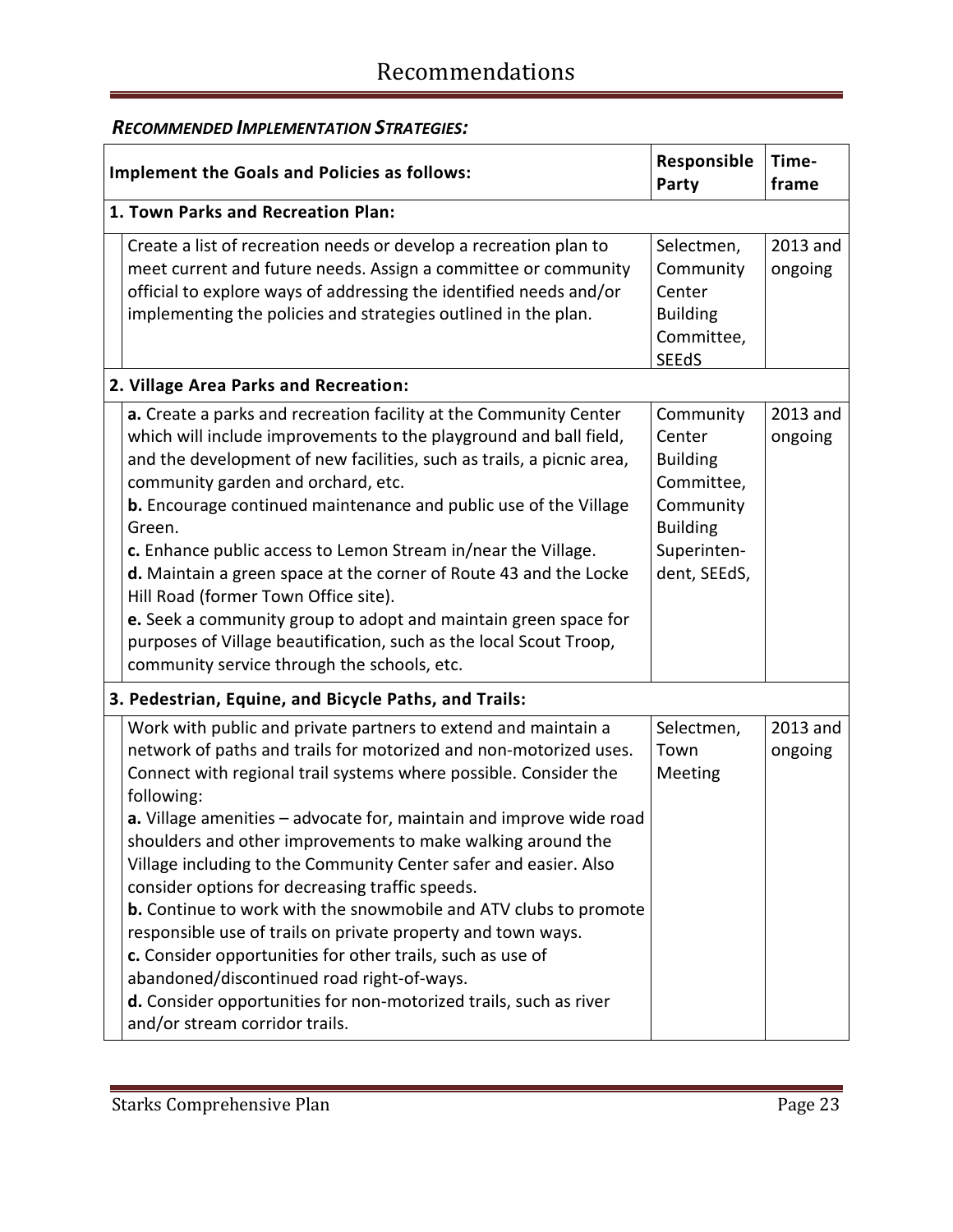| <b>Implement the Goals and Policies as follows:</b>                                                                                                                                                                                                                                                              | Responsible<br>Party                  | Time-<br>frame |  |  |
|------------------------------------------------------------------------------------------------------------------------------------------------------------------------------------------------------------------------------------------------------------------------------------------------------------------|---------------------------------------|----------------|--|--|
| 4. Public Access to Major Water Bodies:                                                                                                                                                                                                                                                                          |                                       |                |  |  |
| a. Village: Improve public access to Lemon Stream for fishing,<br>kayaking, canoeing, swimming and overall enjoyment.                                                                                                                                                                                            | Selectmen                             | Ongoing        |  |  |
| b. Support the continued maintenance of the boat launch facilities<br>accessed by Arnold Lane to the Kennebec River.                                                                                                                                                                                             | Selectmen                             | Ongoing        |  |  |
| c. Maintain and where desirable reactivate all existing public<br>accesses to the Kennebec and Sandy Rivers, Lemon Stream, and<br>Hilton, Joshua, and Pelton Brooks. Support adjacent/abutting<br>landowners in their efforts to prevent degradation of the sites.                                               | Selectmen,<br>Town<br>Meeting         | Ongoing        |  |  |
| 5. Open Space Partners:                                                                                                                                                                                                                                                                                          |                                       |                |  |  |
| Work with an existing local land trust or other conservation<br>organization to pursue opportunities to protect important open<br>space or recreational land.                                                                                                                                                    | Selectmen                             | Ongoing        |  |  |
| 6. Landowner Outreach and Education:                                                                                                                                                                                                                                                                             |                                       |                |  |  |
| Provide educational materials regarding the benefits and<br>protections for landowners allowing public recreational access on<br>their property. At a minimum this will include information on<br>Maine's landowner liability law regarding recreational or harvesting<br>use, Title 14, M.R.S.A. Section 159-A. | <b>Town Office</b><br>staff           | Ongoing        |  |  |
| 7. Land Use Regulations:                                                                                                                                                                                                                                                                                         |                                       |                |  |  |
| Amend land use ordinances as needed to allow for consideration of<br>the following:<br>a. Minimization of impacts to high value scenic resources<br><b>b.</b> Consideration of outdoor recreation assets $-$ existing trails, water<br>accesses, etc.                                                            | Planning<br>Board,<br>Town<br>Meeting | 2012/13        |  |  |
| 8. Funding Recreation:                                                                                                                                                                                                                                                                                           |                                       |                |  |  |
| a. Utilize state snowmobile and ATV registration reimbursements to<br>support maintenance of and improvements to trails.<br>b. Utilize grant funds from the state and others to improve<br>recreation facilities and areas.                                                                                      | Selectmen,<br>Town<br>Meeting         | Ongoing        |  |  |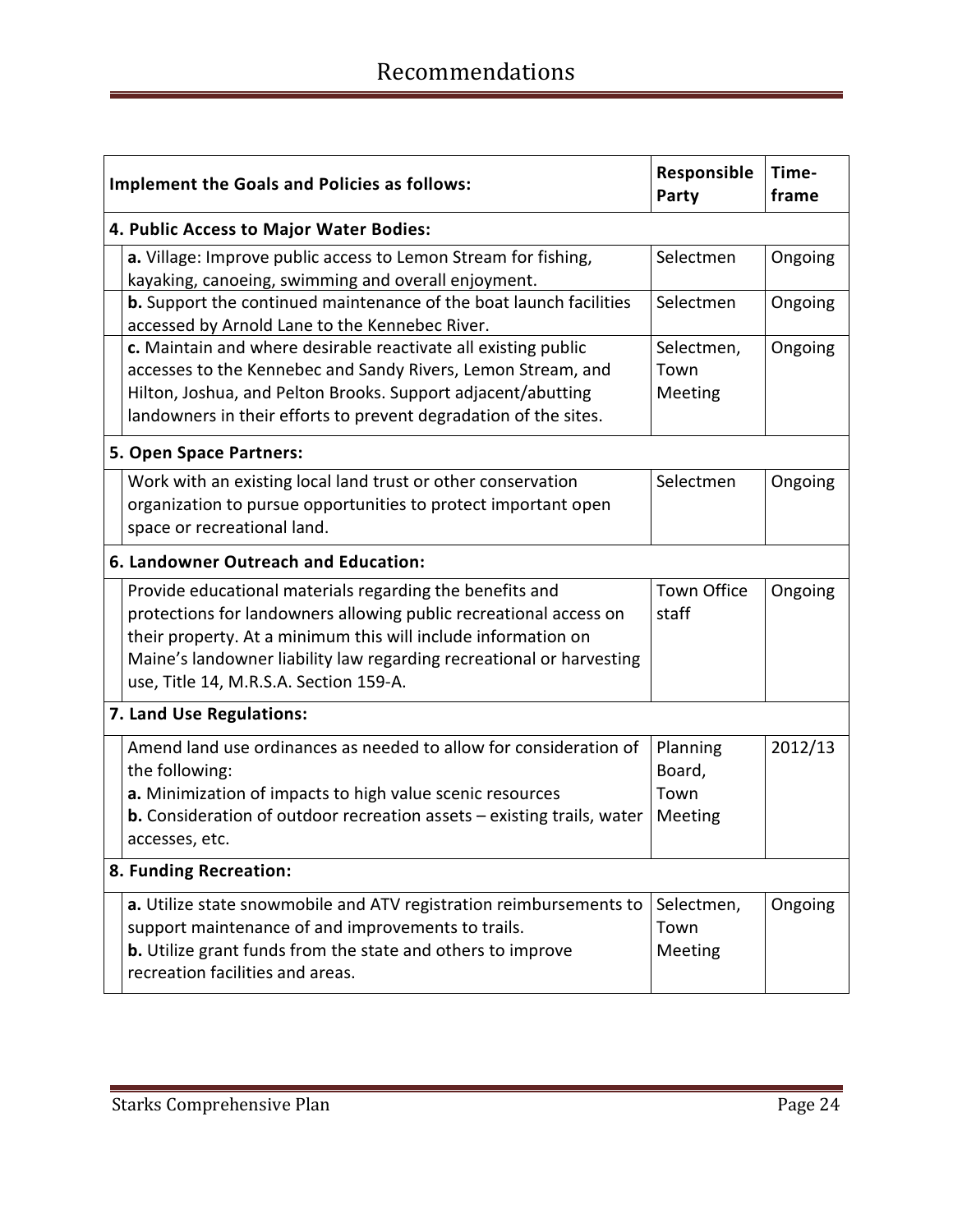### <span id="page-24-0"></span>**VII. RECOMMENDATIONS AS TO TRANSPORTATION**

### *GOAL:*

Plan for, finance and develop an efficient system of public facilities and services to accommodate anticipated growth and economic development.

### *POLICIES:*

- **1.** Prioritize community and regional needs associated with safe, efficient, and optimal use of transportation systems.
- **2.** Safely and efficiently preserve and improve the transportation system.
- **3.** Promote public health, protect natural and cultural resources, and enhance livability by managing land use in ways that maximize the efficiency of the transportation system and minimize increases in vehicle miles traveled.
- **4.** Meet the diverse transportation needs of residents (including children, the elderly and disabled) and of through-travelers by providing a safe, efficient, and adequate transportation network for all types of users (motor vehicles, pedestrians, bicyclists).
- **5.** Promote fiscal prudence by maximizing the efficiency of the state and local road network.
- **6.** Prioritize maintenance and capital improvements to the town's roads based on location, amount of use and available funds.

#### *RECOMMENDED IMPLEMENTATION STRATEGIES:*

| <b>Implement the Goals and Policies as follows:</b>                                                                                                                                                                                                                                                                                                                                                                                                                                                                                                                                                                                                                                                                                                      | Responsible<br>Party                                                             | Time-<br>frame      |
|----------------------------------------------------------------------------------------------------------------------------------------------------------------------------------------------------------------------------------------------------------------------------------------------------------------------------------------------------------------------------------------------------------------------------------------------------------------------------------------------------------------------------------------------------------------------------------------------------------------------------------------------------------------------------------------------------------------------------------------------------------|----------------------------------------------------------------------------------|---------------------|
| 1. Transportation System Maintenance Plan and Priorities:                                                                                                                                                                                                                                                                                                                                                                                                                                                                                                                                                                                                                                                                                                |                                                                                  |                     |
| a. Develop and update annually a prioritized improvement,<br>maintenance, and repair plan for Starks' transportation network.<br><b>b.</b> Maintain the transportation system in the Village area (roads,<br>road shoulders suitable for walking and biking, and parking), and<br>state thoroughfares (winter maintenance) as the highest priorities.<br>c. Monitor traffic speeds based on citizen input and state data.<br>Address the issues as practicable, including advocacy for any<br>indicated changes with the Maine Department of Transportation.<br><b>d.</b> Develop a plan to protect roads and culverts from flooding and<br>road washouts due to beaver activity. Consult with the Maine<br>Department of Inland Fisheries and Wildlife. | Road<br>Foreman,<br><b>Budget</b><br>Committee,<br>Selectmen,<br>Town<br>Meeting | 2013 and<br>ongoing |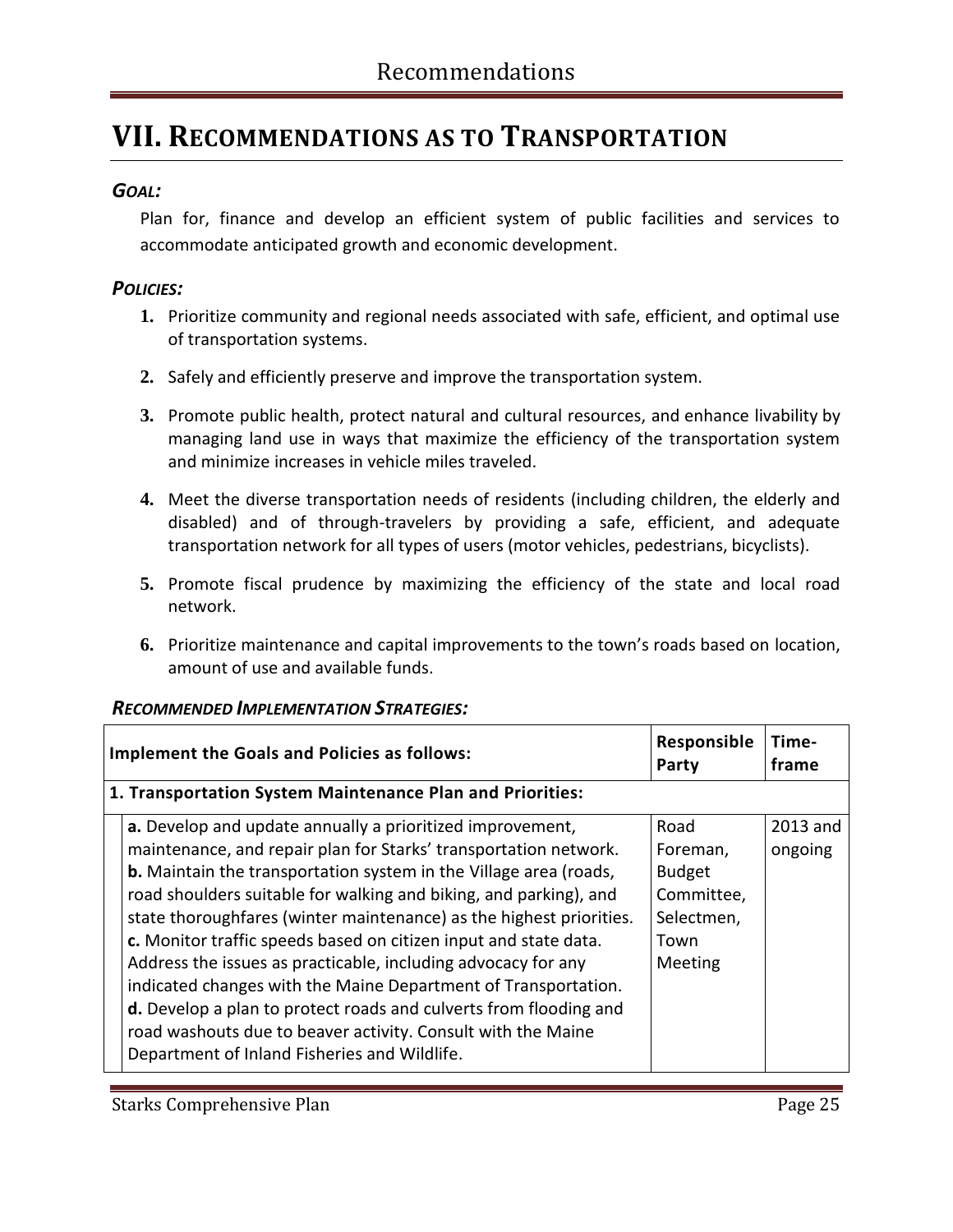| <b>Implement the Goals and Policies as follows:</b>                                                                                                                                                                                                                                                                                                                                                                                                                                                                                                                   | Responsible<br>Party                                                             | Time-<br>frame      |
|-----------------------------------------------------------------------------------------------------------------------------------------------------------------------------------------------------------------------------------------------------------------------------------------------------------------------------------------------------------------------------------------------------------------------------------------------------------------------------------------------------------------------------------------------------------------------|----------------------------------------------------------------------------------|---------------------|
| 2. Anticipated Capital Projects and Major Maintenance Projects:<br>The following capital/major projects are anticipated within the next decade:                                                                                                                                                                                                                                                                                                                                                                                                                       |                                                                                  |                     |
| a. Complete replacement of Lemon Stream (Sawyers Mills Road)<br>and Pelton Brook (Mayhew Road) bridges<br><b>b.</b> Replace Josiah Brook bridge (Brann's Mills Road)<br>c. Continue ongoing maintenance of existing paved roads<br>d. Continue ongoing rebuilding and maintenance of gravel roads<br>e. Undertake roadside ditching and brush removal<br>f. Continue culvert replacements<br>g. Explore opportunities to acquire sand and gravel resources<br>h. The Transportation System Maintenance Plan (1 above) will<br>identify and prioritize specific needs. | Selectmen,<br>Road<br>Foreman,<br><b>Budget</b><br>Committee,<br>Town<br>Meeting | 2013 and<br>ongoing |
| 3. Transportation Options:                                                                                                                                                                                                                                                                                                                                                                                                                                                                                                                                            |                                                                                  |                     |
| a. Provide information at the Town Office on the availability of<br>KVCAP transportation services.<br><b>b.</b> Post information at the Town Office about any other<br>transportation services available in the area, such as taxis or<br>resident ride-share opportunities, where appropriate.                                                                                                                                                                                                                                                                       | <b>Town Office</b><br>staff                                                      | Ongoing             |
| c. Take advantage of any opportunities to provide and/or improve<br>pedestrian and bicycle facilities, such as wider road shoulders and<br>bridges, particularly in the Village area.<br>d. Stay informed and take advantage of evolving technologies as<br>appropriate; such as new paving materials, more efficient road<br>machinery, more environmentally friendly winter road treatment<br>materials, and charging stations for electric cars.                                                                                                                   | Selectmen,<br>Road<br>Foreman                                                    | Ongoing             |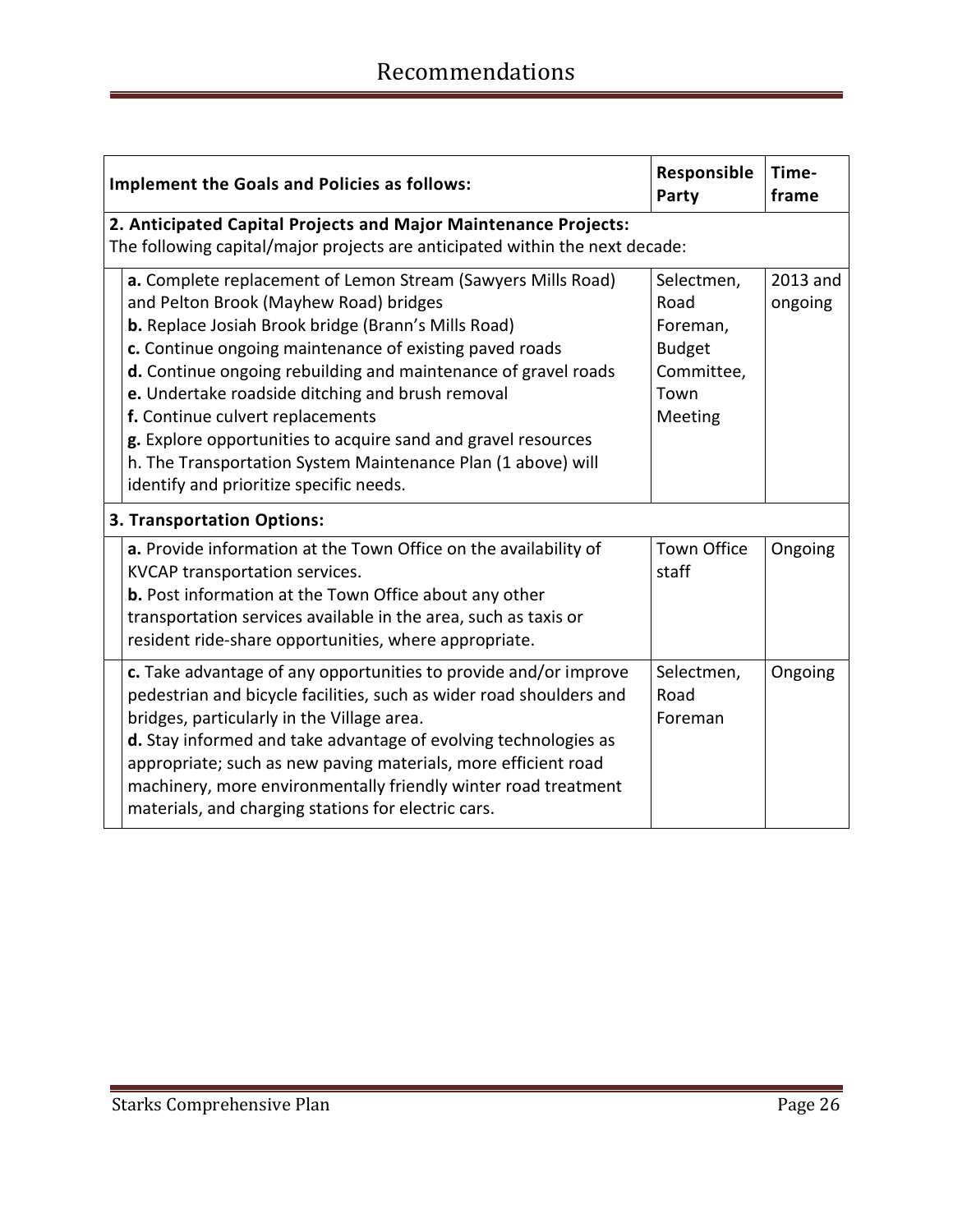| 4. Land Use Regulation:                                                                                                                                                                                                                                                                                                                                                                                                                                                                                                                                                                                                                                                                                                                                  |                                       |                     |  |  |
|----------------------------------------------------------------------------------------------------------------------------------------------------------------------------------------------------------------------------------------------------------------------------------------------------------------------------------------------------------------------------------------------------------------------------------------------------------------------------------------------------------------------------------------------------------------------------------------------------------------------------------------------------------------------------------------------------------------------------------------------------------|---------------------------------------|---------------------|--|--|
| a. Amend ordinance standards for subdivisions and for public and<br>private roads as appropriate to foster transportation-efficient<br>growth patterns and provide for future street connections.<br><b>b.</b> Review and update as appropriate the town's Site Plan,<br>Subdivision, Building and Road Ordinances to assure consistency<br>with this Plan.<br>c. Amend local ordinances to address or avoid conflicts with state<br>laws, including:<br>i. Overall policy objectives of the Sensible Transportation<br>Policy Act (23 MRSA §73);<br>$\mathbf{ii}$ . State access management regulations $-$ Driveway/entrance<br>Permitting (23 MRSA §704); and<br>iii. State traffic permitting regulations for large developments<br>(23 MRSA §704-A) | Planning<br>Board,<br>Town<br>Meeting | 2013 and<br>ongoing |  |  |
| 5. Regional Coordination and Collaboration:                                                                                                                                                                                                                                                                                                                                                                                                                                                                                                                                                                                                                                                                                                              |                                       |                     |  |  |
| a. Initiate or actively participate in regional and state<br>transportation efforts, as appropriate.<br><b>b.</b> Advocate for adequate maintenance of state highways,<br>particularly with respect to providing school bus transportation<br>to/from Regional School Unit 9.                                                                                                                                                                                                                                                                                                                                                                                                                                                                            | Selectmen,<br>Road<br>Foreman         | Ongoing             |  |  |

### <span id="page-26-0"></span>**VIII. RECOMMENDATIONS AS TO PUBLIC FACILITIES AND SERVICES**

### *GOALS:*

- **1.** Plan for, finance and develop an efficient system of public facilities and services to accommodate anticipated growth and economic development.
- **2.** Provide community services and facilities to assure the health, safety and welfare of all residents.

### *POLICIES:*

- **1.** Efficiently meet identified public facility and service needs.
- **2.** Provide public facilities and services in a manner that promotes and supports growth and development in identified growth areas.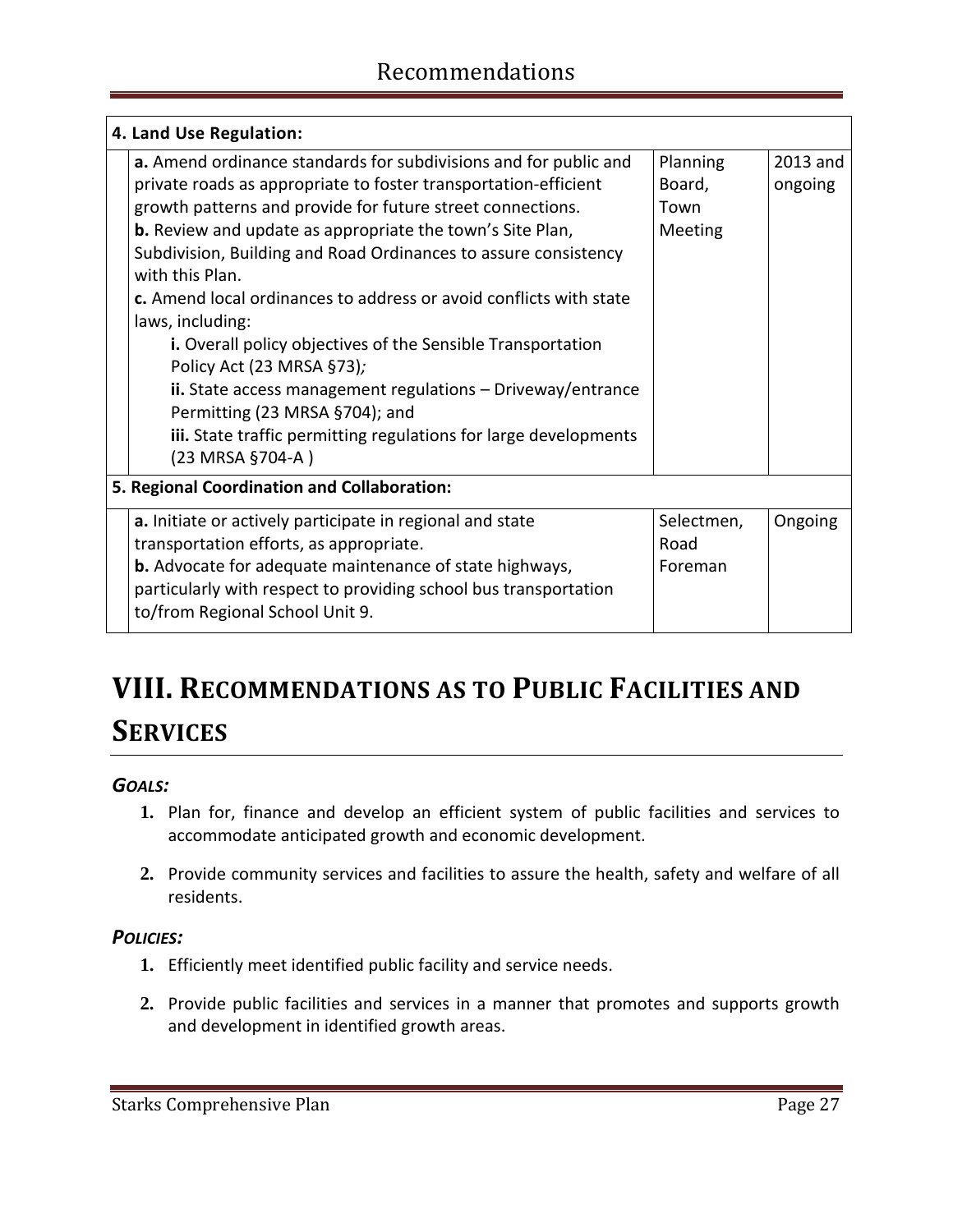### *RECOMMENDED IMPLEMENTATION STRATEGIES:*

| <b>Implement the Goals and Policies as follows:</b>                                                                                                                                                                                                                                                                                                                                                                                                                                                           | Responsible<br>Party                                                             | Time-<br>frame      |
|---------------------------------------------------------------------------------------------------------------------------------------------------------------------------------------------------------------------------------------------------------------------------------------------------------------------------------------------------------------------------------------------------------------------------------------------------------------------------------------------------------------|----------------------------------------------------------------------------------|---------------------|
| 1. Town Government:                                                                                                                                                                                                                                                                                                                                                                                                                                                                                           |                                                                                  |                     |
| a. Periodically, review and evaluate town governance and make<br>improvements as needed.<br><b>b.</b> Consider the need for written job descriptions; bylaws for<br>committees; town charter; adopting a code of ethics; security<br>policies for information technology (computers, internet),<br>administrative staffing; shared staffing with another town.                                                                                                                                                | Selectmen,<br>Town<br>Meeting                                                    | 2013 and<br>ongoing |
| c. Require department heads to attend town meeting to present<br>their budgets and answer questions.                                                                                                                                                                                                                                                                                                                                                                                                          | Town<br>Meeting                                                                  | Ongoing             |
| d. Continue to elect a Budget/Finance Committee to work with and<br>advise the Selectmen in developing the annual budget and on other<br>financial matters.                                                                                                                                                                                                                                                                                                                                                   | Town<br>Meeting                                                                  | Ongoing             |
| e. Continue to improve communications with citizens through the<br>Voice of Starks, town-wide e-mail, a town web page, public signage<br>and a community bulletin board.                                                                                                                                                                                                                                                                                                                                      | Town Clerk,<br>Volunteers                                                        | Ongoing             |
| f. Seek opportunities to facilitate more cost-effective and efficient<br>delivery of municipal services and facilities through volunteerism to<br>the extent feasible and appropriate.                                                                                                                                                                                                                                                                                                                        | Selectmen                                                                        | Ongoing             |
| 2. Data Management and Technology:                                                                                                                                                                                                                                                                                                                                                                                                                                                                            |                                                                                  |                     |
| Continue to upgrade the town's technology (computers and other<br>equipment, software, internet, etc.) to make information more<br>accessible, user friendly and cost effective. Examples -<br>computerization of property tax information and maps to be<br>consistent with Comprehensive Plan maps, an LCD projector for<br>presentations, etc.                                                                                                                                                             | <b>Town Office</b><br>staff,<br>Assessors,<br>Planning<br>Board, Town<br>Meeting | Ongoing             |
| 3. Capital Investment Planning:                                                                                                                                                                                                                                                                                                                                                                                                                                                                               |                                                                                  |                     |
| a. Identify capital investments needed to maintain or upgrade<br>public facilities to accommodate anticipated growth and changing<br>demographics. (See Capital Investment Plan)<br><b>b.</b> Initiate an ongoing Capital Investment Plan (CIP) to prudently<br>finance capital needs by maximizing efficiencies, utilizing a variety<br>of funding mechanisms, and spreading costs out over time. Include<br>capital needs identified in this Plan. Update the CIP for review by<br>the annual Town Meeting. | Selectmen,<br><b>Budget</b><br>Committee,<br>Department<br>Heads                 | 2013 and<br>ongoing |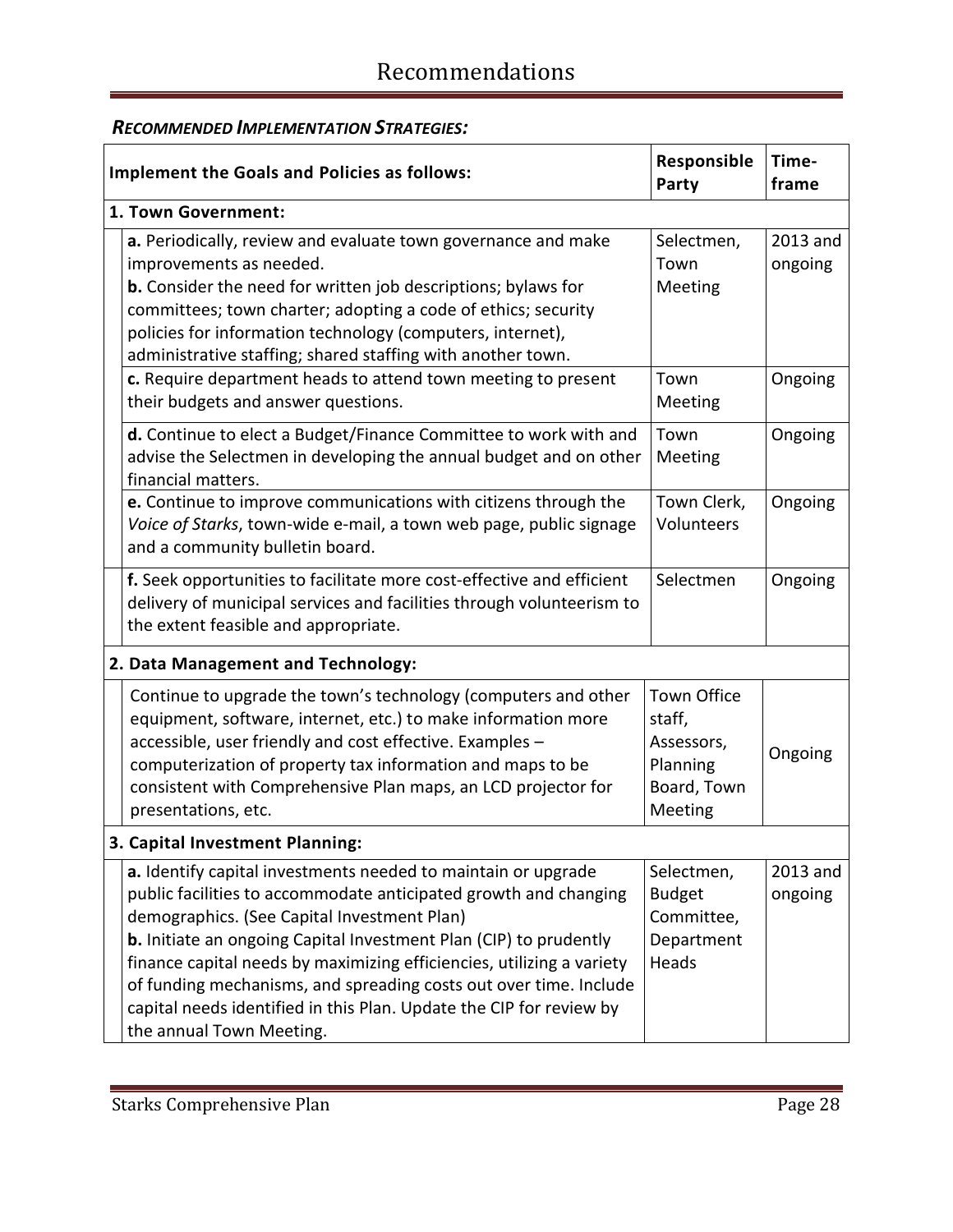| 4. Town Office/Community Center:                                  |                 |          |  |
|-------------------------------------------------------------------|-----------------|----------|--|
| a. Maintain a reserve account for capital improvements to the     | Selectmen,      | 2013 and |  |
| <b>Starks Town Office/Community Center.</b>                       | <b>Building</b> | ongoing  |  |
| <b>b.</b> Consider the following Town Office improvements:        | Committee,      |          |  |
| i. Finalize town office configuration to adequately serve town    | Town Staff,     |          |  |
| government functions (design and space considerations);           | other           |          |  |
| make necessary improvements.                                      | organizations   |          |  |
| ii. Ensure safe storage of important records including            | (as             |          |  |
| fireproof storage                                                 | appropriate),   |          |  |
| c. Consider the following Community Center improvements:          | Town            |          |  |
| i. Conduct an energy audit, and investigate options to            | Meeting         |          |  |
| improve efficiency, including alternative energy sources.         |                 |          |  |
| ii. Make exterior improvements, such as a new roof                |                 |          |  |
| iii. Make interior improvements, such as handicapped              |                 |          |  |
| accessibility to the second floor, new flooring in the gym, new   |                 |          |  |
| carpeting, improved acoustics in the gym, etc.                    |                 |          |  |
| iv. Consider other improvements associated with the Library,      |                 |          |  |
| recreation, exercise and educational uses, etc.                   |                 |          |  |
| <b>v.</b> Make site improvements, such as the playground/athletic |                 |          |  |
| fields, community garden, landscaping, etc.                       |                 |          |  |
|                                                                   |                 |          |  |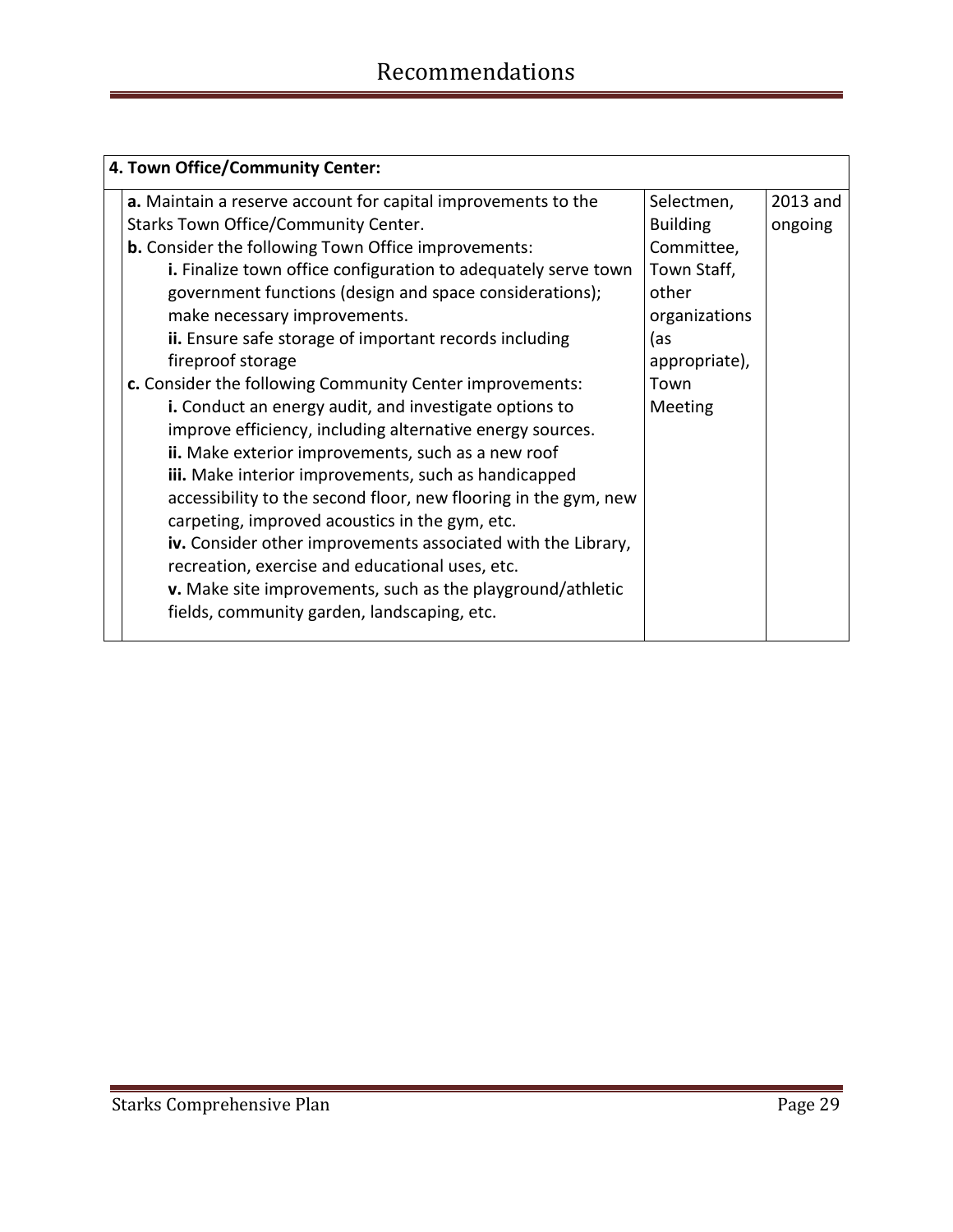| <b>Implement the Goals and Policies as follows:</b>                                                                                                                                                                                                                                                                                     | Responsible<br>Party                                                  | Time-<br>frame      |  |  |
|-----------------------------------------------------------------------------------------------------------------------------------------------------------------------------------------------------------------------------------------------------------------------------------------------------------------------------------------|-----------------------------------------------------------------------|---------------------|--|--|
| 5. Waste Disposal/Recycling:                                                                                                                                                                                                                                                                                                            |                                                                       |                     |  |  |
| a. Continue to provide recycling pick-up on a regular basis.<br><b>b.</b> Continue to provide a periodic curb-side large item trash disposal<br>service, as needed.                                                                                                                                                                     | Selectmen,<br><b>Budget Com-</b><br>mittee, Town<br>Meeting           | Ongoing             |  |  |
| 6. Emergency Preparedness:                                                                                                                                                                                                                                                                                                              |                                                                       |                     |  |  |
| a. Continue to improve emergency planning and preparedness<br>including provisions for emergency shelter, communications,<br>equipment, training and other needs. Seek grants where possible.<br><b>b.</b> Continue to work with the Somerset County and state Emergency<br>Management Agencies and area emergency services, as needed. | Fire Chief,<br>Selectmen,<br>Health<br>Officer                        | 2013 and<br>Ongoing |  |  |
| 7. Fire Protection:                                                                                                                                                                                                                                                                                                                     |                                                                       |                     |  |  |
| <b>a.</b> Provide adequate fire protection and improve the town's fire<br>insurance rating by making necessary improvements (e.g., adequate<br>equipment, dry hydrants, training, E-911 system and road signage).<br>Include capital needs in the Capital Investment Plan.                                                              | Fire Chief,<br>Selectmen,<br><b>Budget</b><br>Committee,<br>Town Mtg. | Ongoing             |  |  |
| <b>b.</b> Encourage citizens to volunteer for and support the Fire<br>Department and Auxiliary.                                                                                                                                                                                                                                         | Fire<br>Department                                                    | Ongoing             |  |  |
| c. Continue to request input from the Fire Chief during reviews of<br>major subdivisions and other developments, and strive to assure<br>that town roads and subdivision roads are constructed and<br>maintained to allow adequate access by emergency vehicles.                                                                        | Planning<br><b>Board</b>                                              | Ongoing             |  |  |
| d. Work collaboratively with area towns to provide more efficient<br>and cost-effective fire protection.                                                                                                                                                                                                                                | Selectmen,<br><b>Fire Chief</b>                                       | Ongoing             |  |  |
| e. Explore with other towns possible regionalization or inter-local<br>agreements as an alternative to Starks having its own Fire<br>Department.                                                                                                                                                                                        | Selectmen,<br>Fire Chief,<br><b>Budget</b><br>Committee,<br>Town Mtg. | 2013/14             |  |  |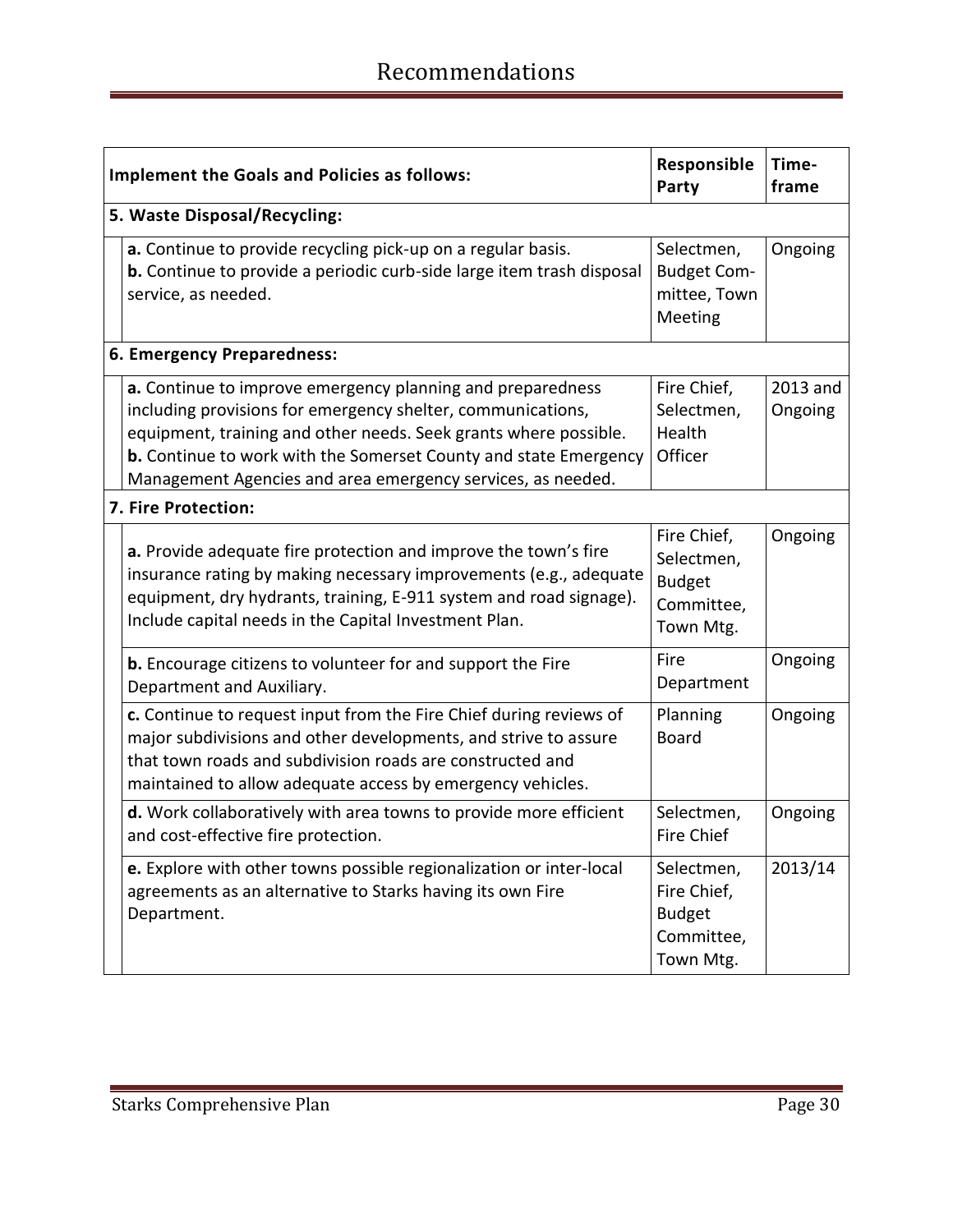|                        | <b>Implement the Goals and Policies as follows:</b>                                                                                                                                                                                                                                                                                                                                                                                                    | Responsible<br>Party                                               | Time-<br>frame            |  |  |
|------------------------|--------------------------------------------------------------------------------------------------------------------------------------------------------------------------------------------------------------------------------------------------------------------------------------------------------------------------------------------------------------------------------------------------------------------------------------------------------|--------------------------------------------------------------------|---------------------------|--|--|
|                        | 8. Ambulance:                                                                                                                                                                                                                                                                                                                                                                                                                                          |                                                                    |                           |  |  |
|                        | Continue to actively participate as a member of the Anson<br>Madison Starks Emergency Service.                                                                                                                                                                                                                                                                                                                                                         | Selectmen                                                          | Ongoing                   |  |  |
|                        | 9. Police Protection:                                                                                                                                                                                                                                                                                                                                                                                                                                  |                                                                    |                           |  |  |
|                        | Continue to utilize the services of the Somerset County Sheriff's<br>Office and the Maine State Police for police protection.                                                                                                                                                                                                                                                                                                                          | Selectmen                                                          | Ongoing                   |  |  |
|                        | <b>10. Water District:</b>                                                                                                                                                                                                                                                                                                                                                                                                                             |                                                                    |                           |  |  |
|                        | a. As appropriate assist the Water District in making<br>improvements. Support the District's efforts to improve shut-off<br>valves at each service, install hydrants at the end of two lines<br>(Chicken Street and Lemon Stream Bridge), and in<br>cleaning/servicing of the storage tank. (Town support may be<br>needed for the District to obtain grant funding.)<br>b. Encourage the District to consider adding new services where<br>possible. | Selectmen,<br>Water<br>District,<br>Town<br>Meeting                | 2012/13<br>and<br>ongoing |  |  |
|                        | c. Continue to work with the District to protect the public water<br>supply, such as through land use permitting.                                                                                                                                                                                                                                                                                                                                      | Planning<br><b>Board</b>                                           | Ongoing                   |  |  |
| 11. Health and Safety: |                                                                                                                                                                                                                                                                                                                                                                                                                                                        |                                                                    |                           |  |  |
|                        | Direct the Health Officer and the Code Enforcement Officer to<br>identify health and safety issues, develop a plan, and work<br>together to address the issues throughout the town, and<br>particularly in the Village where houses are located closer<br>together.                                                                                                                                                                                    | Selectmen,<br>Health<br>Officer,<br>Code<br>Enforcement<br>Officer | 2012/13<br>and<br>Ongoing |  |  |
|                        | 12. Regional Coordination:                                                                                                                                                                                                                                                                                                                                                                                                                             |                                                                    |                           |  |  |
|                        | a. Continue current regional and inter-town coordination activities.<br><b>b.</b> Explore new options for regional delivery of local services to<br>include:<br>i. Greater Somerset Public Health Collaborative Somerset<br>Heart Health and District Public Health Infrastructures<br>ii. Consolidation of services where possible and cost-effective -<br>fire and rescue; town administration.                                                      | Selectmen,<br>Department<br>Heads and<br>others, as<br>appropriate | Ongoing                   |  |  |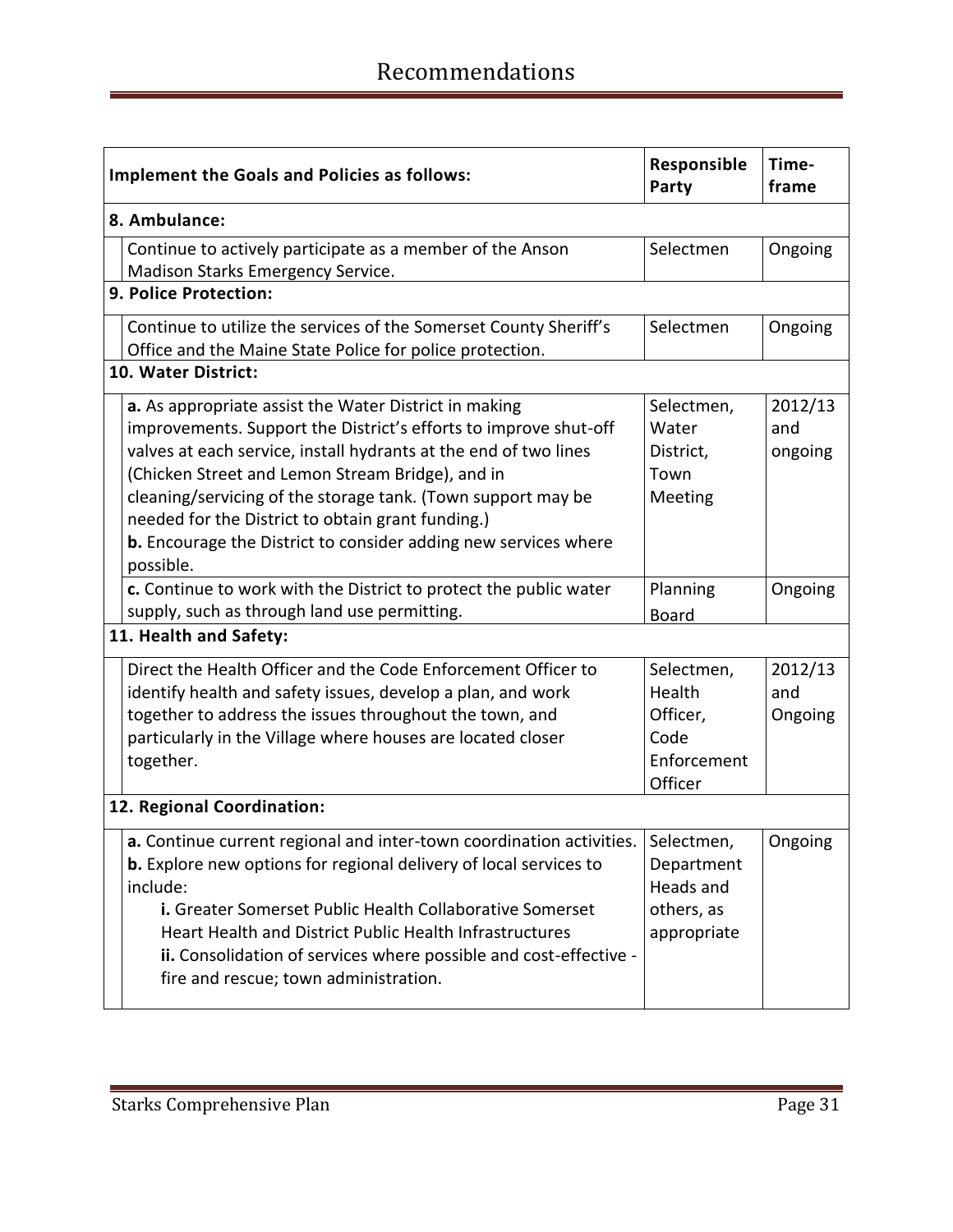### <span id="page-31-0"></span>**IX. RECOMMENDATIONS PERTAINING TO A CAPITAL INVESTMENT PLAN**

### *OVERVIEW:*

The Capital Investment Plan establishes a framework for long-range scheduling and financing for the replacement and expansion of public facilities, including roads. The primary goal is to anticipate major expenditures, and to prioritize and schedule the funding of these projects in a fiscally sound manner that minimizes drastic changes in tax levels. By anticipating future needs, the town is better able to take advantage of outside funding opportunities as they arise.

A capital investment is a major construction project or purchase which requires funds from sources other than normal operating expenses (general fund). Capital investments are usually relatively expensive (\$8,000 to \$10,000 or more), don't reoccur annually, last a long time- 10 years or more, and usually result in fixed assets. This plan also includes major expenditures that do not necessarily fit this definition, but do constitute major expenditures for the town.

There are three general approaches to paying for capital needs: (1) Pay Out Now 100 Percent of Costs, usually through a town meeting appropriation; (2) Borrow and Pay Debt Service through a loan or bond; and (3) Save Ahead and Buy through reserve accounts. A balanced capital investment program may use all three of these approaches, plus other funding mechanisms, depending upon circumstances, such as lease-purchase agreements, grants, trust funds, donations and user fees. Starks has used many of these approaches to pay for capital projects.

The town currently maintains the following reserve accounts:

- Capital reserve account While this account has been used to purchase major pieces of public works equipment, it is not restricted and could be used for other capital projects. As of 4/19/12 there was \$40,000 in this account.
- Revaluation Reserve Account As of 4/19/12 there was \$41,000 in this account.
- Community Center Reserve Account As of 4/19/12 there was \$4,500 in this account.
- URIP Road/Bridge Account State Urban-Rural Initiative Program (URIP). The town usually receives around \$40,000 per year from the state. The money must be used for road and bridge capital projects (including salaries and materials) with a projected life of at least 10 years. As of 4/19/12 there was \$167,000 in this account.

The following Capital Investment Plan is designed to dovetail with the other recommendations of this Comprehensive Plan. The capital projects listed were identified in the inventory and analysis and are a key part of planning for the next ten years.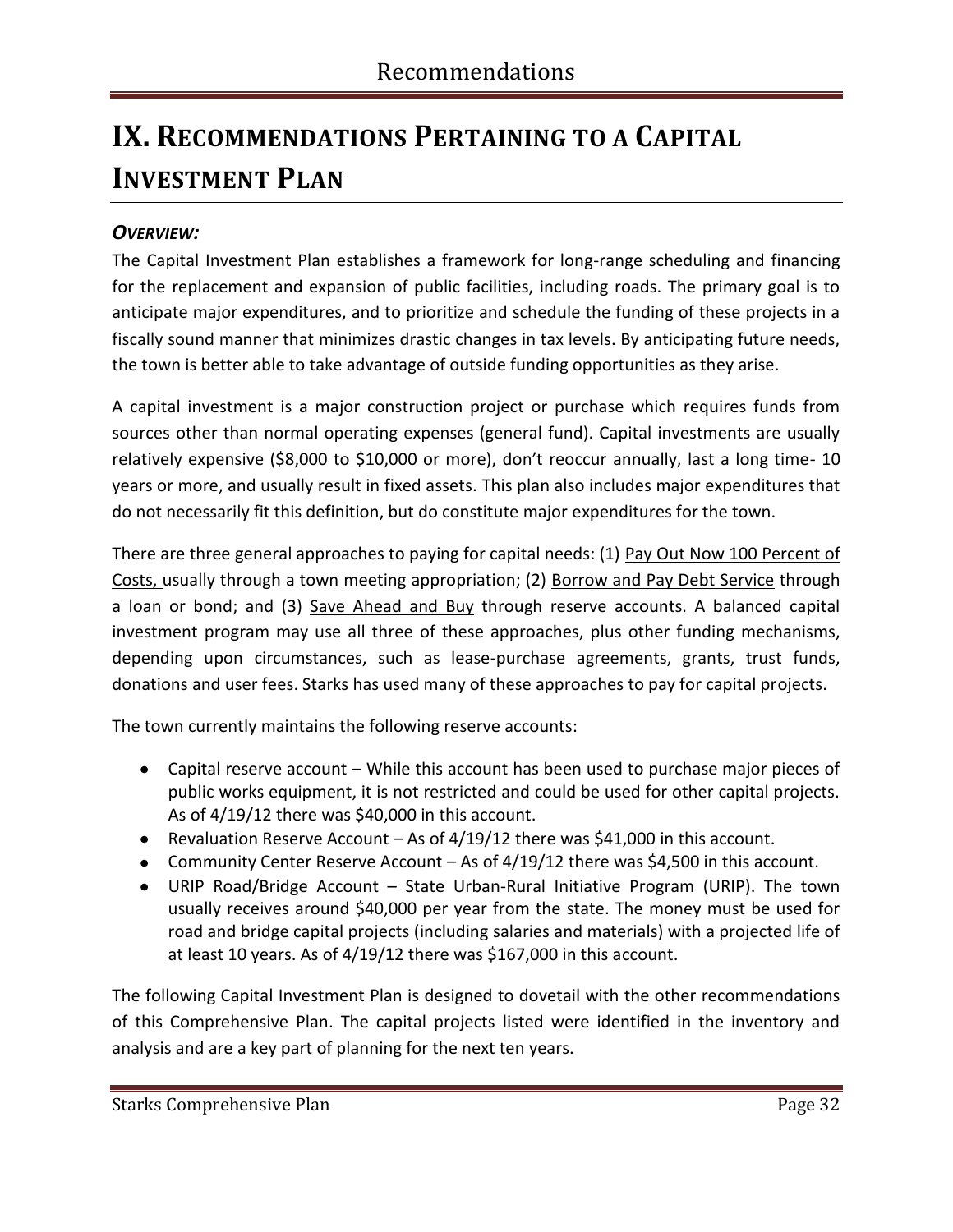### *GOAL:*

Plan for, finance and develop an efficient system of public facilities and services to accommodate anticipated growth and economic development.

#### *POLICIES:*

- **1.** Finance existing and future facilities and services in a cost effective and fiscally sound manner to minimize drastic fluctuations in property taxation, prudently manage debt, and adequately maintain the municipal infrastructure and assets.
- **2.** Explore grants and other financing mechanisms to support funding of capital improvements thereby reducing reliance on property taxes.
- **3.** Seek to maintain adequate funding in reserve accounts for ongoing capital projects to keep from falling behind in maintaining and improving the town's roads and other capital assets.
- **4.** Strive to reduce the town's tax burden by staying within LD 1 spending limitations.<sup>4</sup>

 $\overline{a}$ 

*<sup>4</sup> LD 1. An Act to Increase the State Share of Education Costs, Reduce Property Taxes and Reduce Government Spending at All Levels (enacted 1/20/05). The purpose is to keep the percentage growth in taxes below the percentage increase in personal income. The tax cap is applicable to state, county, and local governments.*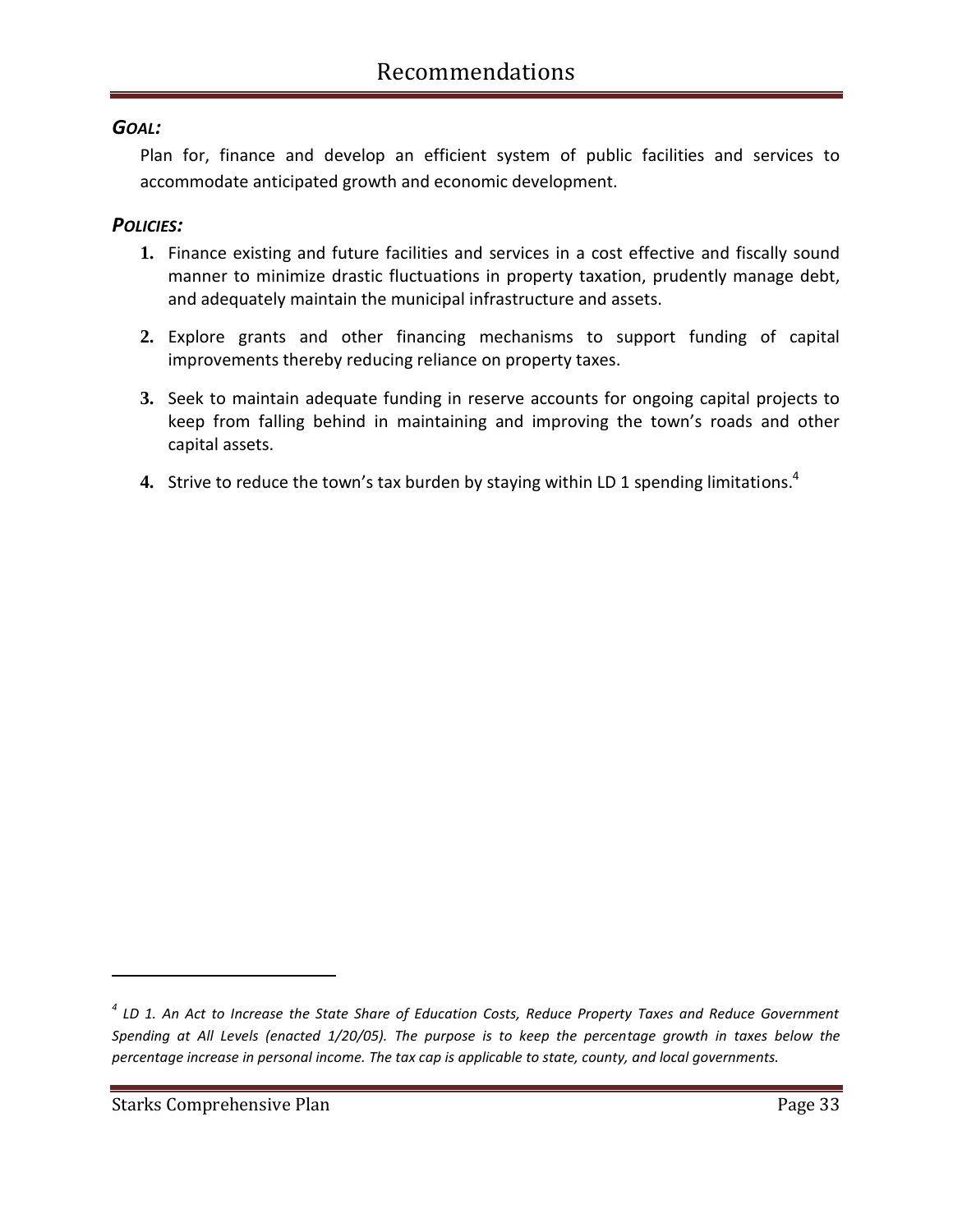### *RECOMMENDED IMPLEMENTATION STRATEGIES:*

| <b>Implement the Goals and Policies as follows:</b> |                                                                                                                                                                                                                                                                                                                                                                                                                                                                                                                                                                                                                                                     | Responsible<br>Party                                                                                                             | Time-<br>frame      |  |  |
|-----------------------------------------------------|-----------------------------------------------------------------------------------------------------------------------------------------------------------------------------------------------------------------------------------------------------------------------------------------------------------------------------------------------------------------------------------------------------------------------------------------------------------------------------------------------------------------------------------------------------------------------------------------------------------------------------------------------------|----------------------------------------------------------------------------------------------------------------------------------|---------------------|--|--|
|                                                     | 1. Capital Improvements Planning and Programming:                                                                                                                                                                                                                                                                                                                                                                                                                                                                                                                                                                                                   |                                                                                                                                  |                     |  |  |
|                                                     | a. Utilize this Plan as a basis for developing an ongoing Capital<br>Investment Plan (CIP). Include projects that have been identified in<br>this Comprehensive Plan.<br><b>b.</b> Continue to use annual appropriations, reserve accounts,<br>borrowing, state road subsidies, trust accounts, etc. for capital<br>improvements.<br>c. Proactively pursue grant funding for projects.<br>d. Explore other options for financing capital investments, such as<br>lease-purchase agreements and tax increment financing, as<br>appropriate.<br>e. Maintain adequate funding in existing reserve accounts, and<br>consider new accounts as necessary. | Department<br>Heads,<br>Treasurer,<br><b>Budget</b><br>Committee,<br>Selectmen,<br>Town<br>Meeting                               | 2013 and<br>Ongoing |  |  |
|                                                     | 2. Regional Coordination and Collaboration:                                                                                                                                                                                                                                                                                                                                                                                                                                                                                                                                                                                                         |                                                                                                                                  |                     |  |  |
|                                                     | a. Explore opportunities to work with neighboring communities for<br>shared financing of common or adjacent capital improvements to<br>increase cost-savings and efficiencies. Consider the following:<br>i. Regionalization of fire protection<br>ii. Sharing of town administrative functions (code<br>enforcement, health officer, etc.)<br>iii. Collaboration with neighboring towns in road construction<br>and maintenance work (road crew and equipment)<br>b. Explore opportunities with other entities, both public and<br>private, to maintain and improve capital infrastructure, such as the<br>Community Center.                       | Selectmen,<br>Department<br>Heads,<br><b>Budget</b><br>Committee,<br>Town<br>Meeting<br>Also the<br><b>Building</b><br>Committee | Ongoing             |  |  |
|                                                     | 3. Future Land Use Plan and Land Use Regulation:                                                                                                                                                                                                                                                                                                                                                                                                                                                                                                                                                                                                    |                                                                                                                                  |                     |  |  |
|                                                     | a. Ensure that capital investments are consistent with the goals and<br>policies of the Future Land Use Plan.<br><b>b.</b> Amend land use regulations as necessary to require that new                                                                                                                                                                                                                                                                                                                                                                                                                                                              | <b>Budget</b><br>Committee,<br>Planning<br>Board,<br>Selectmen<br>Planning                                                       | Ongoing<br>2013 and |  |  |
|                                                     | development pays for associated capital needs such as roads arising<br>out of the development and its future owners.                                                                                                                                                                                                                                                                                                                                                                                                                                                                                                                                | Board, Town<br>Meeting                                                                                                           | ongoing             |  |  |

<u> 1989 - Johann Barn, mars ar breithinn ar chuid ann an t-Alban ann an t-Alban ann an t-Alban ann an t-Alban an</u>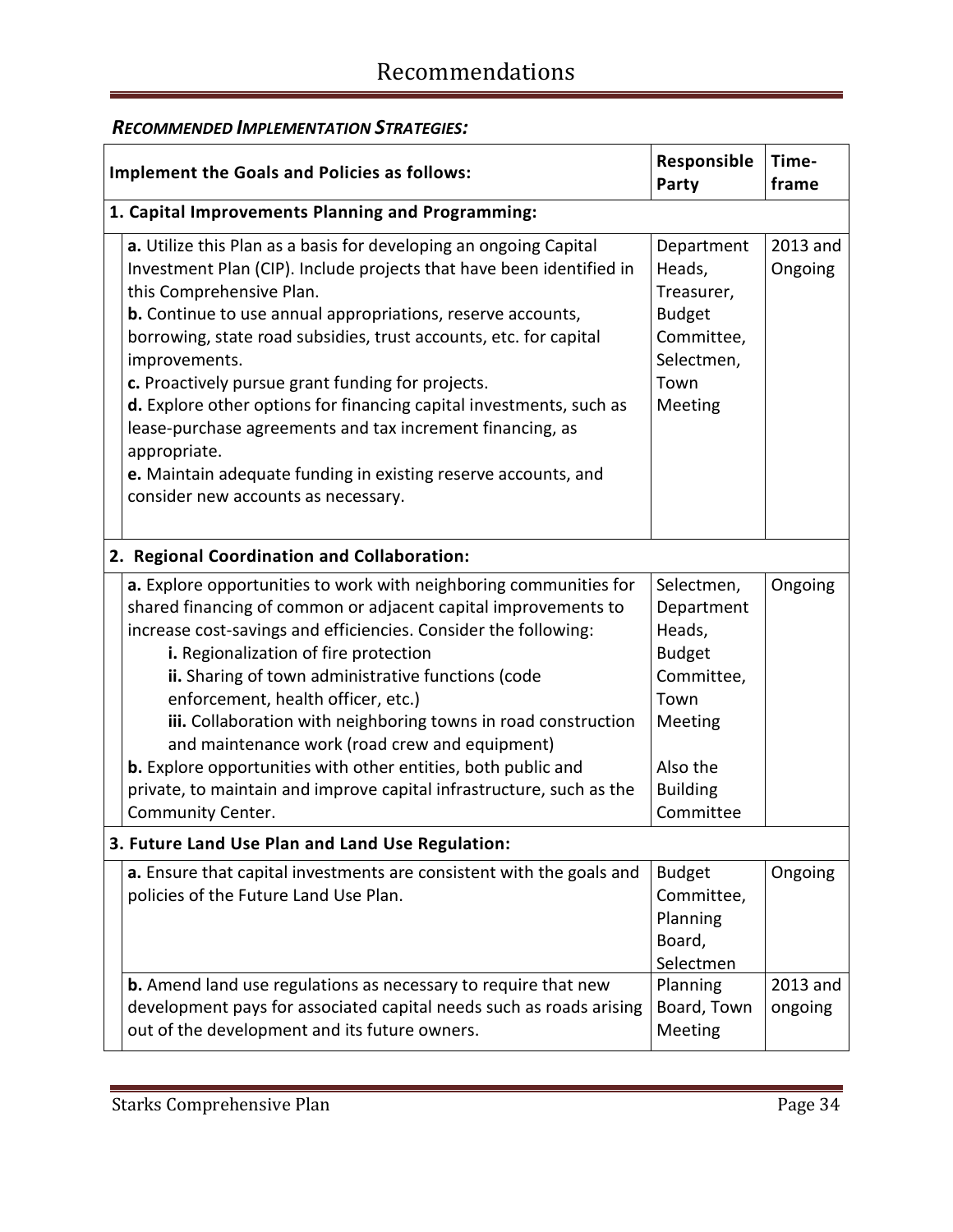A summary of capital projects anticipated for the next decade:

| Town of Starks: Major Projects for the Next Ten Years                  |                       |                  |                           |  |
|------------------------------------------------------------------------|-----------------------|------------------|---------------------------|--|
| Project                                                                | <b>Estimated Cost</b> | <b>Timeframe</b> | <b>Source of Funding</b>  |  |
|                                                                        | $(2012$ dollars)      |                  |                           |  |
| Replace 87 Ford Truck                                                  | \$150,000             | < 5 years        | Reserve account/loan      |  |
| Replace 95 GMC Truck                                                   | \$160,000             | < 10 years       | Reserve account/loan      |  |
| Replace 92 JD Bucket Loader                                            | \$160,000             | < 8 years        | Reserve account/loan      |  |
| Fire Department Truck (pumper)                                         | \$300,000             | < 5 years        | Reserve account/loan      |  |
| <b>Fire Station Improvements</b>                                       | \$20,000 - \$30,000   | < 5 years        | Grant/fundraising/        |  |
|                                                                        |                       |                  | volunteers/general fund   |  |
| Sawyers Mills Road Bridge                                              | \$134,000             | 2012             | *CDBG grant (\$100,000)/  |  |
|                                                                        |                       |                  | URIP \$34,000)            |  |
| Mayhew Road Bridge                                                     | $$172,000 -$          | 2012/13          | *CDBG grant (\$100,000)/? |  |
|                                                                        | \$235,000             |                  | URIP, bond, general fund) |  |
| Branns Mills Rd. Bridge                                                | \$160,000             | < 10 years       | URIP/grant/loan           |  |
| Road paving projects                                                   | \$650,000**           | < 10 years       | URIP/bond/reserve acct.   |  |
| Major gravel road projects                                             | \$325,000**           | < 10 years       | URIP/bond/reserve acct.   |  |
| Paving of Public Works Lot                                             | Unknown               | $<$ 10 years     | Reserve account           |  |
| Acquire sand and gravel resource                                       | Unknown               | < 10 years       | Reserve account           |  |
| Town Office (Interior): final                                          | Needs further         | < 5 years        | General fund/reserve      |  |
| configuration of office, fire proof                                    | study                 |                  | account                   |  |
| storage                                                                |                       |                  |                           |  |
| Community Center (Interior and                                         | Needs further         | < 10 years       | Grants/fundraising, user  |  |
| Exterior): energy efficiency                                           | study                 |                  | fees, reserve account,    |  |
| improvements, new roof, 2 <sup>nd</sup>                                | (Roof replace-        |                  | general fund              |  |
| floor handicapped access, new                                          | ment - \$45,000 -     |                  |                           |  |
| gym floor, etc.                                                        | \$65,000              |                  |                           |  |
| <b>Community Center Library</b>                                        | \$19,000              | < 10 years       | *Stephen and Tabitha      |  |
|                                                                        |                       |                  | King grant (\$15,000),    |  |
|                                                                        |                       |                  | other grants, fundraising |  |
|                                                                        |                       |                  | ( \$4,000)                |  |
| Town-wide Property Revaluation                                         | $$40,000+$            | < 10 years       | Reserve account           |  |
| <b>Housing Rehabilitation</b>                                          | Further study         | < 10 years       | <b>CDBG</b> grant         |  |
| Village Improvements                                                   | Further study         | < 10 years       | Grants, public/private    |  |
|                                                                        |                       |                  | participation             |  |
| *The town has received these grants.                                   |                       |                  |                           |  |
| ** These are very rough ten-year estimates that require further study. |                       |                  |                           |  |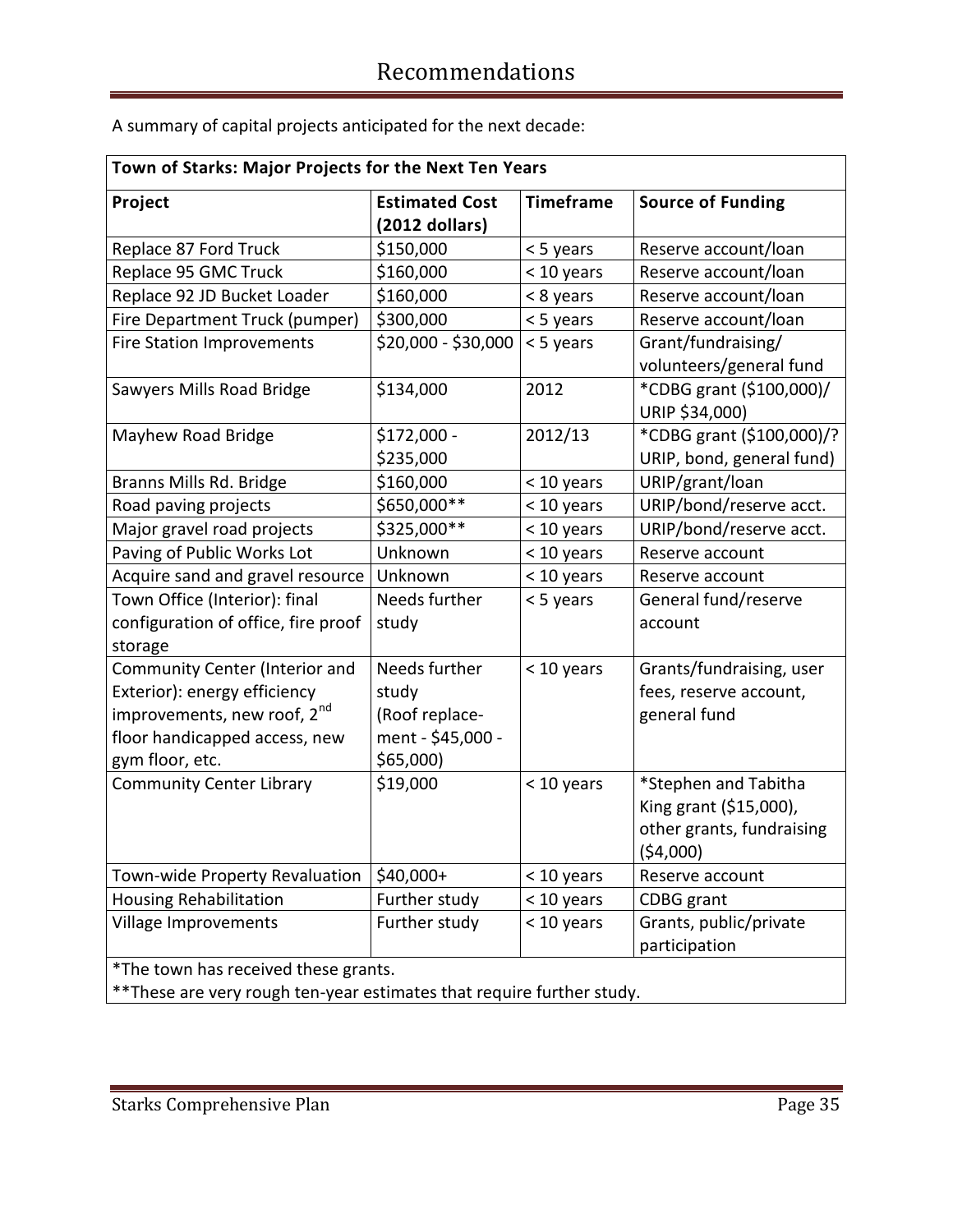**Starks Water District:** The town may want to assist the Water District in seeking grant funding to upgrade the water distribution system, including installation of risers (shut-off valves) for twenty services and installation of two hydrants (Cost < \$10,000)

**AMS Emergency Services** anticipates needing a new ambulance (\$140,000 to \$160,000) within the next decade, which would be funded through agency capital account and grants. There is currently \$90,000 in reserve for this purchase.

### <span id="page-35-0"></span>**X. FUTURE LAND USE PLAN RECOMMENDATIONS**

#### *GOAL:*

Encourage orderly growth and development in appropriate areas of the community, while protecting rural character, making efficient use of public services, and preventing development sprawl.

### *POLICIES:*

- **1.** Support the locations, types, scales, and intensities of land uses the community desires as stated in its vision.
- **2.** Support the level of financial commitment necessary to provide needed infrastructure, particularly in the Village area where the Community Center, Town Garage, Fire Station, Public Water Supply and other facilities are located.
- **3.** Establish efficient permitting procedures, especially in the Village area, to support continued enhancement of the Village as the center of community activity.
- **4.** Assure the long-term viability of agriculture and forestry by protecting these critical rural areas from the impacts of development.
- **5.** Coordinate the community's land use strategies with other local and regional land use planning efforts to the extent necessary to advance common goals.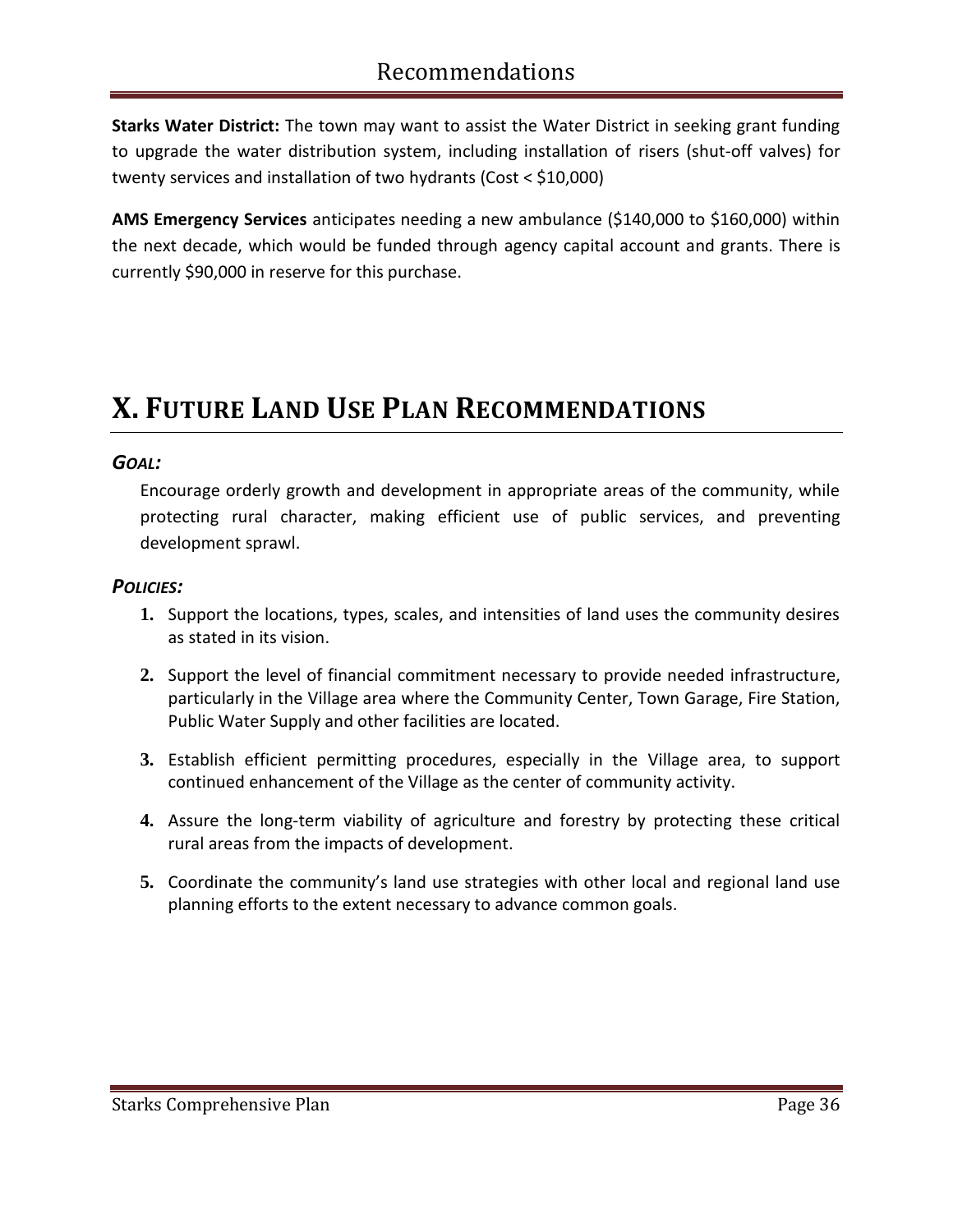### *RECOMMENDED IMPLEMENTATION STRATEGIES:*

| <b>Implement the Goals and Policies as follows:</b>                                                                                                                                                                                                                                                                                                                                                                                                                                                                                                                                             | Responsible<br>Party                                                 | Time-<br>frame      |  |  |
|-------------------------------------------------------------------------------------------------------------------------------------------------------------------------------------------------------------------------------------------------------------------------------------------------------------------------------------------------------------------------------------------------------------------------------------------------------------------------------------------------------------------------------------------------------------------------------------------------|----------------------------------------------------------------------|---------------------|--|--|
| 1. Land Use Planning Responsibility:                                                                                                                                                                                                                                                                                                                                                                                                                                                                                                                                                            |                                                                      |                     |  |  |
| Assign responsibility for implementing the Future Land Use Plan to<br>the Comprehensive Plan Committee, Agricultural Commission,<br>Planning Board and others, as applicable.                                                                                                                                                                                                                                                                                                                                                                                                                   | Selectmen                                                            | 2013 and<br>ongoing |  |  |
| 2. Land Use Ordinances:<br>Using the descriptions provided in the Future Land Use Plan narrative on the next several pages,<br>maintain, enact or amend local ordinances as appropriate to:                                                                                                                                                                                                                                                                                                                                                                                                     |                                                                      |                     |  |  |
| a. Clearly define the desired scale, intensity, and location of future<br>development;<br>b. Establish or maintain fair and efficient permitting procedures,<br>and explore streamlining permitting procedures in the Village area<br>and other areas where growth is most desired;<br>c. Clearly define protective measures for critical natural resources<br>(public water supplies, waterfowl and wading bird habitat,<br>shorelands associated with rare plants and animals, and salmon<br>fisheries, etc.).<br>d. Clearly define protective measures for important farm and<br>forestland. | Planning<br>Board/<br>Agricultural<br>Commission/<br>Town<br>Meeting | $2013 -$<br>2014    |  |  |
| 3. Future Land Use and Capital Investments:                                                                                                                                                                                                                                                                                                                                                                                                                                                                                                                                                     |                                                                      |                     |  |  |
| a. Direct a minimum of 75% of new municipal growth-related<br>capital investments into the Village area identified in the Future<br>Land Use Plan.<br>b. Include in the Capital Investment Plan anticipated municipal<br>capital investments needed to support proposed land uses. (See<br>Capital Investment Plan)                                                                                                                                                                                                                                                                             | Selectmen,<br><b>Budget</b><br>Committee,<br>Town<br>Meeting         | 2013 and<br>ongoing |  |  |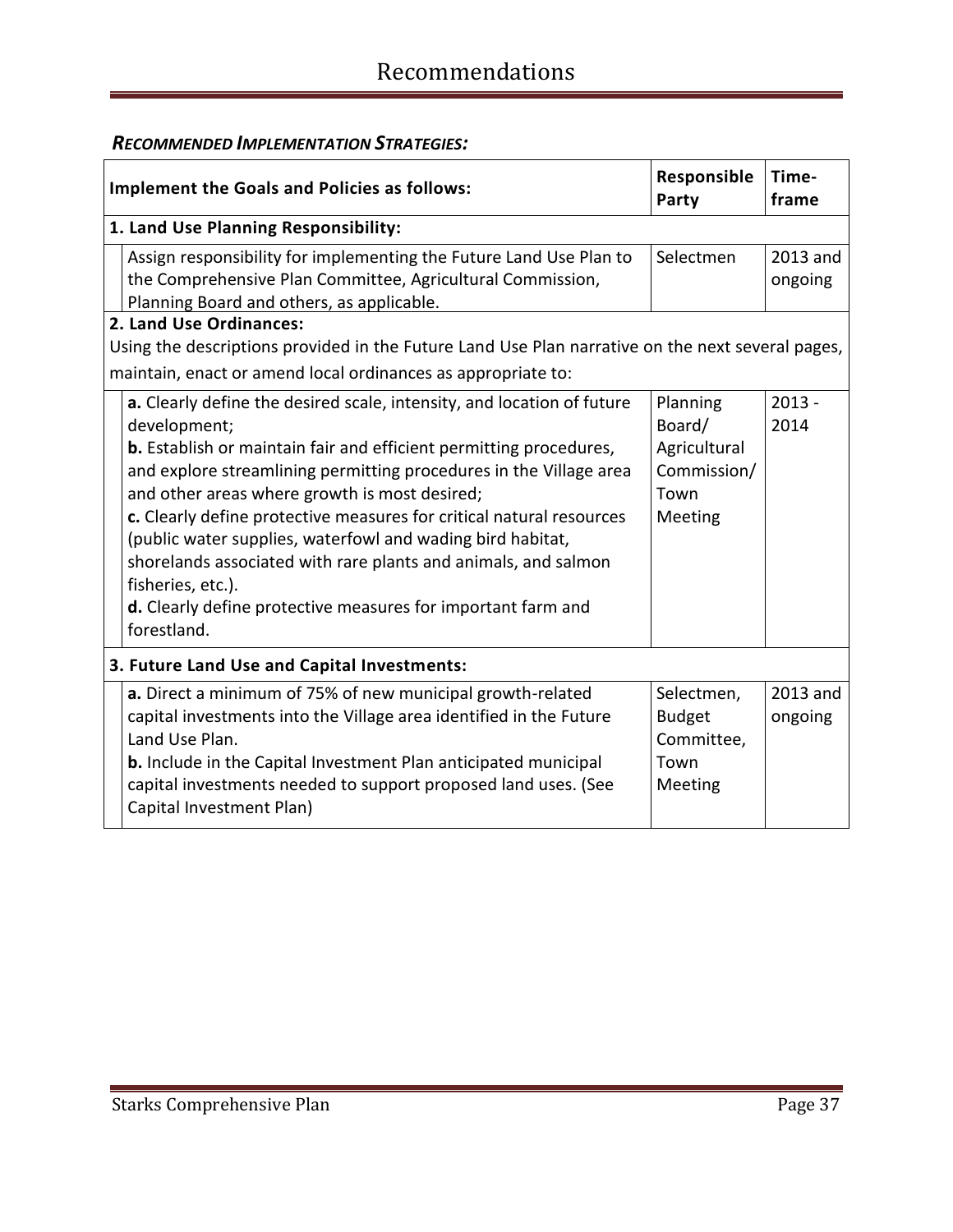### *RECOMMENDED IMPLEMENTATION STRATEGIES*

| 4. Code Enforcement:   |                                                                                 |               |          |  |
|------------------------|---------------------------------------------------------------------------------|---------------|----------|--|
|                        | a. Provide adequate enforcement of Starks' land use regulations.                | Selectmen,    | 2013 and |  |
|                        | b. Provide the Code Enforcement Officer with the tools, training,               | Code          | ongoing  |  |
|                        | and support necessary to enforce land use regulations, and ensure               | Enforcement   |          |  |
|                        | the CEO is certified in accordance with state statute (30-A MRSA                | Officer,      |          |  |
|                        | §4451).                                                                         | <b>Budget</b> |          |  |
|                        | c. Continue to provide adequate funding for enforcement of land                 | Committee,    |          |  |
|                        | use regulations.                                                                | Town          |          |  |
|                        |                                                                                 | Meeting       |          |  |
|                        | 5. Monitor and Evaluate Development Trends; Adjust as Needed:                   |               |          |  |
|                        | a. Track new development in the community by type and location.                 | CEO,          | Ongoing  |  |
|                        | Include summary in Annual Town Report.                                          | Planning      |          |  |
|                        | <b>b.</b> Periodically (at least every five years) evaluate implementation of   | <b>Board</b>  |          |  |
|                        | this Plan as follows:                                                           | Comp. Plan    | No later |  |
|                        | i. The degree to which future land use plan strategies have                     | Committee     | than     |  |
|                        | been implemented;                                                               |               | 2018     |  |
|                        | ii. Percent of municipal growth-related capital investments in                  |               |          |  |
|                        | the Village area;                                                               |               |          |  |
|                        | iii. Location and amount of new development in relation to the                  |               |          |  |
|                        | Village Area, the Agricultural Enterprise Area, the Rural                       |               |          |  |
|                        | Residential Area and the Critical Natural Resources Area (See                   |               |          |  |
|                        | Future Land Use Plan Narrative for Descriptions)                                |               |          |  |
|                        | iv. Amount of Critical Natural Resource Area and Agricultural                   |               |          |  |
|                        | Enterprise Area protected through acquisition, easements, or<br>other measures. |               |          |  |
|                        | c. If the evaluation (b above) concludes that portions of the current           |               |          |  |
|                        | plan and/or its implementation are not effective, the                           |               |          |  |
|                        | Comprehensive Plan Committee should propose changes as                          |               |          |  |
|                        | needed.                                                                         |               |          |  |
|                        |                                                                                 |               |          |  |
|                        | 6. Regional Coordination: Meet with neighboring communities to                  | Planning      | As       |  |
|                        | coordinate land use designations and regulatory and non-regulatory              |               | needed   |  |
| strategies, as needed. |                                                                                 | Agricultural  |          |  |
|                        |                                                                                 | Commission    |          |  |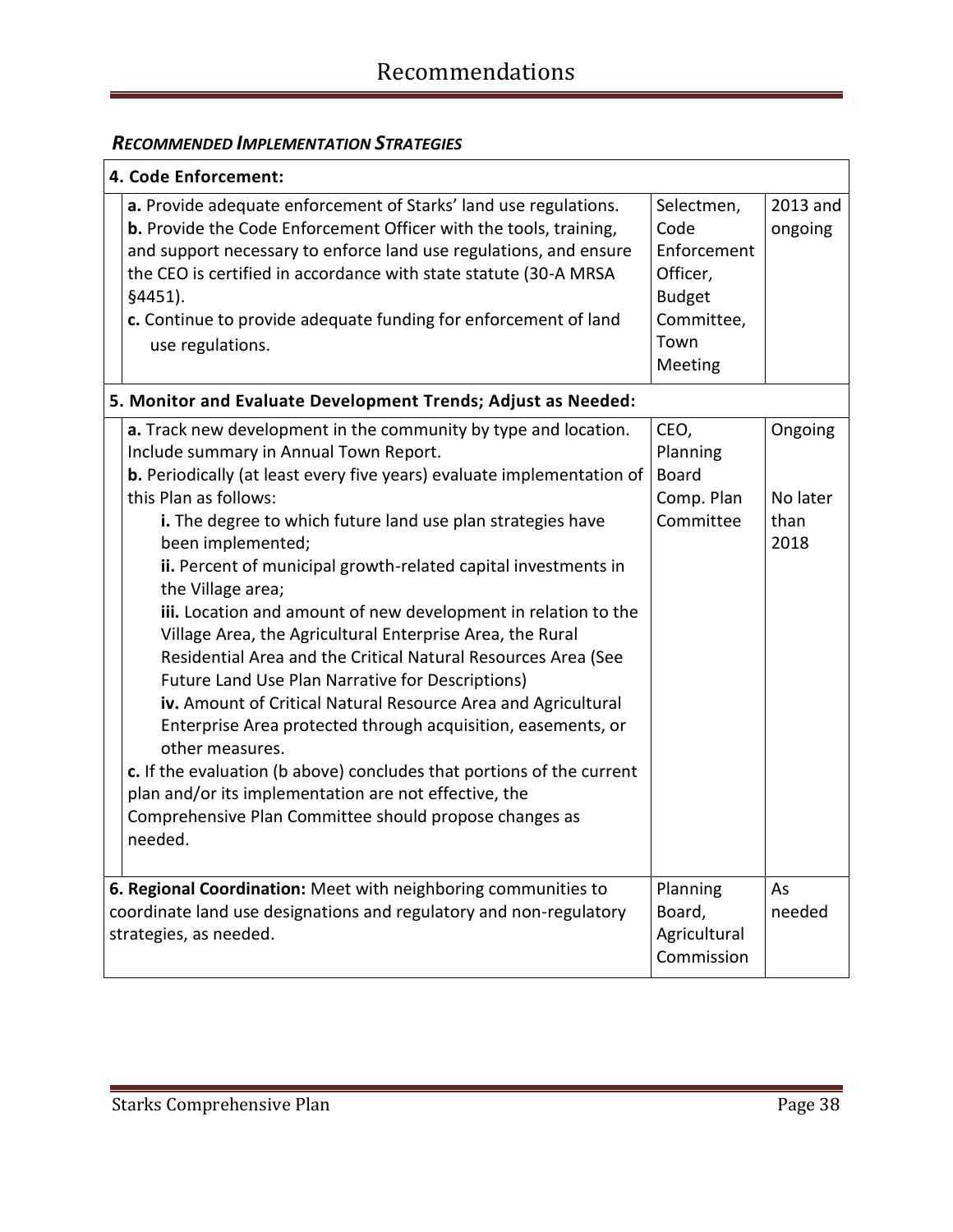### *FUTURE LAND USE PLAN NARRATIVE*

### **Introduction<sup>5</sup>**

The Future Land Use Plan is designed to implement the Vision for Starks through the year 2022 and beyond.

*SUMMARY OF THE VISION - Starks will be a small, rural community with a year-round population of around 700. Starks will still be a bedroom community, but more people will be able to work in town due to telecommuting and a vibrant local economy. Even with more people, homes, businesses, farms and traffic, Starks will maintain its authentic rural character and community of socially and civically engaged citizens. The primacy of agriculture, shown by public opinion, will figure prominently in many areas of Starks' future: community character, economy, resource preservation, education, land use, and regional role. These assets will foster an exceptional quality of life, based on pride, shared connection, and love for this special place with some of the best farmland in the region.*

#### **Predicting the Future Based on Recent Trends**

Based on the development trends of the past ten years, and projected population growth, this plan predicts there will be 60 to 80 new homes, including camps, built in Starks over the next ten years. As in the past, most of these new homes and camps will be built along existing roads where power is available. However, some camps may be built in more remote locations. New and expanded small businesses and home occupations will spring up in the Village and along state highways and town roads, perhaps at a faster rate than in the past due to technology and the desire for more local interaction. New and expanded agricultural endeavors will continue to develop, and forestry will continue to be important. The community will actively promote its vision for the future which will enable it to better respond to unanticipated changes and a sometimes uncertain future. The resurgence of community engagement, including active participation by young adults, suggests a bright future for the community.

#### **Influencing Future Development to Support the Vision**

With the vision as its foundation, this Future Land Use Plan builds upon the existing land use pattern and the natural assets of the community – its valuable farm and forestland, and other important natural resources. In designing actions to promote the vision, this Plan establishes

 $\overline{a}$ 

*<sup>5</sup> State Directive: The Future Land Use Plan must be consistent with the vision and other policies in the plan, and divides the community into geographical areas identified as either most suitable for growth or most suitable for rural uses. The Future Land Use Plan will be the focus of the Office (state) review for consistency with the Growth Management Act.*

Starks Comprehensive Plan **Page 39** and Page 39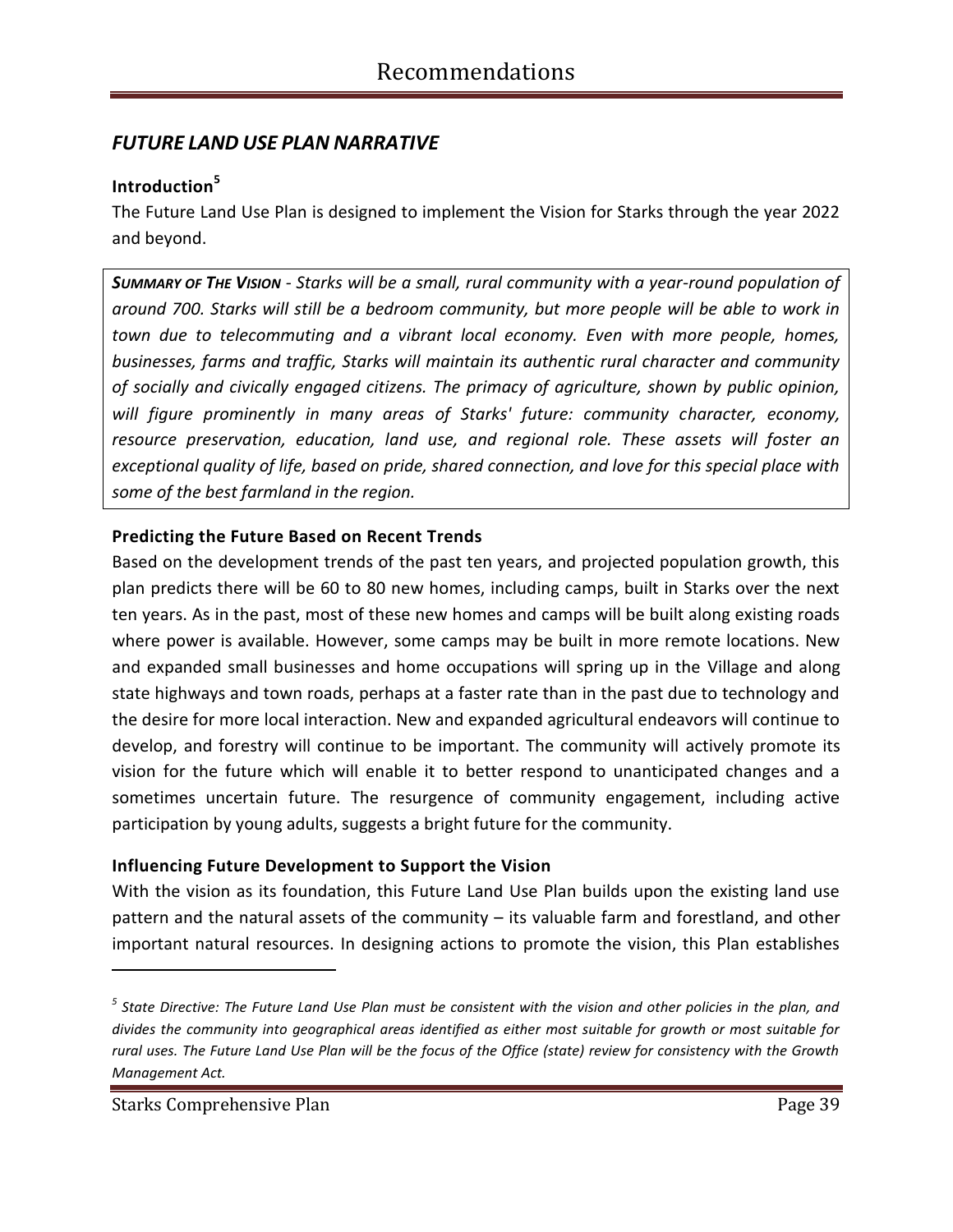"areas" to allow for actions focused on the unique characteristics of each area. These areas are as follows: the Village Area, Agricultural Enterprise Areas, Critical Natural Resource Areas, and Rural Residential and Forested Areas.

Having established these areas, the town has a number of options for advancing its vision for the future – ranging from non-regulatory approaches such as education, promotion, and capital investments, to regulatory approaches such as amendments to existing ordinances, to enactment of new ordinances. No matter what approach the town takes, it is important to understand that the future will entail potential changes in policies and actions to respond to the ongoing changes taking place, including shifts in community desires.

These areas are depicted on the Future Land Use Map.

### *DESCRIPTION OF FUTURE LAND USE AREAS*

#### **Village Area**

The vision for Starks' Village is of a small, attractive, and vibrant place with homes, small businesses and public and semi-public facilities. With the Community Center and Town Office, the church, the food cupboard, thrift shop and public open space it will function as the civic and cultural center of the community. The town's goal is to further enhance the Village by continuing to maintain and invest in public facilities such as the Community Center, which will make it a more attractive place to live and interact.

The Village has many assets that present opportunities for the town. The Village is located close to the geographic center of the community with two state highways, which makes it easily accessible to most residents allowing for a central focus. All of the town's public facilities (other than roads and bridges) and most of the community's other semi-public entities (church, food cupboard, thrift shop), and several businesses are located in the Village. Lemon Stream, the brooks and wetlands, open spaces and overall topography are attractive features. The public water supply system may also offer opportunities for future development. Constraints to further development in and around the area are primarily poor soils and wetland areas.

Enhancement of the Village through public investments, community support for improving Village character, and appropriate regulations can support residential and business improvements and growth. The current one acre minimum lot size and other dimensional requirements (60 foot front setback, 15 foot side and rear setbacks) might be adjusted for the area. While public water is available to parts of the Village (23 homes, town garage, fire barn); there is no centralized public sewer. Given the lack of public sewer, the state minimum allowed lot size would be 20,000 square feet (about a  $\frac{1}{2}$  acre) provided the soils would support an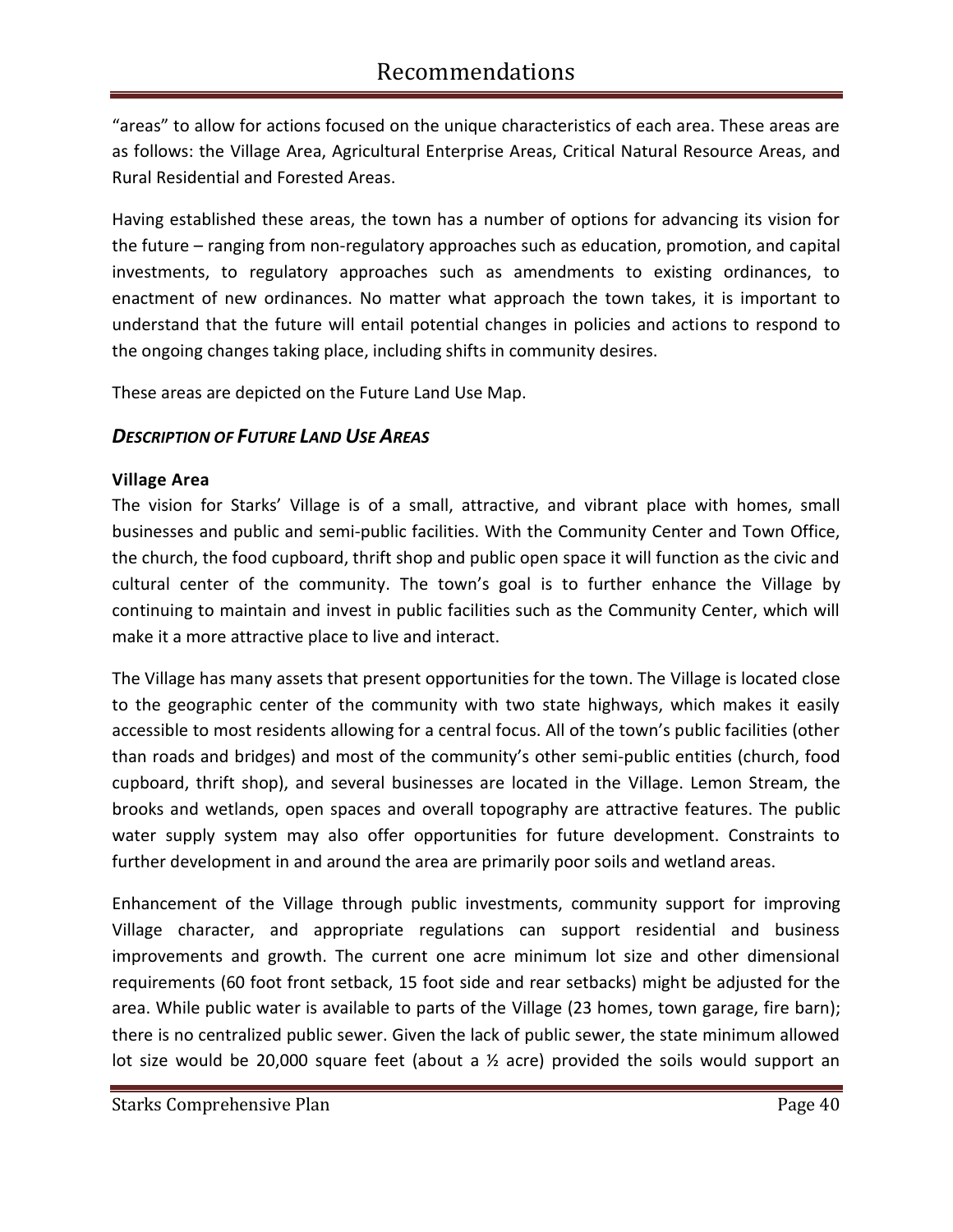adequate septic system. The town could explore options to allow smaller lots sizes in the Village and modify other dimensional requirements while maintaining adequate sewage disposal and protecting water quality. Over the past decade, there have been at least two business applications in the Village where setbacks and minimum lot size were an issue. Depending on the Village area designation – if it includes undeveloped areas around the Village – allowing clustered development designs, including clustered/engineered septic systems could also be an option to provide more affordable housing and protection of critical natural resources.

Critical natural resources in the area include Lemon Stream, wetlands and small brooks, and the public water supplies at the Community Center and off Locke Hill Road. Lemon Stream and its potentially archaeologically significant riparian areas are protected though a 250 foot shoreland zone (along both sides). Regulations within other town ordinances and state laws provide protection to natural resources, as well. The town will want to review its regulations to assure adequate consideration for these areas.

Public investments and policies that would advance the vision for the Village include:

- Improvements to the Community Center to foster community interaction
- A high priority for maintenance of roads, bridges, road shoulders and other facilities in the Village, including public water supplies, street lighting, public open space (parks and access to Lemon Stream) and landscaping.

Other issues the town must address in the Village are substandard housing and the lack of private property maintenance. An equitable approach that addresses basic health and safety issues and impacts to adjacent properties, including property values and aesthetics is needed. Enforcement of existing state and local laws will be necessary to adequately address these issues. The town could also investigate local interest in pursuing grant funding to improve housing and for business assistance.

#### **Agricultural Enterprise Area**

The Agricultural Enterprise Area is a major focus of Starks' vision for the future. Its purpose would be to promote the long-term viability of agricultural activities in Starks. The area designation would build on existing agricultural operations and farmland with consideration for prime farmland soils and soils of statewide importance, including underutilized farmland. The area designation could also include associated forestland that contributes to agricultural viability.

As provided in more detail in the Agriculture and Forestry Recommendations, the overall approach to promoting agricultural viability would be to limit regulatory constraints, and use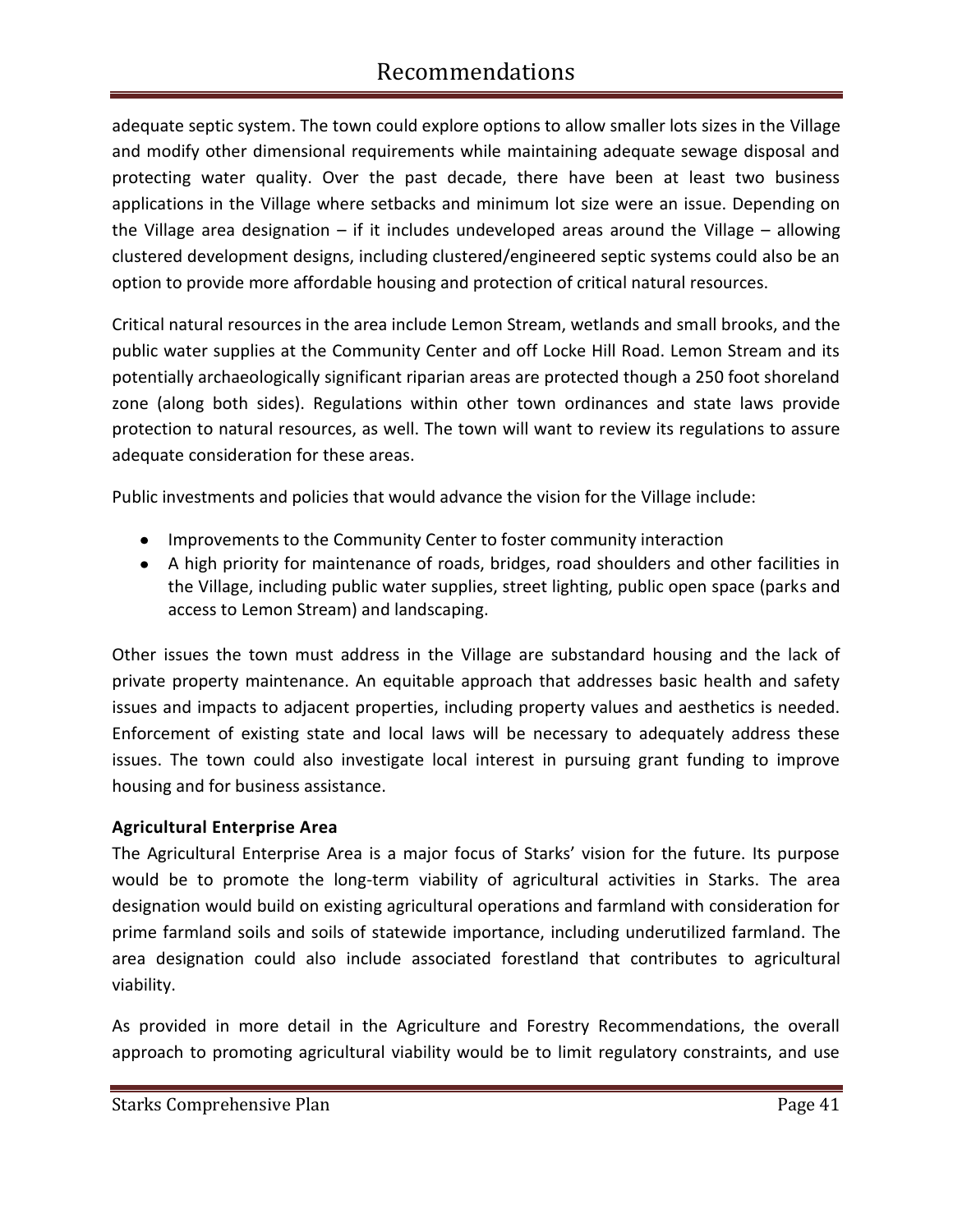education and promotion to support agricultural activities. Property tax policies would also support maintaining land in agricultural production.

In general, current land use regulations could coincide with this area designation with some minor adjustments. The existing one acre minimum lot size would allow residential and other non-agricultural uses to occur on small lots as opposed to requiring larger minimum lot sizes that might take up important farm and forest land. Mechanisms such as clustering on small lots to minimize the impacts of non-agricultural uses on important farmland should also be encourgaed (See Agriculture and Forestry Recommendations).

Given the importance of agriculture to the community, the town should evaluate the effectiveness of its approach in five years. If there appears to be a substantial loss of productive farmland, the town may want to take additional steps such as enactment of stronger regulations.

Other than maintaining an adequate transportation system to support agricultural activities, the town does not anticipate any major capital investments in this area. The town would, however, want to take advantage of any opportunities to further support agriculture, such as grant programs to enhance agricultural viability.

#### **Critical Natural Resources**

Critical natural resources, such as water resources and important plants, fisheries and wildlife habitat, are important to Starks' quality of life. Many of these areas are protected through state and local regulations and the fact that many areas are not developable due to environmental constraints, such as wetlands and shallow soils.

This Plan envisions that critical natural resources will continue to be protected through existing regulations, including the town's site plan and subdivision regulations, shoreland zoning, and state/federal laws. As provided in more detail in the Recommendations for Critical Natural Resources, mechanisms for conserving these resources include education, land conservation through easements and purchase, inclusion of new and better information (Beginning with Habitat information) in development reviews, strategies to protect public water supplies, and other steps to control erosion and sedimentation of water resources. The town should review its current regulations and make amendments as needed to improve protection for critical natural resources, including changes to encourage conservation of these resources in subdivision and development designs.

The town does not envision any capital investments in these areas.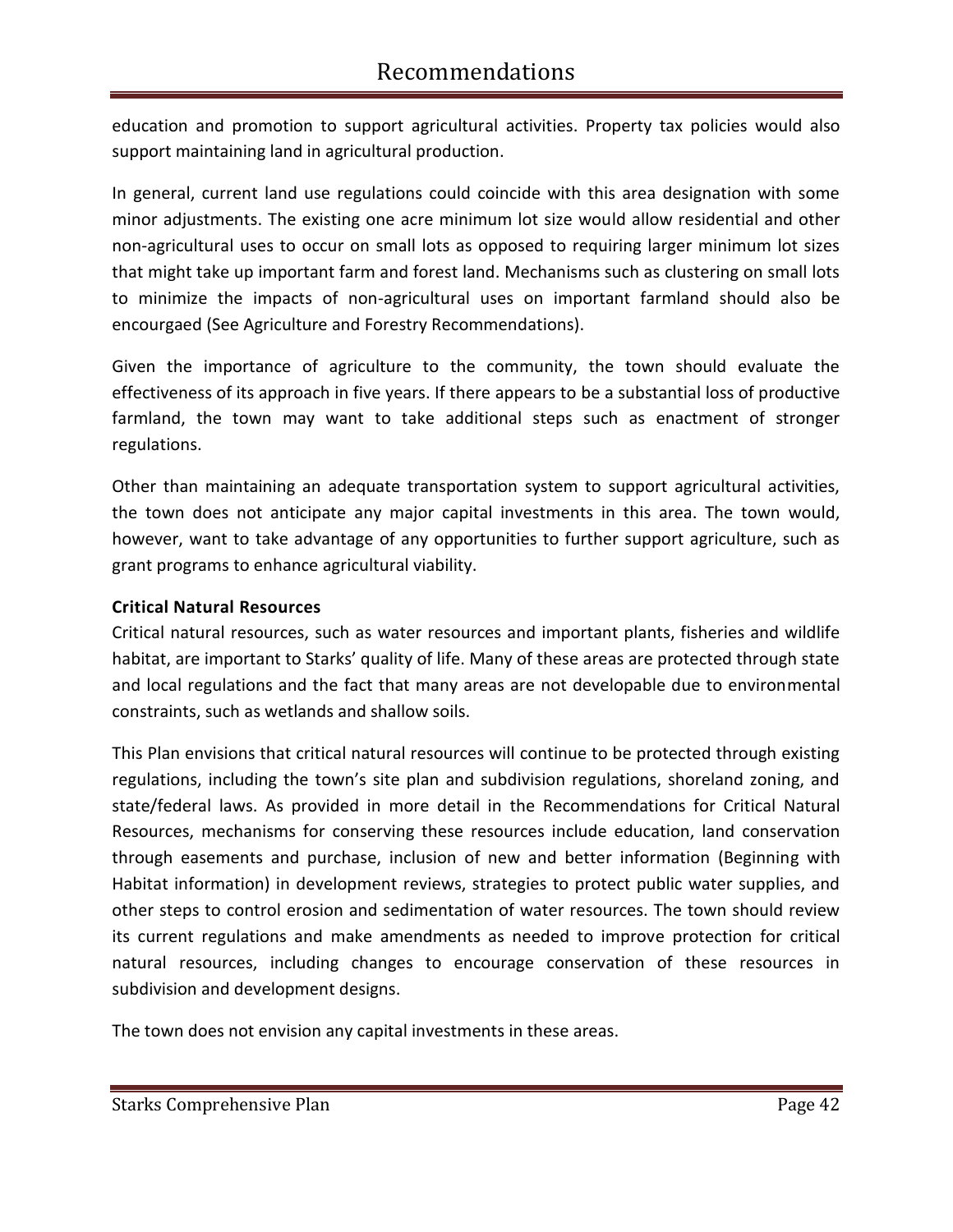#### **Rural Residential and Forested Areas**

Rural Residential and Forested Areas would be all other areas of Starks (not included above). These areas are mostly forested, with homes, camps, home occupations and a few small businesses scattered along public roads. These areas are very much a part of the town's vision for itself as a quiet, rural community. While it is generally understood that people would like these areas to remain much as they are today, it is very likely that new homes and camps will continue to be constructed in these areas. The recent change in school district, from the Madison area schools to the Farmington area schools may affect where these new homes are constructed.

This Plan does not envision much change in the town's approach to these areas. Land use ordinances would continue to regulate subdivisions, and site plan review would be required for commercial and institutional uses. The one acre minimum lot size, lack of a minimum road frontage, and subdivision requirement that large subdivisions have lots with frontage on internal roads should guide future growth in these areas. The town could encourage conservation/clustered subdivision and development designs to promote the preservation of open space, forestland, and open fields and protection for critical natural resources.

Other than continuing to improve and maintain the town's roads and bridges, the town does not anticipate any other major capital investments in these areas.

### *GENERAL RECOMMENDATIONS FOR LAND USE ORDINANCES*

### *EXISTING REGULATIONS:*

The recommendations of this Plan will require review and, in some cases, amendments to the town's existing ordinances, as follows:

- Shoreland Zoning Ordinance: no update anticipated, review/amend as needed
- Floodplain Ordinance: no update anticipated, review/amend as needed
- Building Ordinance: Amend to be consistent with the goals of this Plan, to be consistent with other laws, regulations and best practices, and to improve overall format and usability.
- Site Plan Review/Subdivision: Amend as recommended in the Future Land Use Plan, to be consistent with other laws, regulations and best practices, and to improve overall format and usability.
- Road Ordinance: Amend to be consistent with the goals of this Plan, to be consistent with other laws, regulations, and best practices, and to improve overall format and usability.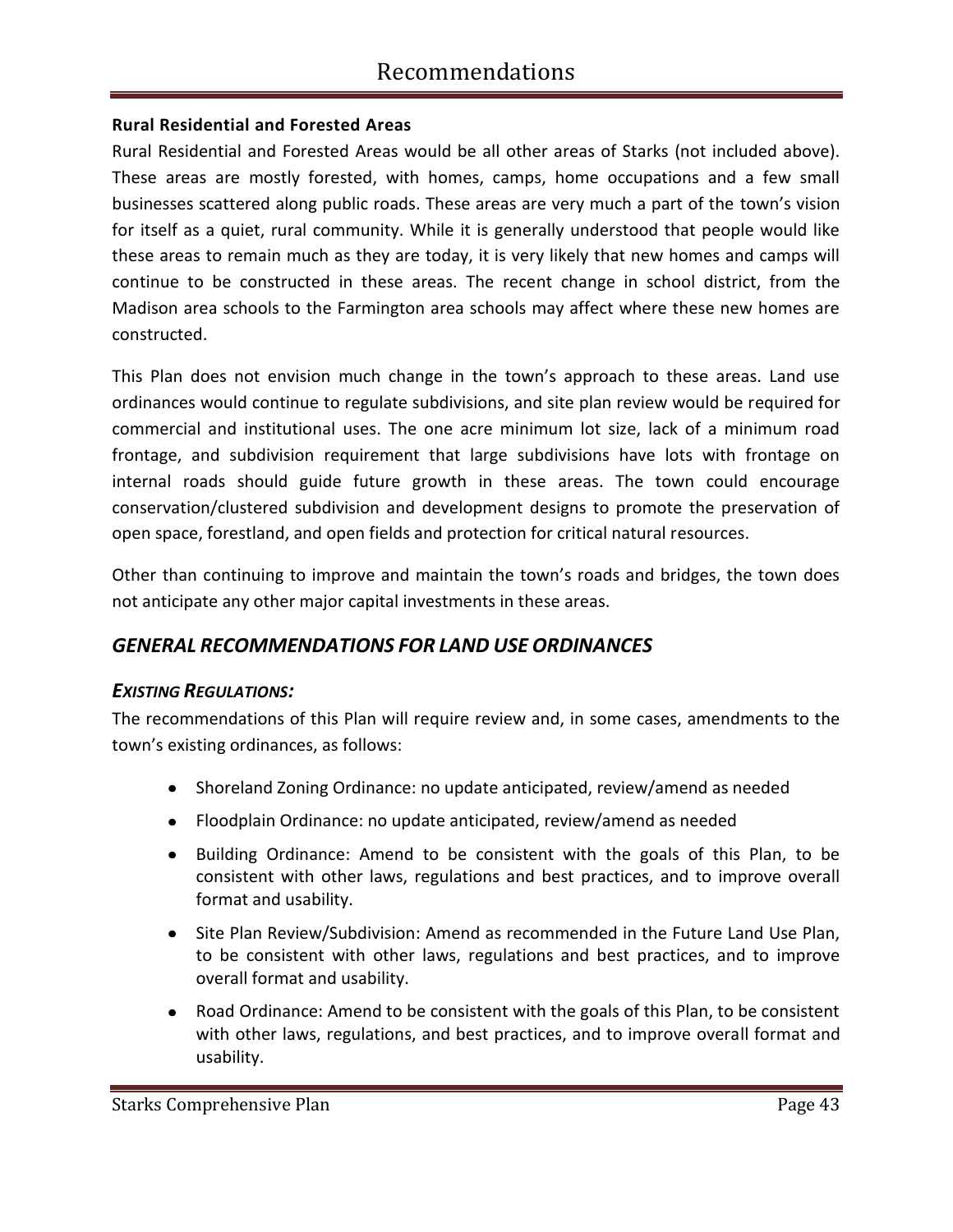- Mass Gathering Ordinance: no update anticipated, review/amend as needed
- Hazardous Waste Ordinance: review/amend as needed
- Sludge Spreading Ordinance: review/amend as needed

### *NEW REGULATIONS:*

This Plan is designed to allow the town to move forward with a town-wide land use ordinance that is based on the area designations in this Plan, if it decides that more regulation is needed to effectively promote agriculture and protect important farmland. No matter what the decision, the town always has the option of amending this Comprehensive Plan in any way it deems appropriate, and any new ordinances or amendments to existing ordinances will require approval at Town Meeting.

There are several other issues identified through the opinion survey or other public comments that could be addressed through ordinances. All of these would require further research and public input prior to being presented to Town Meeting. These include the following:

- Tower/Cell Tower Ordinance
- Wind Farm/Turbine Ordinance
- Noise Ordinance
- Adult Business Ordinance
- Fireworks Ordinance